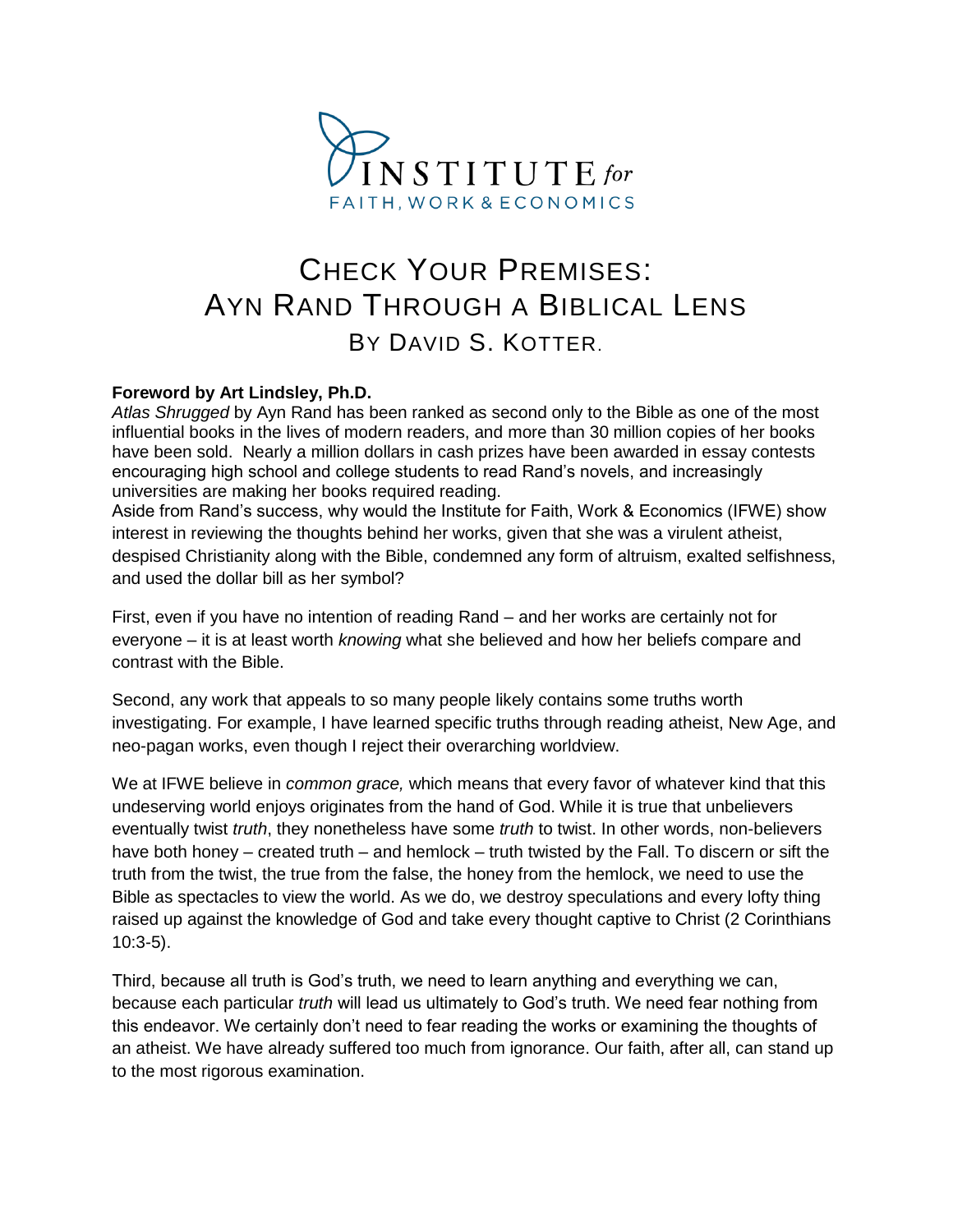David Kotter's study of Ayn Rand is a helpful analysis of the honey and hemlock in Rand's views. If we are going to be like the children of Issachar who understand our times (1 Chron. 12:32), it will be wise to know what is good and evil, true and false, about a leading influencer of modern thought.

*Art Lindsley, Ph.D. is the Vice President of Theological Initiatives at the Institute for Faith, Work & Economics.*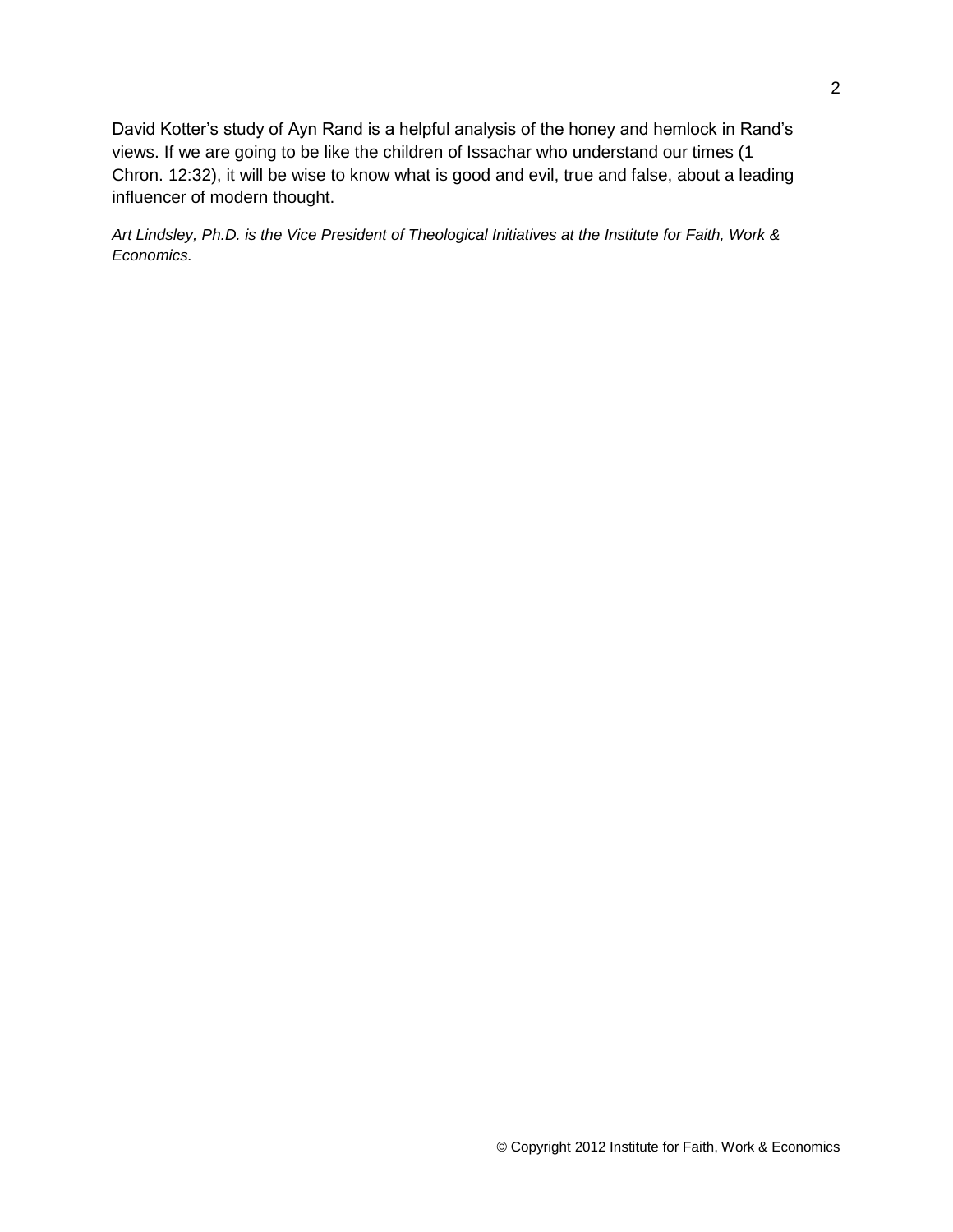#### **Abstract**

This study examines the four major novels of Ayn Rand along with secondary literature to evaluate her work through a biblical lens. It begins with a brief biography of her life, a summary of her significant contributions, and an overview of her philosophy Objectivism. The primary analysis of Rand's philosophy first finds a significant overlap between Ayn Rand's understanding of selfishness as the highest virtue with a biblical view of self-interest. Rand's disdain for altruism agrees with the Bible with respect to a capitalist economy but diverges in light of a biblical understanding of the family. Second, her anthropological categories (individualists vs. collectivists, and creators vs. second-handers) are both helpful and largely consistent with the Bible, though Ayn Rand's view of gender and sexuality deviates from a biblical understanding in disturbing ways. Third, while Ayn Rand's atheism is antithetical to the biblical worldview, there are remarkable areas of overlap, and her projection of an ideal man bears an uncanny resemblance to Jesus Christ.

Unless otherwise indicated, all Scripture quotations are from The Holy Bible, English Standard Version® (ESV®), copyright © 2001 by Crossway, a publishing ministry of Good News Publishers. Used by permission. All rights reserved.

#### **Introduction**

 $\overline{a}$ 

"Check your premises!" was a favored rejoinder of Ayn Rand during conversations and debates, and this imperative frequently preceded a withering barrage of logic aimed at the weakest points of her interlocutor. In this spirit, it is appropriate to review the premises evident in Ayn Rand's writing using a biblical lens for perspective.<sup>1</sup> Such an exercise is valuable because of the wide and ongoing influence of Ayn Rand.

Rand, a Russian-born American novelist, remains one of the most prominent business philosophers decades after her death in 1982. More than 30 million copies<sup>2</sup> of her novels Atlas *Shrugged*, *The Fountainhead, We the Living*, and *Anthem* have been sold. Her book sales tripled during the recent financial crisis, and Ayn Rand's influence continues to grow. $3$  The Modern Library Reader's List of the 100 best novels includes all of Rand's titles in the top ten, with the 1,075 page masterwork *Atlas Shrugged* sitting at the top.<sup>4</sup> When researchers conducting a study for the Library of Congress asked readers, "What one book most influenced

 $1$  "Using a biblical lens for perspective" in this paper means that the analysis will proceed based on the presupposition that the Bible is reliable and true in a way that is consistent with the Chicago Statement on Inerrancy. In other words, Ayn Rand's assertions and categories from her writings will be compared against the Bible as a standard. For example, Ayn Rand categorizes people as "producers, moochers, or looters" whereas the Bible divides people into different categories based on gender and salvation.

<sup>2</sup> Don Watkins reported that sales of *Atlas Shrugged* alone exceeded a million copies from 2008-2011. Don Watkins, "Happy Birthday, Ayn Rand -- Why Are You Still So Misunderstood?" *FoxNews.com*, February 2, 2012, [http://www.foxnews.com/opinion/2012/02/02/happy-birthday-ayn-rand-why-are-still-so-misunderstood/.](http://www.foxnews.com/opinion/2012/02/02/happy-birthday-ayn-rand-why-are-still-so-misunderstood/) 3

Anne Conover Heller, *Ayn Rand and the World She Made*, Reprint. (New York: Anchor, 2010), xii.

<sup>&</sup>lt;sup>4</sup> "Modern Library: 100 Best Novels", n.d., [http://www.modernlibrary.com/top-100/100-best-novels/.](http://www.modernlibrary.com/top-100/100-best-novels/)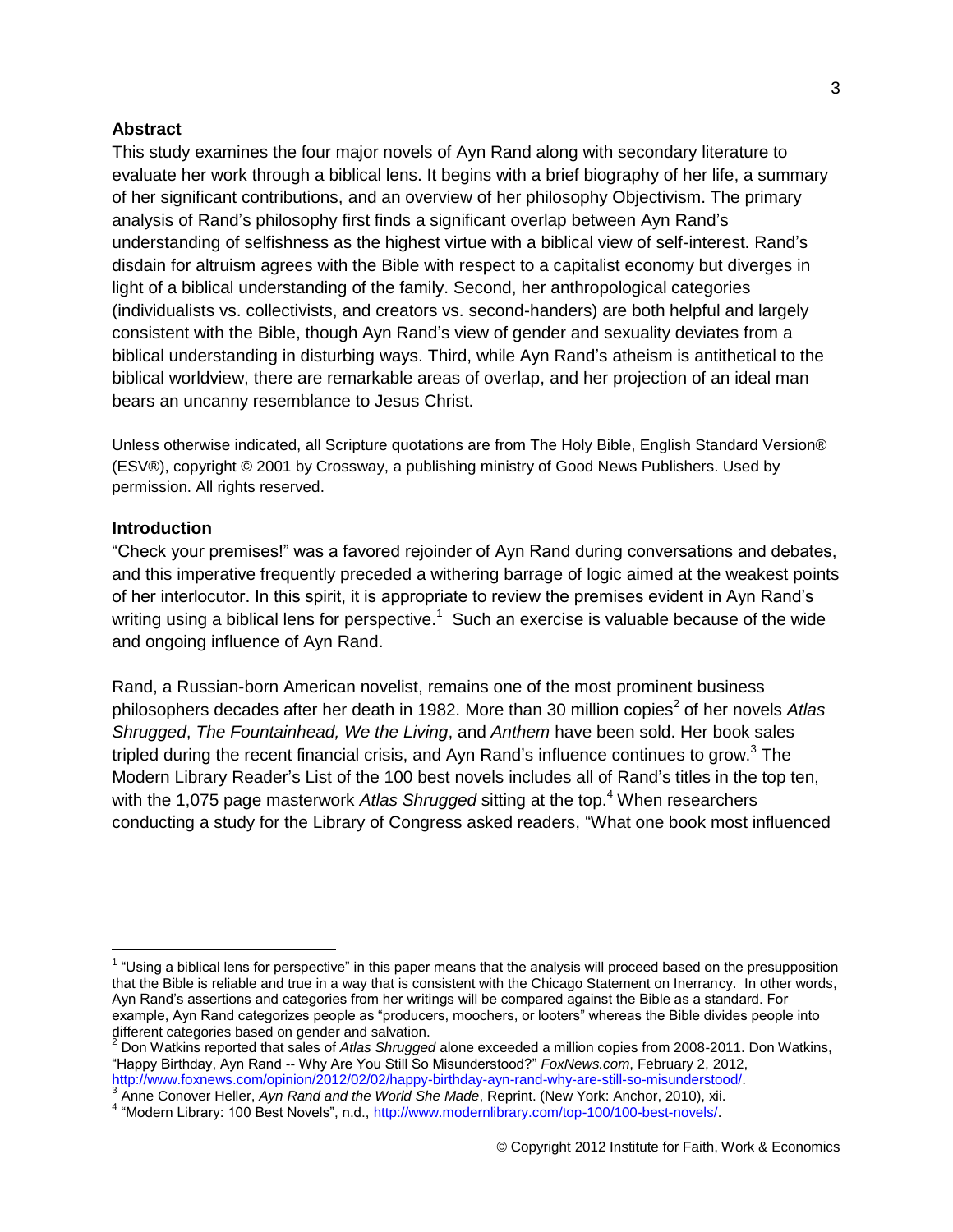your life?" *Atlas Shrugged* was second in influence only to the Bible.<sup>5</sup> More than 75 years after her first publication, every book published by Ayn Rand is still in print.<sup>6</sup>

These book sales are evidence that Rand's philosophy deeply resonates with many readers<sup>7</sup> and that millions agree with her vision of "man as a heroic being, with his own happiness as the moral purpose of his life, with productive achievement as his noblest activity, and reason as his only absolute."<sup>8</sup> Specifically, her philosophical system, Objectivism, contends that collective altruism is evil and that the highest virtue of man is the capitalistic pursuit of rational selfinterest.

Rand's philosophy is being taught to a new generation, and some of her books are mandatory reading at many high schools.<sup>9</sup> Further, her philosophy is being actively promoted by the Ayn Rand Institute through Objectivist programs at high schools<sup>10</sup> and colleges.<sup>11</sup> Her philosophy is especially influential in graduate business schools where earning a degree from a leading school is transformational, and even "forges a new identity as a permanent member of the business elite."<sup>12</sup> In the academy, scholars debate Objectivist philosophy and explicate Rand's life in the peer-reviewed *Journal of Ayn Rand Studies*.

After college, tens of thousands of Rand admirers network and share ideas (even date and fall in love) through an online organization called the "Altasphere."<sup>13</sup> Prominent Rand proponents include House Budget Committee chair Paul Ryan, Republican presidential candidate Ron Paul, Supreme Court Justice Clarence Thomas, former Federal Reserve chair Alan Greenspan, Nobel-Laureate Milton Friedman, *Wall Street Journal* editorialist Stephen Moore, even

<sup>&</sup>lt;sup>5</sup> Esther B. Fein, "Book Notes - New York Times", November 20, 1991, [http://www.nytimes.com/1991/11/20/books/book-notes-059091.html.](http://www.nytimes.com/1991/11/20/books/book-notes-059091.html)

<sup>6</sup> Yaron Brook, "A Brief Biography of Ayn Rand," *The Ayn Rand Institute*, n.d.,

[http://www.aynrand.org/site/PageServer?pagename=about\\_ayn\\_rand\\_aynrand\\_biography.](http://www.aynrand.org/site/PageServer?pagename=about_ayn_rand_aynrand_biography)<br>7 Accordingly, Avn Read clugue understood that the success of The Fountainbegdures ma

Accordingly, Ayn Rand always understood that the success of *The Fountainhead* was made by the public. "It's not the public as an organized collective -- but by single, individual readers who discovered it of their own choice, who read it on their own initiative and recommended it on their own judgment." Ayn Rand, "To the Readers of The Fountainhead," in *Letters of Ayn Rand*, ed. Michael S. Berliner (New York: Plume, 1997), 673. 8

Ayn Rand, *Atlas Shrugged - 50th Anniversary Edition* (New York: Signet, 1992), 1070.

<sup>9</sup> Heller, *Ayn Rand and the World She Made*, 104.

<sup>&</sup>lt;sup>10</sup> For example, the Ayn Rand Institute offers free copies of her books to teachers along with teacher's guides and lesson plans. More than 1.4 million copies of Ayn Rand's novels have been donated through this initiative. Almost a million dollars in cash prizes have been awarded through essay contests encouraging high school and college students to read Rand's books. Yaron Brook, "The Ayn Rand Institute: Overview," *Ayn Rand Institute*, n.d., http://www.aynrand.org/site/PageServer?pagename=about\_ari.

<sup>&</sup>lt;sup>11</sup> For example, The BB&T Charitable Foundation offers schools grants of as much as \$2 million to create a course on capitalism and to make *Atlas Shrugged* required reading. Seth Lubove and Oliver Staley, "Schools Find Ayn Rand Can't Be Shrugged as Donors Build Courses," *Bloomberg*, n.d.[, http://www.bloomberg.com/news/print/2011-05-](http://www.bloomberg.com/news/print/2011-05-05/schools-find-ayn-rand-can-t-be-shrugged-as-donors-build-courses.html) [05/schools-find-ayn-rand-can-t-be-shrugged-as-donors-build-courses.html.](http://www.bloomberg.com/news/print/2011-05-05/schools-find-ayn-rand-can-t-be-shrugged-as-donors-build-courses.html)

<sup>12</sup> Mary van Valkenburg, "At Harvard Business School, Nitin Nohria Pushes Reforms on a Bankrupt Culture," *The Nation,* July 18, 2011.

<sup>13</sup> The Atlasphere's stated mission is to "help connect admirers of Ayn Rand's novels from around the globe to network both personally and professionally." Members of the Atlasphere agree that the novels of Ayn Rand "inspire us to become better human beings." "Ayn Rand - The Atlasphere: Ayn Rand News, Dating, and Social Networking", n.d., [http://www.theatlasphere.com/.](http://www.theatlasphere.com/)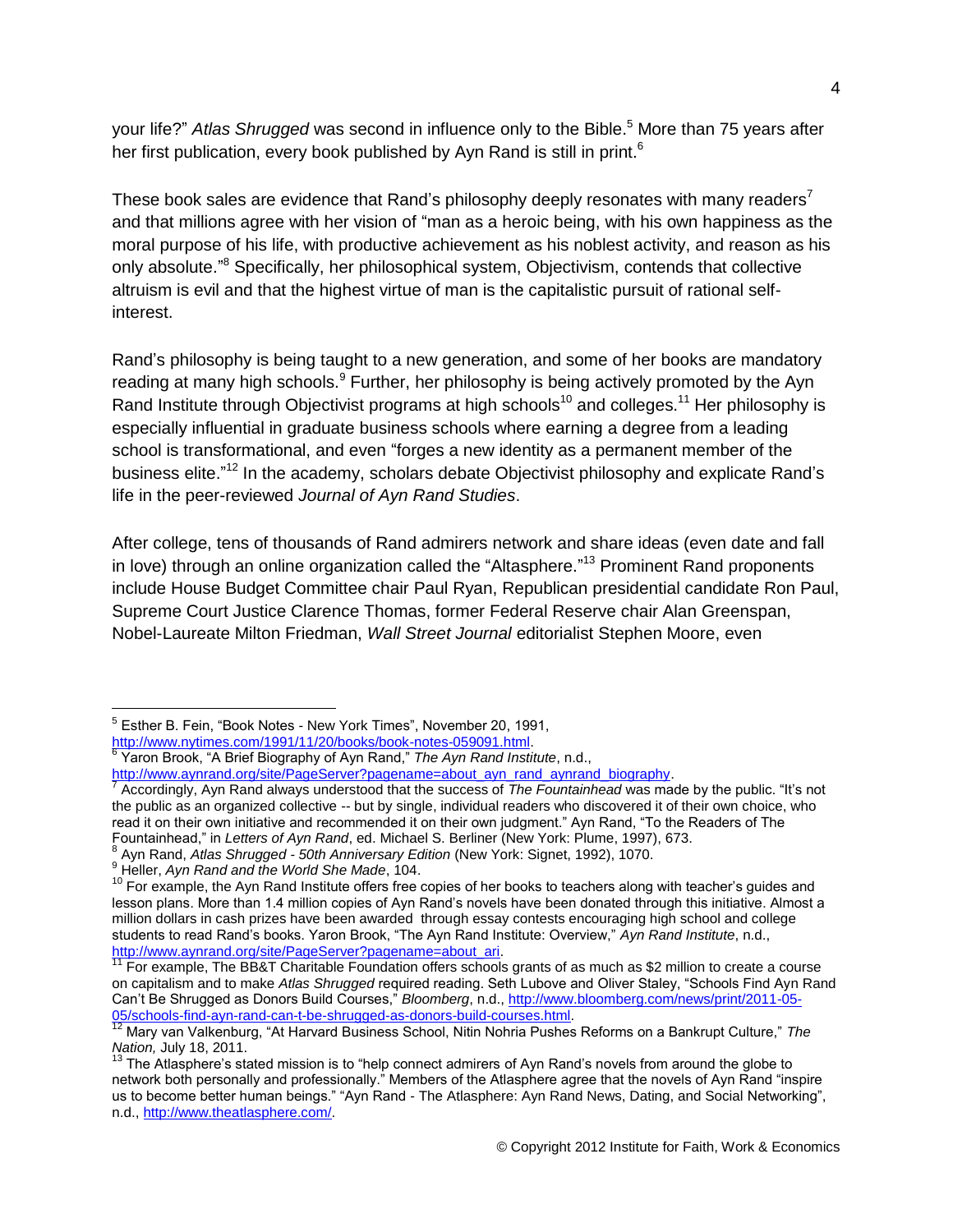baseball's "Iron Man" Cal Ripken.<sup>14</sup> In their 2011 book, Donald Luskin and Andrew Greta continue to call for heroic innovators who will become a "Rand hero" by taking (and meaning) John Galt's oath, "I swear by my life and my love of it that I will never live for the sake of another man, or ask another man to live for mine." 15

Rand's writings express fundamental truths about the creation of wealth, although her understanding of the nature of human beings and God deviates significantly from the Bible. Her outspoken atheism and misguided anthropology inevitably lead to systematic and grievous errors. For this reason Marvin Olasky, editor-in-chief of *World* Magazine, rightly contends that Christians "should show what in Rand they agree with and what they spurn."<sup>16</sup>

The goal of this paper is to accept Olasky's challenge and carefully sift truth from error by viewing Rand's work from the perspective of a biblical lens. Specifically, this study will first contrast Ayn Rand's contention that selfishness is the highest virtue with a biblical understanding of selfishness and self-interest.<sup>17</sup> Second, this investigation will consider Ayn Rand's anthropology in light of biblical teaching on gender. Third, this examination will review her atheism from the perspective of a biblical Christology and note that Rand's conception of the ideal man has striking features in common with Jesus Christ.

In general, this biblical perspective will proceed with an evangelical presupposition that the Bible is inerrant in its original manuscripts and useful for teaching, correction, training in righteousness, and equipping people for every good work.<sup>18</sup> The end result should serve as an encouragement to see the exhilarating advantages of free-market capitalism while protecting Ayn Rand's readers from subtle, but devastating, errors inherent in the philosophy of Objectivism. Understanding the tenets of this philosophy will be easier with a concise overview of Ayn Rand's life.

## **Overview of the Life of Ayn Rand**

This section starts with a brief biography of Ayn Rand followed by a description of her key contributions. The following section will provide an overview of the Objectivist philosophy including an examination of Rand's stated goals for writing novels. For additional chronological

<sup>14</sup> Hillary Clinton also admits to having a "Rand stage." Donald Luskin and Andrew Greta, *I Am John Galt: Today's*  Heroic Innovators Building the World and the Villainous Parasites Destroying It, 1st ed. (Hoboken, New Jersey: Wiley, 2011). Milton Friedman admitted she "was a fascinating woman and had a great influence;" uncomfortable with her writings and cult-like followers, Friedman added that she was "an utterly intolerant and dogmatic person who did a great deal of good." Brian Doherty, "Best of Both Worlds - Reason Magazine," *Reason Magazine*, June 1995, http://reason.com/archives/1995/06/01/best-of-both-worlds/3. Heller, *Ayn Rand and the World She Made*, xii.

<sup>15</sup> Luskin and Greta, *I Am John Galt*, 265. <sup>16</sup> Marvin Olasky, "Take a Stand Against Rand," *WORLDmag.com*, July 16, 2011,

[http://www.worldmag.com/articles/18283.](http://www.worldmag.com/articles/18283)

<sup>17</sup> Ayn Rand, *The Virtue of Selfishness* (New York: Signet, 1964).

<sup>&</sup>lt;sup>18</sup> This position follows from 2 Timothy 3:14-17 and is consistent with the Chicago Statement on Biblical Inerrancy formulated in October 1978. The statement can be accessed online at [http://www.churchcouncil.org/iccp\\_org/Documents\\_ICCP/English/01\\_Biblical\\_Inerrancy\\_A&D.pdf.](http://www.churchcouncil.org/iccp_org/Documents_ICCP/English/01_Biblical_Inerrancy_A&D.pdf)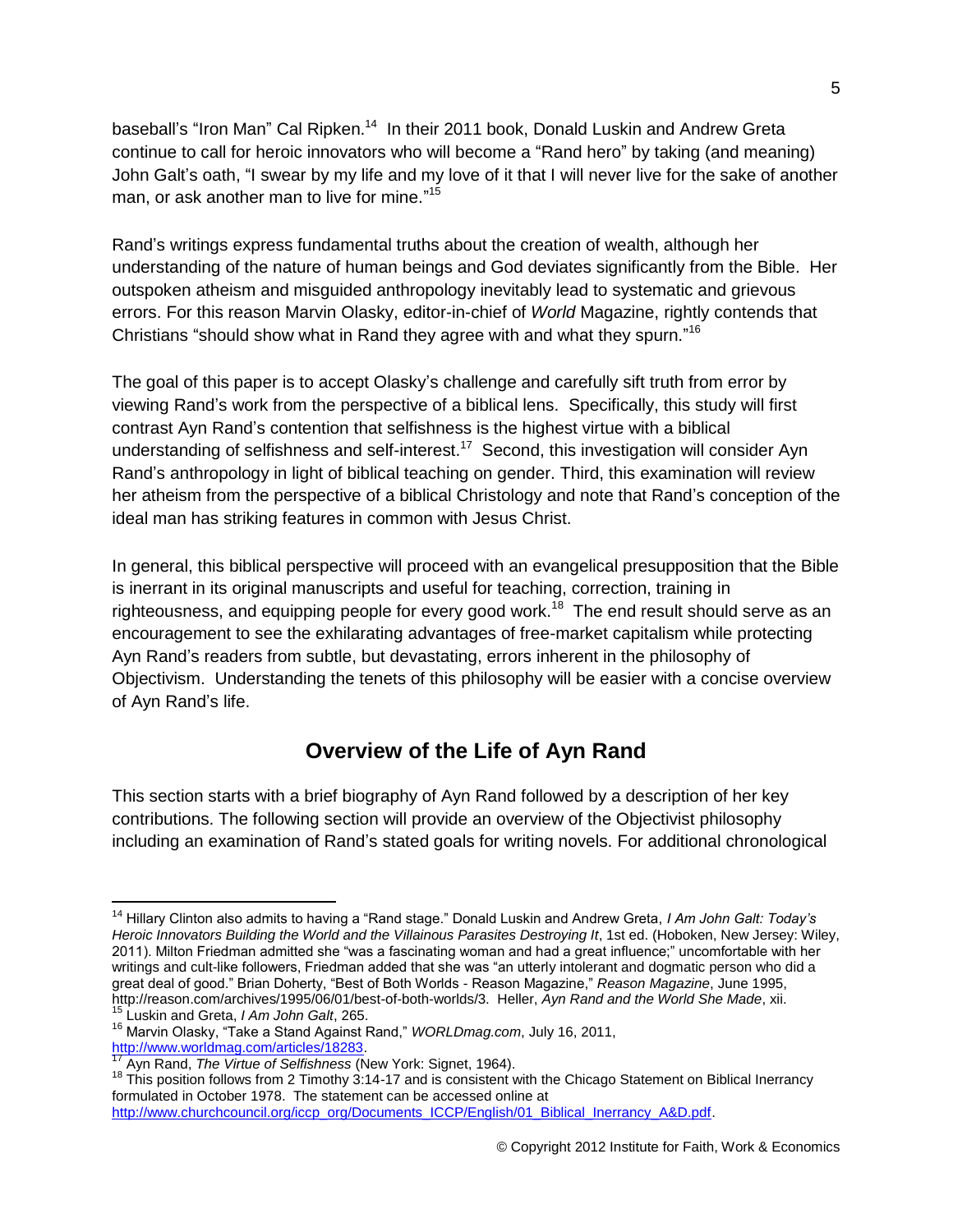details, Appendix A contains two tables delineating by year the major events of her life and publishing career.

#### **Brief Biography**

Ayn Rand was born Alissa Zinovievna Rosenbaum on February 2, 1905, in St. Petersburg, Russia.<sup>19</sup> Her parents, Anna and Zinovy, were wealthy Jews living in Russia's anti-Semitic capital city. Her father was a pharmaceutical chemist and owned a pharmacy with many employees.<sup>20</sup> As a twelve-year-old girl, Rand was in the store when armed Bolshevik soldiers commandeered the business during the Russian Revolution of 1917.<sup>21</sup> The family fled to the Crimean Peninsula but was plagued by food shortages and the proximity of the ravaging front in the ongoing civil war.<sup>22</sup> During this period she wrote in her journal, "Today I decided to be an atheist."<sup>23</sup> Thereafter she focused on the logic of Aristotle and was happy to be known as the "greatest champion of reason and the greatest enemy of religion."<sup>24</sup>

At age 21 she left her family to immigrate to the United States, first staying with relatives in Chicago, then moving to Hollywood.<sup>25</sup> She adopted the name "Ayn Rand" and began working for Cecil B. DeMille as a junior screenwriter. She met and married Frank O'Connor, who would be her husband for 50 years. Even so, her career remained her highest value, as she viewed love as only a supplement to individual creativity.<sup>26</sup>

Rand's first novel, *We the Living*, was published in 1936, and it provided autobiographical insights into her years under Soviet tyranny.<sup>27</sup> The anti-collective novelette *Anthem* was published in 1937 and is still required reading for high school students 75 years later.<sup>28</sup> Her first bestseller *The Fountainhead* was published in 1943 and earned her lasting fame as a champion of individualism.<sup>29</sup> In 1948, Gary Cooper played the lead character in the movie based on

<sup>19</sup> Heller, *Ayn Rand and the World She Made*, 1.

<sup>20</sup> Jennifer Burns, *Goddess of the Market: Ayn Rand and the American Right*, Reprint. (Oxford: Oxford University Press, USA, 2011), 10.

<sup>21</sup> Heller, *Ayn Rand and the World She Made*, 31.

<sup>22</sup> Michael Paxton, *Ayn Rand: A Sense of Life* (Layton, Utah: Gibbs Smith, 1998), 40; See also Heller, *Ayn Rand and the World She Made*, 10–11.<br><sup>23</sup> *Letters* F *the Made*, 10–11.

<sup>23</sup> Jeffrey Britting, *Ayn Rand* (New York: Overlook Hardcover, 2004), 16.

<sup>24</sup> Burns, *Goddess of the Market*, 29.

<sup>25</sup> Paxton, *Ayn Rand: A Sense of Life*, 59.

<sup>26</sup> Heller, *Ayn Rand and the World She Made*, 184; Paxton, *Ayn Rand: A Sense of Life*, 83.

<sup>&</sup>lt;sup>27</sup> In the foreword, Rand states this "is as near to an autobiography as I will ever write." The theme of this novel is "the individual against the state; the supreme value of a human life and the evil of the totalitarian state that claims the right to sacrifice it." Ayn Rand, *For the New Intellectual: The Philosophy of Ayn Rand (50th Anniversary Edition)* (New York: Signet, 1963), 60; Brook, "A Brief Biography of Ayn Rand."

<sup>28</sup> The main point of *Anthem* is "the meaning of man's ego. It projects a society of the future, which has accepted total collectivism with all of its ultimate consequences: men have relapsed into primitive savagery and stagnation; the word 'I' has vanished from the human language, there are no singular pronouns, a man refers to himself as 'we' and to another man as 'they.' The story presents the gradual rediscovery of the word 'I' by a man of intransigent mind." Rand, *For the New Intellectual*, 64.

<sup>&</sup>lt;sup>29</sup> The focus of *The Fountainhead* is "individualism versus collectivism, not in politics, but in man's soul; the psychological motivations and the basic premises that produced the character of an individualist or a collectivist. The story presents the career of Howard Roark, an architect and innovator, who breaks with tradition, recognizes no authority but that of his own independent judgment, struggles for the integrity of his creative work against every form of social opposition -- and wins." Ibid., 68.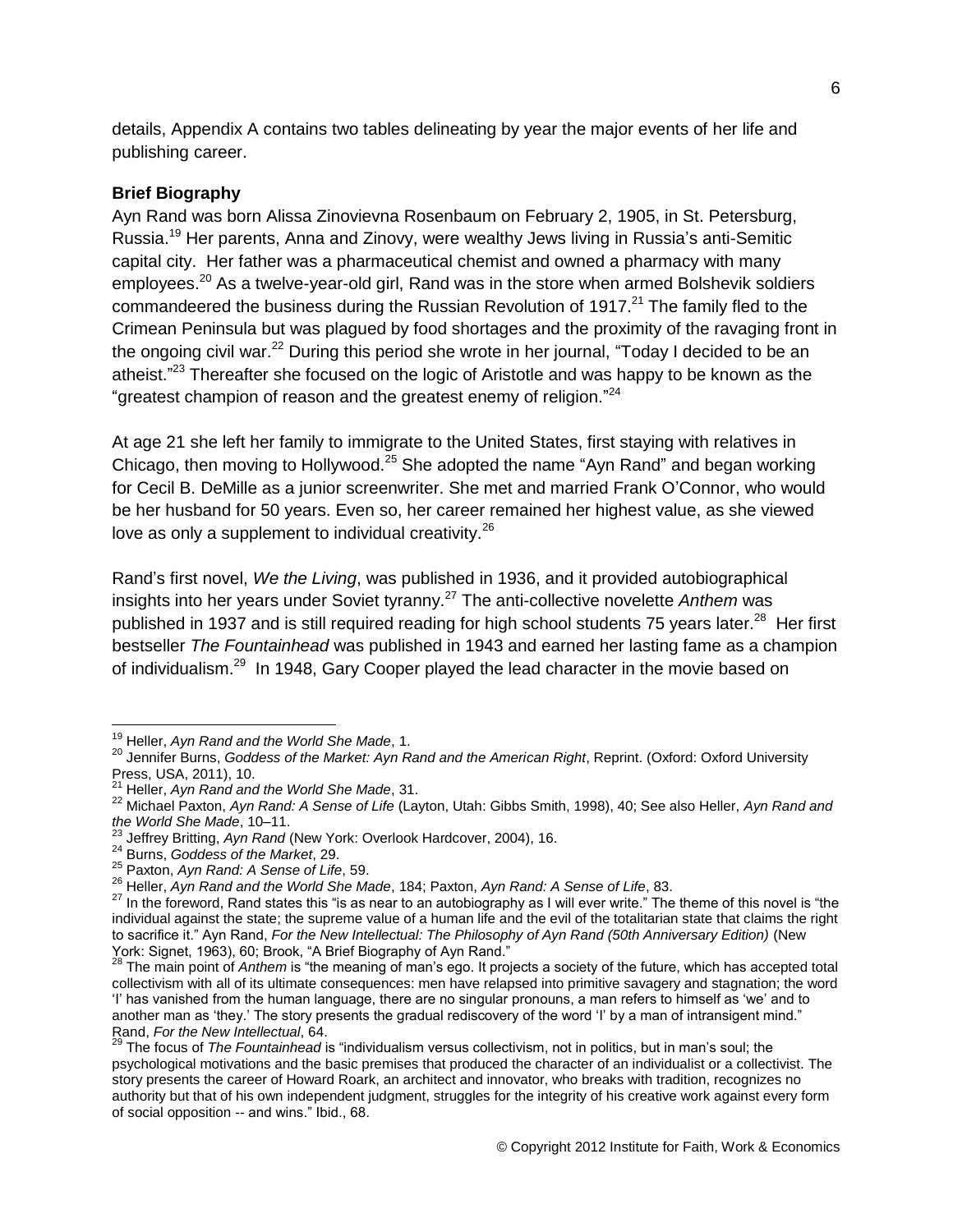Rand's screenplay from this book. These financial successes freed her to devote the rest of her life to writing and propagating Objectivist philosophy.<sup>30</sup>

In 1950 Rand met Nathaniel Branden, who was 25 years her junior. For many years they collaborated on refining Objectivist philosophy, publishing nonfiction books, and growing a teaching organization called the Nathaniel Branden Institute. As their friendship grew she declared him her "intellectual heir." In addition, they sought and received permission from their mutual spouses to pursue a sexual relationship similar to the heroines in her novels.<sup>31</sup> Coffee, cigarettes, and amphetamines<sup>32</sup> fueled her writing during this era, as well as frequent all-night conversations with a group of followers ironically called "the collective." Her greatest achievement and last work of fiction, *Atlas Shrugged*, was published in 1957.<sup>33</sup>

For the next 25 years Rand lectured and published nonfiction books and newsletters on Objectivism. She suffered from years of depression and was prone to abruptly and acrimoniously end relationships over intellectual disagreements and other misunderstandings. At the end of their affair in 1968, she disowned Nathaniel Brandon and dissolved the Institute in less than a week. Ayn Rand suffered from lung cancer and was increasingly estranged from all of her living relatives. This estrangement continued to the extent that when she died in 1982, her few remaining friends erroneously reported to the newspapers that she had no family in America.<sup>34</sup>

### **Key Contributions of Ayn Rand**

Before continuing with an overview of the philosophy of objectivism, it is worthwhile to survey the positive contributions of Ayn Rand and summarize several reasons for reading her works charitably.

First, as a young girl she was an eyewitness to the Russian Revolution of 1917. In her teen years she personally knew young boys and girls who were sent off to die in Siberian prison camps.<sup>35</sup> Rand was purged from the university in her final year along with many others who had made anti-Soviet remarks.<sup>36</sup> Her first-hand knowledge of life under a totalitarian regime exposed the terror and agony of such an economic system at a critical time in the history of United States. This hard-won knowledge was shared publicly through her testimony before the House Un-American Activities Committee and popularly through her novel *We the Living*. Her anti-

 $\overline{a}$ <sup>30</sup> Heller, *Ayn Rand and the World She Made*, 159.

<sup>31</sup> Andrew Shaffer, *Great Philosophers Who Failed at Love* (New York: Harper Perennial, 2011), 125; Heller, *Ayn Rand and the World She Made*, 253–258.

<sup>32</sup> Heller, *Ayn Rand and the World She Made*, 146.

<sup>&</sup>lt;sup>33</sup> Introducing the iconic question, "Who is John Galt?", the theme of *Atlas Shrugged* was "the role of the mind in man's existence -- and, as a corollary, the demonstration of a new moral philosophy: the morality of rational selfinterest. The story shows what happens to the world when the mind goes on strike -- when the men of creative ability from every profession, quit and disappear." Rand, *For the New Intellectual*, 88. Biographer Anne Heller describes the book as "a literary masterpiece, a philosophical detective story, and a prolonged tantrum against Neoplatonism, Christian brotherhood, and government regulation." Heller, *Ayn Rand and the World She Made*, 190.

 $34$  This was erroneous because the relatives who had first helped her immigrate were still alive in Chicago, but it illustrates the distance in these relationships. Heller, *Ayn Rand and the World She Made*, 61.

 $'$  Ibid., 47.

 $36$  Ibid.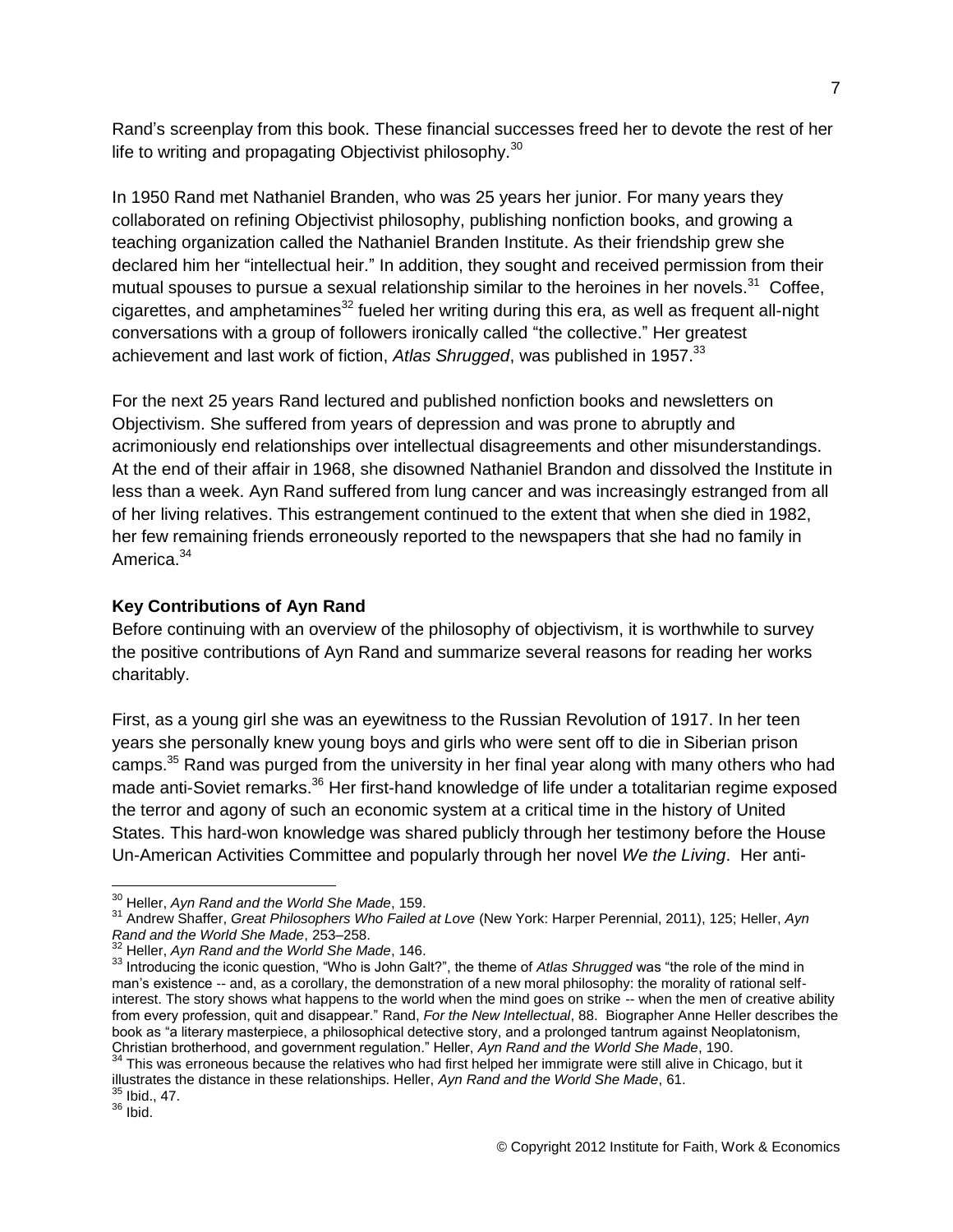collective position (evident in her novel *Anthem*) was a valuable countervailing voice against pro-Soviet sentiments of the 1950's and 60's in the United States.

Second, Ayn Rand lived with all her might. She emigrated alone to America with minimal English skills. Nevertheless, she tenaciously secured a job as a screenwriter and went on to become a famous novelist in her second language. As a productive screenplay reader in Hollywood, "she worked 12 hours a day, seven days a week, to earn as much as she could" and continued this practice through the completion of her final novel. $37$  She often worked through the night, including one 30-hour stretch of productivity in the completion of *The Fountainhead*. 38

Third, despite the deprecation of critics, readers for decades have appreciated the intricacies of Rand's plots, the symphonic pacing of her narratives, and the insights of the extended speeches in her books.<sup>39</sup> Millions of book buyers over the decades apparently disagreed with her literary critics, especially in light of the fact that her novels received sparse marketing support.<sup>40</sup> At the very least, she is to be commended for being a skilled author who produced engaging novels.

Fourth, Ayn Rand refreshes a sense of wonder in the minds of her readers and an amazement over the achievements of mankind. Rand lifts the eyes of readers to notice skyscrapers with renewed admiration, portraying each of them as the embodiment in steel and glass of the thoughts of a single great man.<sup>41</sup> To her, these buildings were "the will of man made visible," and New York City was "the greatest monument to the potency of man's mind in human history."<sup>42</sup> Similarly, she was deeply moved by the opportunity to observe the launch of a Saturn V rocket during the Apollo space program. This admiration conveyed in her writing gives readers a greater appreciation for the monumental tasks which are managed daily by thoughtful industrialists, such as running a trans-national railroad network or unlocking petroleum from shale rock.

Fifth, Rand has a joyous sense of life and notes the beauty of nature in the world. She shows the abundance of the earth for providing wood, ore, and other useful materials for creators to utilize. She notes the inherent beauty of trees, lakes, and rivers. The heightened senses of her novels draw attention to often-overlooked natural beauty.

 $37$  Ibid., 142, 176.

<sup>38</sup> Rand, "To the Readers of The Fountainhead," 672. This amphetamine-fueled intensity was also maintained for extended periods of time, such as a 33-day stretch when she never left the apartment while finishing *Atlas Shrugged.* Heller, *Ayn Rand and the World She Made*, 146, 261.

<sup>39</sup> Mimi Reisel Gladstein, *The New Ayn Rand Companion, Revised and Expanded Edition* (Westport, Connecticut: Greenwood, 1999), 117.

 $^{40}$  The sales patterns of her novels often surprised Rand's publishers. Consistent with word of mouth referrals, sales were steady year after year with little ongoing marketing support. Ayn Rand always understood that the success of her novels was accomplished by individuals. "It's not the public as an organized collective -- but by single, individual readers who discovered it of their own choice, who read it on their own initiative and recommended it on their own judgment." Rand, "To the Readers of The Fountainhead," 673.

 $41$  As an immigrant, Rand was deeply moved by her first view of the Manhattan skyline where the skyscrapers represented "an astonishing display of American inventiveness, energy, economic aspiration, and engineering talent." Ibid., 53.

**Ibid., 79.**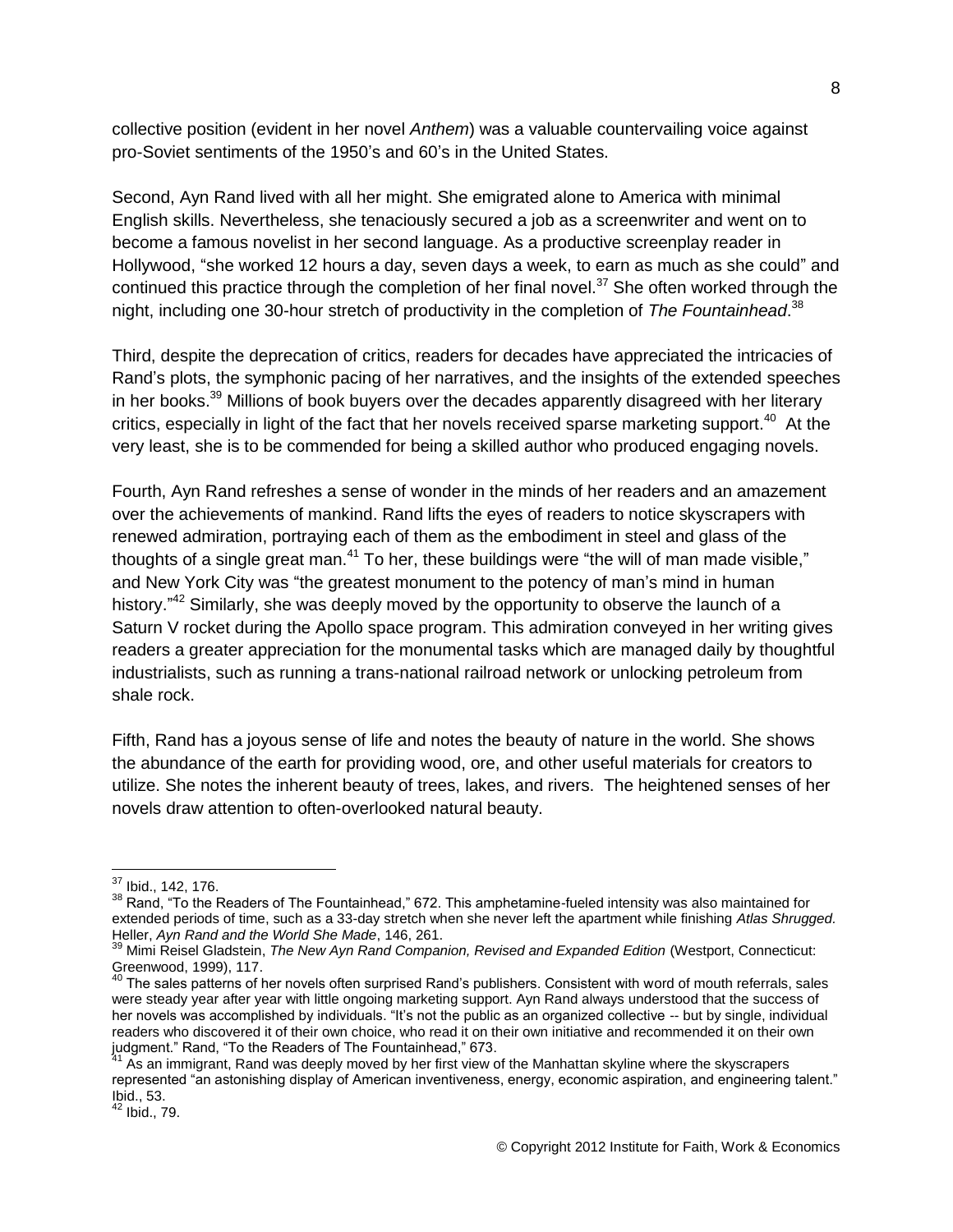Sixth, Rand's insights into human nature as part of an economic system are extremely helpful. Her categories of "producers" versus "looters" and "moochers" capture enduring elements of many economies of the world. Rand correctly and precisely understood the inherent advantages of free trade for producing wealth compared to the stagnation of welfare states. To the extent that she inspires people to become producers, everyone in society benefits.

Seven, in projecting the effects of philosophical convictions to their natural conclusion, Rand exposes errors in the thinking of many people and governments. She demonstrated uncanny insight and courage in deconstructing liberal American economic and political assumptions.<sup>43</sup> She understood that totalitarianism was both immoral and impractical because "the independent motivation indispensable to economic and social progress cannot survive in an atmosphere of intimidation, coercion, and lack of individually earned rewards."<sup>44</sup> Though she did not live to celebrate the fall of the Berlin wall and the collapse of Communism, she saw in advance the inevitability of these events.

Eighth, for a woman who championed the dollar sign as a magnificent symbol<sup>45</sup> and earned as much in a week from royalties as most people earned in a year,<sup>46</sup> Ayn Rand was financially prudent and was generally untouched by personal greed for luxuries.<sup>47</sup> She primarily enjoyed the process of earning and always negotiated for fair prices (often very high) for her intellectual work but was not extravagant in her personal lifestyle.<sup>48</sup> She viewed money as a tool that freed her to pursue the work of her choice and to hire a cook, a maid, and a handyman.<sup>49</sup>

Ninth, even her greatest critics must agree that she lived to the best of her ability to be the embodiment of Objectivist philosophy. Ayn Rand was right most of the time about some of the most important things, and for that we can be grateful for her life and contribution through writing. Her ideas were successful to the extent that they were consistent with a biblical worldview, yet deviated in key areas of anthropology and Christology. In other words, she was betrayed by errors in her premises and as a result suffered greatly in her life, marriage, and other relationships. With this in mind, it is worthwhile to turn in the next section to an overview of her philosophy along with some preliminary observations through a biblical lens.

 $\overline{a}$ <sup>43</sup> Ibid., xiii.

 $44$  Ibid., 104.

<sup>45</sup> For example, Ayn Rand was frequently photographed wearing a dollar sign pin on her dress; a topiary in the form of a dollar sign was displayed next to the open casket at her funeral; and in what one presumes was her ideal world, a dollar sign of solid gold was prominently displayed for all to see in the idyllic Galt's gulch of *Atlas Shrugged*. <sup>46</sup> Heller, *Ayn Rand and the World She Made*, 95, 287.

<sup>47</sup> Later in life she began to wear "expensive, elaborately tailored suits and gowns" but even so remained "largely without conventional vanity." Ibid., 98, 175.

<sup>&</sup>lt;sup>48</sup> Even so, it must be admitted that she celebrated the success of some of her novels with a new mink coat. Ayn Rand and her husband lived in an apartment in New York City for decades after selling their ranch and architecturalshowpiece home in California. Ibid., 159, 168, 208.

Ibid., 159.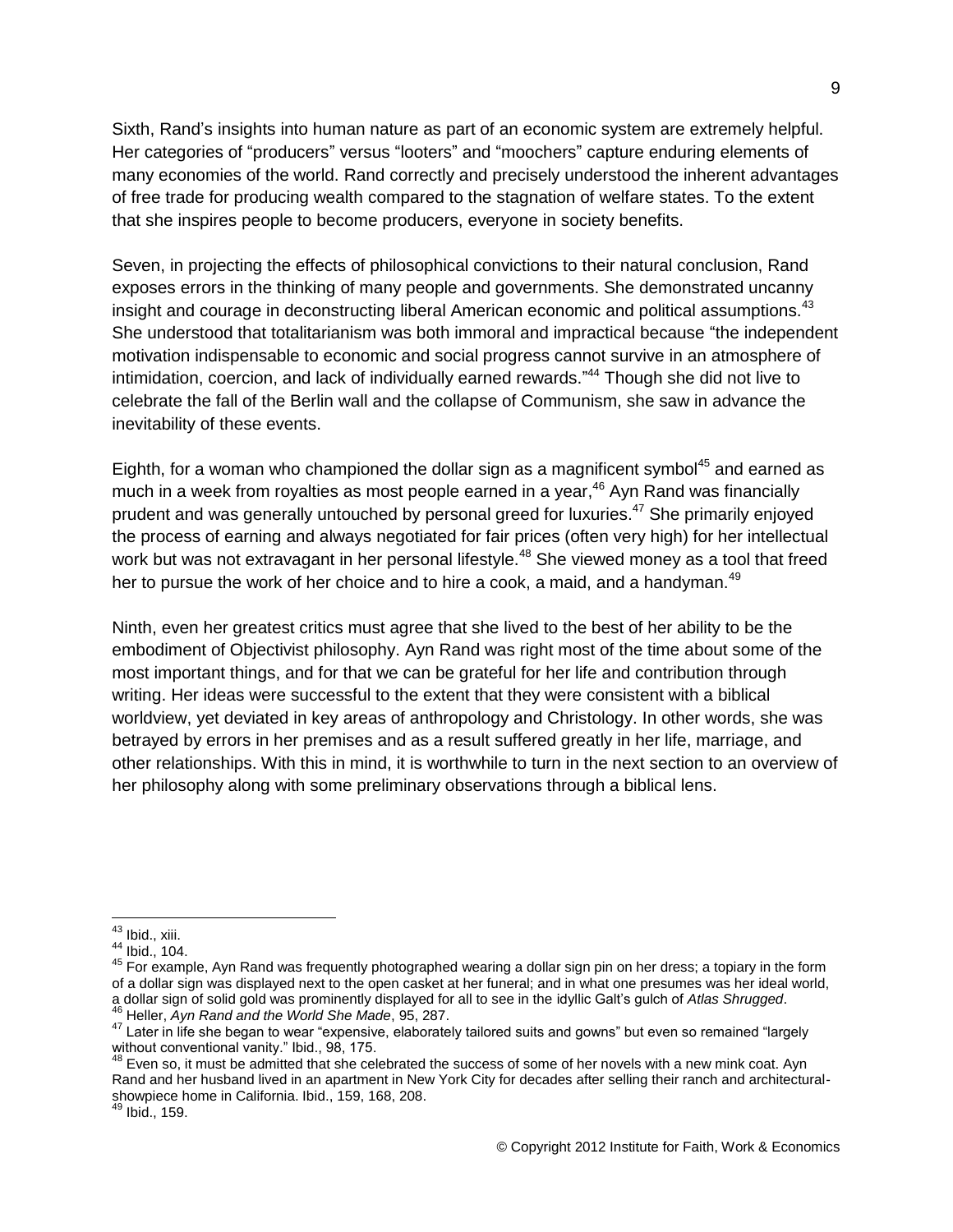### **Overview of the Philosophy of Ayn Rand**

"Miss Rand, could you give the essence of your philosophy while standing on one foot?" <sup>50</sup> was the question posed at a 1957 sales conference for the publisher Random House. Her concise response from one foot was illuminating: "Metaphysics: objective reality. Epistemology: reason. Ethics: self-interest. Politics: capitalism."<sup>51</sup> Rand's ideal world would be populated by people holding these convictions as part of a full philosophical system guiding the course of life. Each conviction is worth briefly examining in the subsequent sections, followed by a summary of her stated goals and intentions for publishing her novels.

## **Metaphysics: Objective Reality**

In holding to metaphysical independent reality, Ayn Rand understood reality as existing as an objective absolute. Her writings are punctuated with such statements as "A is A," "Nature must be obeyed," and "Facts are facts, independent of man's feelings, wishes, hopes or fears." From this perspective, the task of man's consciousness is "to *perceive* reality, *not* to create or invent it."<sup>52</sup> This stands opposed to relativism or any attempt by individuals to create their own reality.

Objectivism unnecessarily extends this position to reject any belief in the supernatural or "mystical." Otherwise it is fundamentally consistent with a biblical understanding that God has formed an objective universe independent of the perception of observers. From its first page the Bible clearly states, "God created the heavens and the earth" by overcoming darkness and shaping a world that began "without form and void" (Genesis 1:1, 2). Further, there is no place to hide from the Lord who asks the questions, "Am I a God at hand, declares the Lord, and not a God far away?" and "Do I not fill heaven and earth?" Since God the Creator is everywhere and aware of everything, the stability of objective reality is assured. Epistemology: Reason

Ayn Rand contended that reason is the conceptual human faculty which "identifies and integrates the material received by man's senses."<sup>53</sup> She argued that man is competent to know reality and rejected any skepticism which held that objective reality cannot be known by any individual.<sup>54</sup> Rand also vociferously opposed all religions as "mysticism" for accepting faith, feeling, or revelation as a means of knowledge. She defines mysticism as "the acceptance of

 $\overline{a}$  $^{50}$  The question was lightly paraphrased from an account of Rabbi Hillel, who was challenged to summarize the whole Torah while standing on one foot. Ibid., 281.

<sup>51</sup> Yaron Brook, "The Ayn Rand Institute: Essentials of Objectivism," *Ayn Rand Center for Individual Rights*, n.d., [http://www.aynrand.org/site/PageServer?pagename=objectivism\\_essentials.](http://www.aynrand.org/site/PageServer?pagename=objectivism_essentials) <sup>52</sup> Italics are original. Ibid.

<sup>53</sup> Ayn Rand, "The Objectivist Ethics," in *The Virtue of Selfishness* (New York: Signet, 1964), 22.

<sup>54</sup> John Galt, the protagonist of *Atlas Shrugged*, defines reason thus: "Man cannot survive except by gaining knowledge, and reason is his only means to gain it. Reason is the faculty that perceives, identifies and integrates the material provided by his senses. The task of his senses is to give him the evidence of existence, but the task of identifying it belongs to his reason; his senses tell him only that something is, but what it is must be learned by his mind." Rand, *Atlas Shrugged - 50th Anniversary Edition*, 930.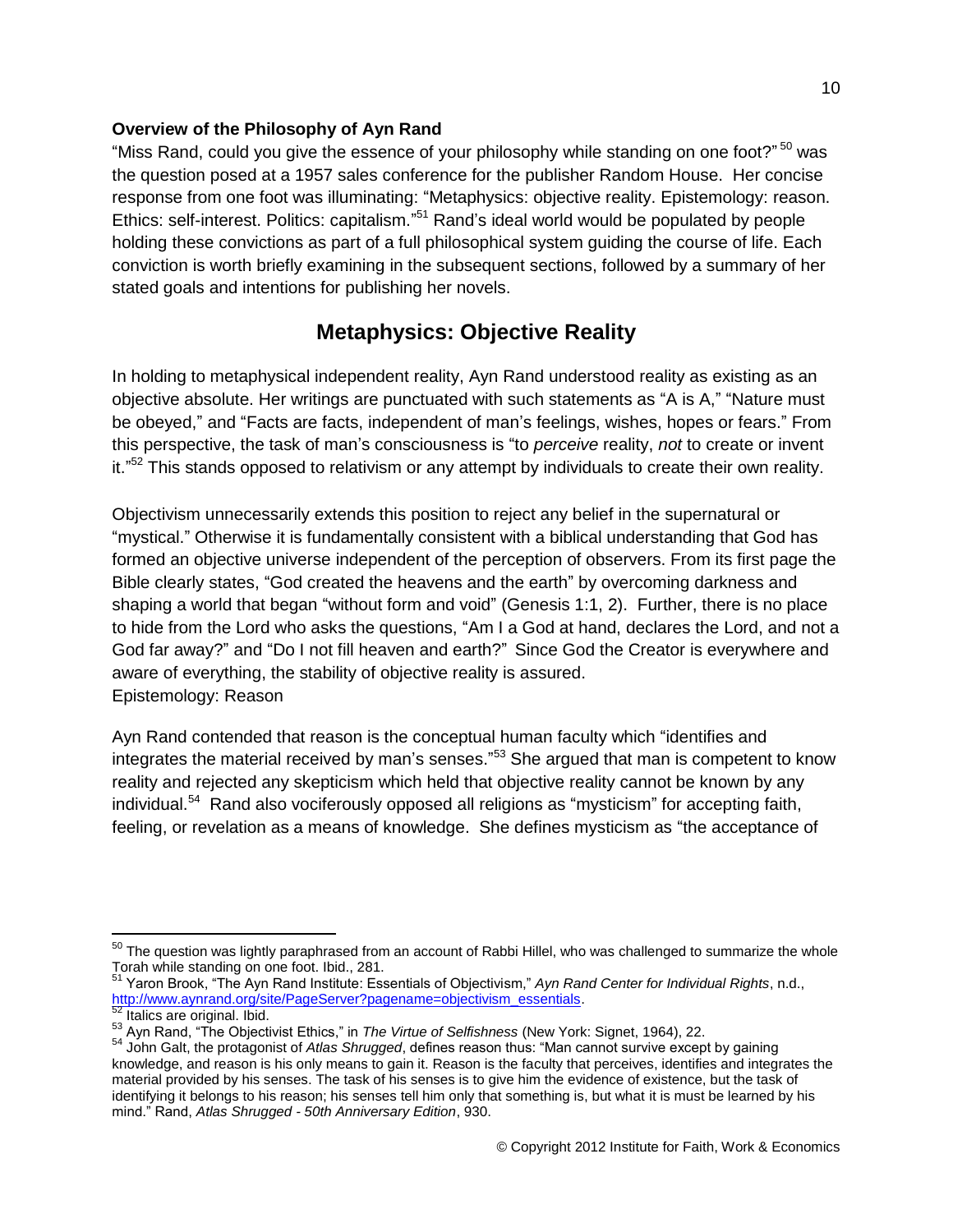allegations without evidence or proof, either apart from or against the evidence of one's senses and one's reason." 55

Rand's high estimation agrees with a biblical perspective regarding the faculty of human reason, especially the abstract reasoning which leads to philosophical and ethical contemplation. Indeed, this is one of the aspects which sets human beings apart from all other living things in creation (Genesis 1:26-28). Martin Luther articulated this idea in his famous defense such that he could only be dissuaded from his ideas by the testimony of the Scriptures or by clear reason. On the other hand, the Bible recognizes that human reason has been marred by sin and is no longer an infallible guide to perceiving the objective world. Further, the Bible contends that in specific cases, revelation directly from God is a valid means for human beings to acquire knowledge about themselves and the world. The Bible itself is the most important collection of such revelation.

The areas of overlap between Ayn Rand and the Bible are significant with respect to objective reality and reason.<sup>56</sup> This overlap is also present in the most productive societies on earth, and these societies have done the most to advance human prosperity and flourishing. This similarity continues with the consideration of ethics and, by extension, capitalism.

#### **Ethics: Self-Interest**

Ayn Rand used the terms "selfishness" and "self-interest" both proudly and interchangeably in her writing.<sup>57</sup> For the purposes of this paper, the term "selfishness" will be associated with Objectivism, and the term "self-interest" will be reserved for a biblical perspective which might be understood as being closer to the view of the father of economics, Adam Smith.

With this separation in mind, Ayn Rand understands selfishness to be a great virtue. She argues that every man must live for his own sake and for his rational self-interest: "the achievement of his own happiness is man's highest moral purpose."<sup>58</sup> This view has remarkable similarities with a biblical perspective of self-interest and the pursuit of happiness, and the distinctions will be examined as part of the primary focus of this paper starting after the next section on the Objectivist view of capitalism.

### **Politics: Capitalism**

 $\overline{a}$ 

Objectivist thought holds to the basic social principle that men must live together as "traders" who give value for value by free, mutual consent toward mutual benefit.<sup>59</sup> This contrasts sharply with most societies where "producers" create value and wealth while "looters" live by taking and

<sup>55</sup> Ayn Rand, "Faith and Force: The Destroyers of the Modern World," in *Philosophy: Who Needs It* (New York: Signet Books, 1984), 62.

 $56$  Accordingly, one of Rand's characters states, "Contradictions do not exist. Whenever you think you are facing a contradiction, check your premises. You will find that one of them is wrong." Rand, *Atlas Shrugged - 50th Anniversary Edition*, 188.

 $57$  Indeed, Ayn Rand declared, "I decided to become a writer -- not in order to save the world, nor to serve my fellow men -- but for the simple, personal, selfish, egotistical happiness of creating the kind of men and events I could like, respect and admire." Rand, "To the Readers of The Fountainhead," 669.

<sup>&</sup>lt;sup>58</sup> Rand, "The Objectivist Ethics," 30.

<sup>59</sup> Ayn Rand and Leonard Peikoff, *Anthem* (New York: Penguin, 1995).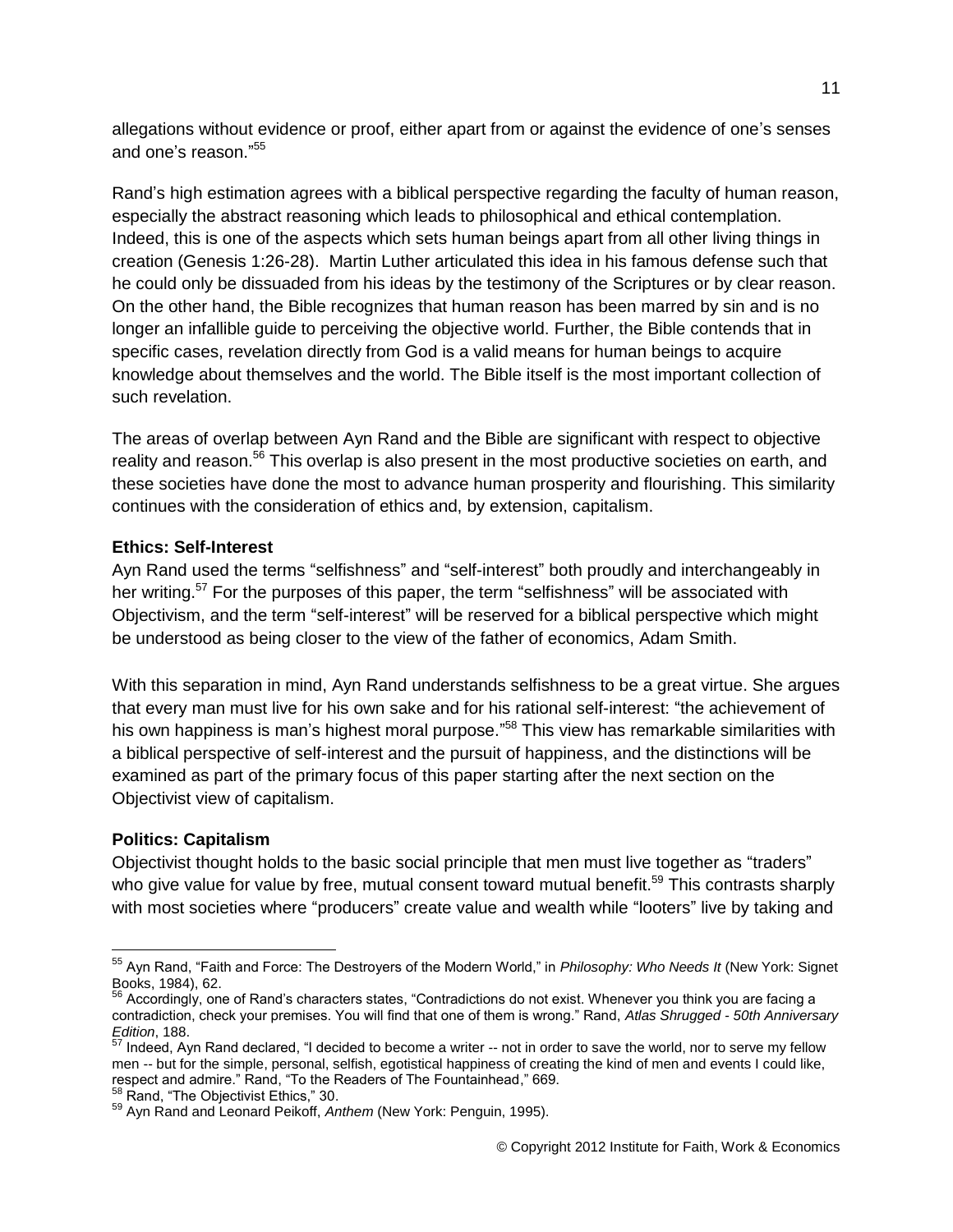destroying. For this reason Ayn Rand argues that no person or group has the right to initiate the use of physical force against others, but only in self-defense against those who might initiate violence.<sup>60</sup> Since communism and socialism require coercion, the only social system that bars physical force from human relationships is *laissez-faire* capitalism.<sup>61</sup> Ayn Rand contends that the free exchange of money has been the only nonviolent, orderly, and socially transparent means of calibrating the value men placed upon one another's work. In other words, without money for exchange -- force decides.<sup>62</sup>

Thus Objectivism stands opposed to collectivism in all its forms, especially fascism, socialism, or any other government redistribution of wealth.<sup>63</sup> In Rand's world, the only function of the government is to protect the rights of individuals from those who initiate the use of physical force, whether domestic criminals or foreign invaders.

Once again, this overlaps significantly with a biblical perspective. One of the key biblical roles of government is to function as an agent of God, approving of those who do good and carrying out the wrath of God on the wrongdoer, even using compulsion or lethal force (Romans 13:1-7). Further, the concept of individual property rights is affirmed in Exodus 20:15 where stealing is prohibited; in Exodus 20:17, even coveting the property of another person is forbidden.<sup>64</sup> The inviolability of real estate is also upheld by prohibitions against moving boundary markers. $65$  This principle is so important that even the personal property of an enemy should be returned.<sup>66</sup>

Also, the Bible is clear that men were created for work even before sin entered the world.<sup>67</sup> In Scripture laziness is castigated, and the sluggard is excoriated.<sup>68</sup> Instead, Christians are enjoined to work heartily in the workplace as for the Lord and not for men (Colossians 3:23).<sup>69</sup> Ayn Rand would enthusiastically agree with the biblical injunction against idleness and mandate for able people to "work quietly and to earn their own living" (2 Thessalonians 3:12). This biblical even extends to the command that any able person who refuses to work should be refused any charity, even food (2 Thessalonians 3:10).

Finally, the Bible commends trading between people for mutual benefit and earning a profit from honest work. In a Rand-like turn of phrase, Proverbs states, "In all toil there is profit, but mere

 $\overline{a}$ 

 $66$  "If you meet your enemy's ox or his donkey going astray, you shall bring it back to him" (Exodus 23:4).

<sup>60</sup> Ayn Rand et al., *Capitalism: The Unknown Ideal* (New York: Penguin, 1967). <sup>61</sup> Brook, "Essentials of Objectivism," n.d.,

[http://www.aynrand.org/site/PageServer?pagename=objectivism\\_essentials.](http://www.aynrand.org/site/PageServer?pagename=objectivism_essentials)

<sup>62</sup> Heller, *Ayn Rand and the World She Made*, 159.

<sup>63</sup> Ayn Rand once asked a New York audience to "imagine being ruled by a group of men who have not been elected and cannot be recalled, who control all public information, who distribute all food, housing, employment. They cannot be criticized; they dispatch political adversaries to dungeons or death without a trial or hearing. They claim that individual rights do not exist." Ibid., 96.

<sup>&</sup>lt;sup>64</sup> See also Deuteronomy 5:21.

<sup>65</sup> For example, "Do not move an ancient landmark or enter the fields of the fatherless." (Pro 23:10). See also Deuteronomy 19:14; Job 24:2; Proverbs 22:28; Hosea 5:10.

<sup>&</sup>lt;sup>67</sup> The Lord specifically put the man in the Garden of Eden "to work it and keep it" (Genesis 2:15) and all of creation was not completed until there was a "man to work the ground" (Genesis 2:5).

<sup>68</sup> See Titus 1:12; Proverbs 6:6-11; 10:26; 13:4; 15:19; 19:24; 20:4; 21:25; 22:13; 24:30-34; 26:13-16.

 $69$  This is in addition to commands for believers to work on spiritual growth and personal sanctification, such as Philippians 2:12.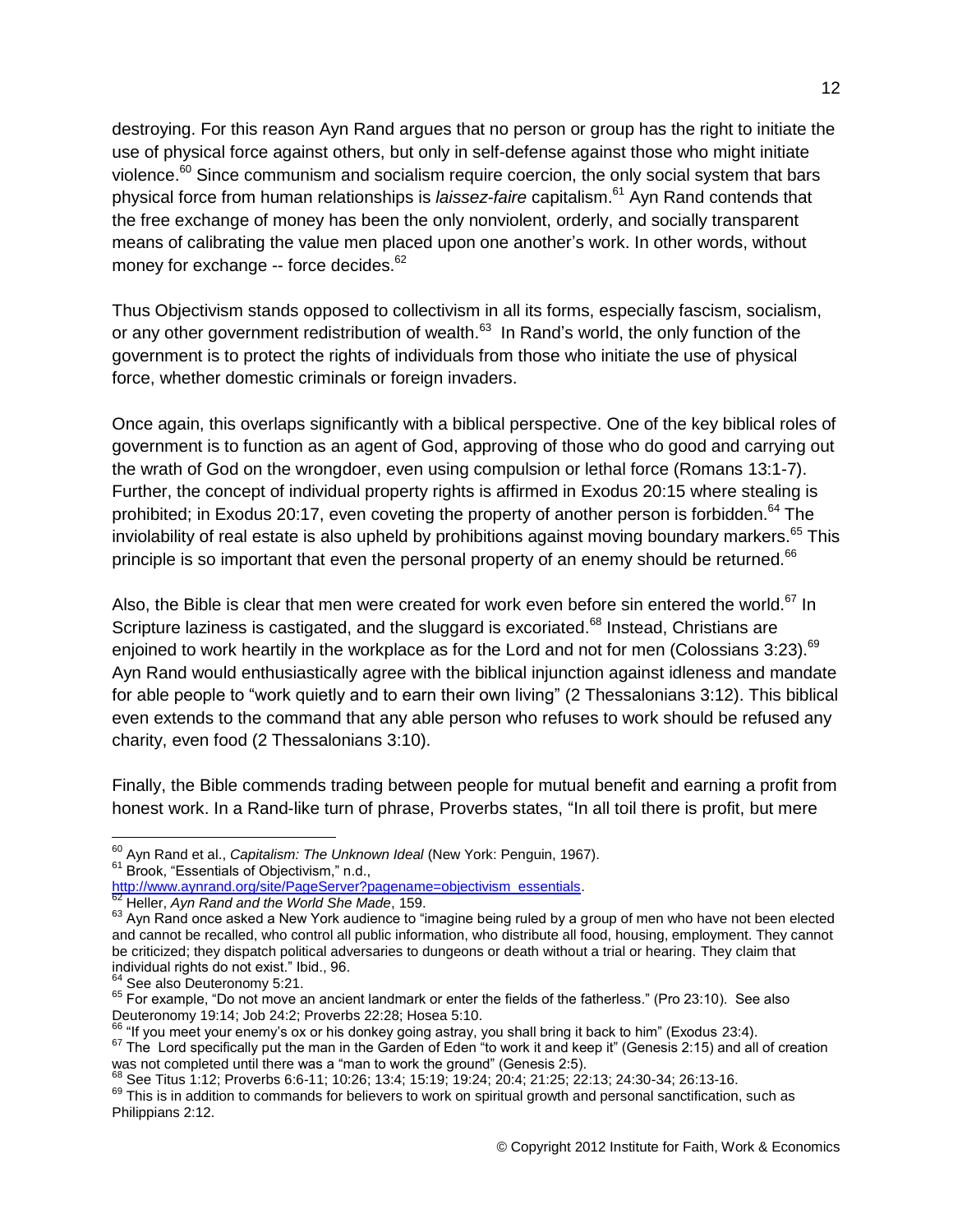talk tends only to poverty" (Proverbs 14:23). Similarly, Proverbs presents a woman of virtue with the description, "She perceives that her merchandise is profitable. Her lamp does not go out at night" (Proverbs 31:18). Like an industrious capitalist, "She considers a field and buys it; with the fruit of her hands she plants a vineyard" (Proverbs 31:16). Without condemning earning a profit, Jesus points to a greater truth with his question, "For what does it profit a man if he gains the whole world and loses or forfeits himself?" (Luke 9:25; see also Matthew 16:26; Mark 8:36).

With this brief overview of Objectivism in mind, the next section will turn to Ayn Rand's goals for writing. Following this extended examination will be a section comparing her understanding of selfishness with self-interest through a biblical lens. This will show that there is extensive overlap between Rand's selfishness and biblical self-interest in the public sphere and capitalist economics. On the other hand, these understandings diverge significantly in relationships within families and with respect to God.

## **Stated Goals of Ayn Rand**

To put together these key elements of Objectivism, it is helpful to better understand Rand's intended goals for promulgating her philosophy. Fortunately, she was forthcoming about her purposes both in the forewords to her novels and in her published essay "The Goal of My Writing."<sup>70</sup> She wrote to change the perceptions of the world about the greatness of man, the virtue of individualism against collectivism, and the morality of capitalism to foster great men. In addition, her selfish enjoyment and personal fame were strong motivators in her writing.

First, in thinking about how her novels were intended to change perceptions, it is important to remember that she grew up under the Russian governmental domination of news and information. In this climate novels and poems became surrogates for banned political speech, and Rand realized that "political and philosophical ideas, especially those that are heroically clothed and set in large-scale social novels, have the power to shape perceptions and change the world."<sup>71</sup>

Second, she was clear about her intent as a novelist: the projection of an ideal man.<sup>72</sup> Her writing was dedicated to the "exaltation of man's self-esteem and the sacredness of his happiness on earth."<sup>73</sup> Ayn Rand wanted to redirect the highest level of man's emotions away

<sup>70</sup> Ayn Rand, "The Goal of My Writing," in *The Romantic Manifesto, Revised Edition*, Second Revised ed. (New York: New American Library, 1975), 161–85.

<sup>71</sup> Heller, *Ayn Rand and the World She Made*, 31.

<sup>&</sup>lt;sup>72</sup> Rand, "The Goal of My Writing," 451.

<sup>73</sup> Rand was influenced in writing *The Fountainhead* by Friedrich Nietzsche and especially his quote from *Beyond Good and Evil,* "The noble soul has reverence for itself." This influence and ideas for future research are explored in greater detail in Appendix B. Ayn Rand, *The Fountainhead, Centennial Edition* (New York: Signet, 1996), x.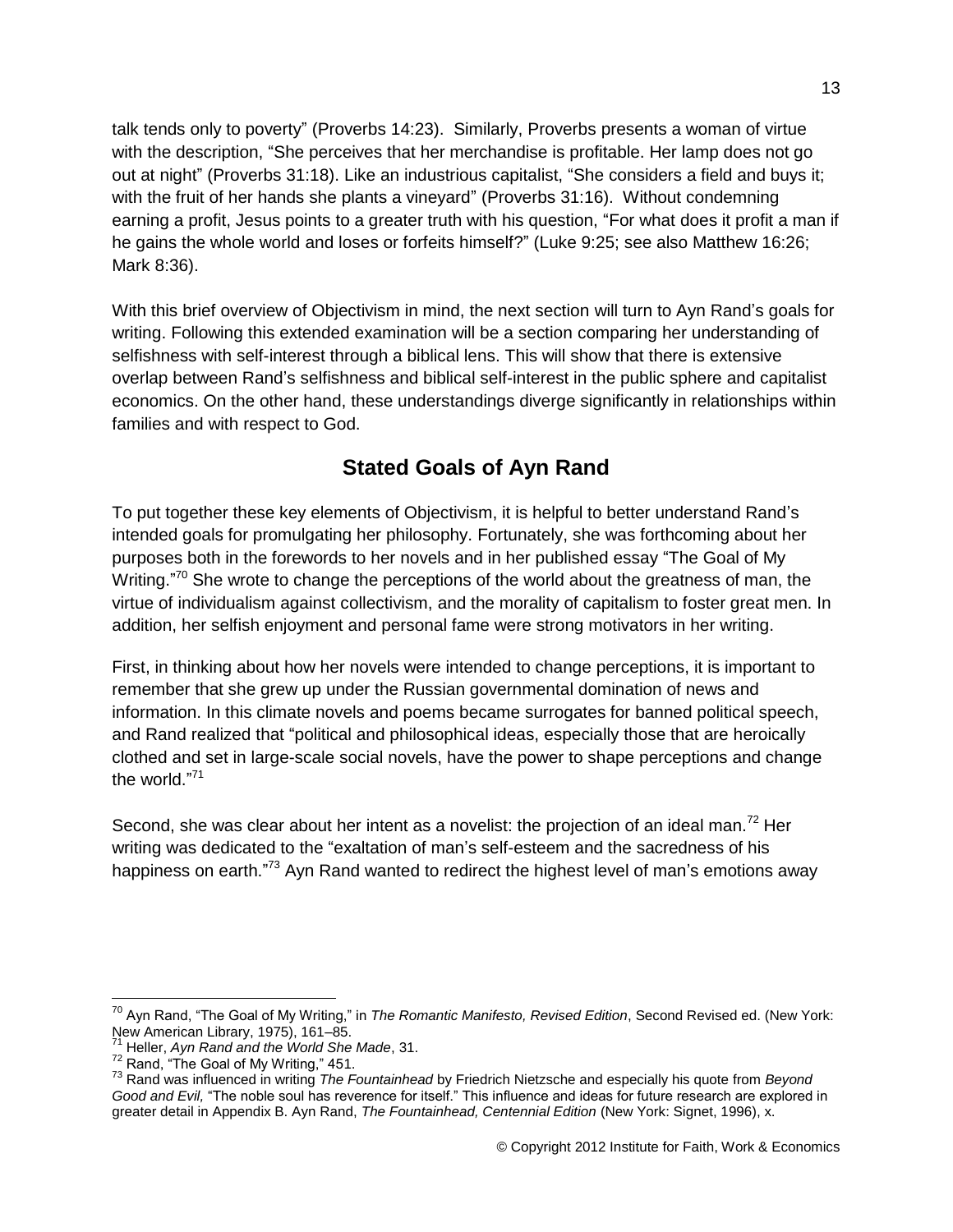from the "murk of mysticism" back toward its proper object: man.<sup>74</sup> She characterizes the sense of life, dramatized in *The Fountainhead,* as nothing less than "man-worship." 75

Toward this end Ayn Rand saw her most important job as the formulation of "a rational morality of and for man, of and for his life, of and for this earth."<sup>76</sup> She said, "Portrayal of a moral ideal, as my ultimate literary goal, as an end in itself -- to which any didactic, intellectual or philosophical values contained in the novel are only the means."<sup>77</sup> Rand contends that man's character is the product of his premises. In other words, an ideal man has a free will with a reasoning mind, and it is up to his individual choice whether he will be good or evil.<sup>78</sup> Such an ideal man does not depend on others. In addition, Rand also wanted to show how desperately the world needs prime-mover men like this and also how viciously the world treats such noble men.<sup>79</sup> For this reason her novels define and present the conditions of *laissez-faire* capitalism which make such ideal man possible -- namely, a free, productive, rational system which demands and rewards the best in every man.<sup>80</sup>

Third, Ayn Rand derived personal enjoyment from writing about such characters and themes. She saw as part of her life purpose "the creation of the kind of world (people and events) that I like -- that is, that represents human perfection."<sup>81</sup> In an autobiographical sketch in 1936, Rand said, "If a life can have a theme song, and I believe every worthwhile one has, mine is a religion, an obsession, or a mania or all of these expressed in one word: individualism." <sup>82</sup> However, the basic issue in all of her writing was not primarily individualism versus collectivism, but rather reason versus mysticism. Ayn Rand saw this as the "conflict between objective thinking on the one hand and irrational subservience to a deity, a tyrant, or a group of people on the other."<sup>83</sup>

Finally, beyond influencing perceptions and changing the world, Ayn Rand had a stated intention to be personally famous by the time that she was 30 years old. $^{84}$  One illustrative incident occurred in the midst of a two-week journey by boxcar from the Crimea back to St. Petersburg during the Russian Revolution. When the train stopped briefly in the enormous capital city of Moscow, Rand realized that this was only one city among hundreds or even

 $74$  Ibid., ix.

 $^{75}$  Ayn Rand states, "The man-worshipers, in my sense of the term, are those who see man's highest potential and strive to actualize it. The man-haters are those who regard man as a helpless, depraved, contemptible creature -- and struggle never to let him discover otherwise." Ibid.

 $^{76}$  Ayn Rand notes, "No wonder the advocates of religion are so insistent that 'there can be no morality without religion.' They seem to know their danger point. There's my main job." Ayn Rand and Leonard Peikoff, *The Journals of Ayn Rand*, ed. David Harriman, Reprint (Plume, 1999), 610.

<sup>&</sup>lt;sup>77</sup> Rand, "The Goal of My Writing," 162.

<sup>78</sup> Rand, *Atlas Shrugged - 50th Anniversary Edition*, 4.

 $79$  Ibid., 3.

<sup>80</sup> Ayn Rand describes the ideal man Howard Roark as follows: "The noble soul par excellence. The man as man should be. The self-sufficient, self-confident, the end of ends, the reason unto himself, the joy of living personified. Above all--the man who lives for himself, as living for oneself should be understood. And who triumphs completely. A man who is what he should be." In contrast, she describes Dominique Wynand as "The woman for a man like Howard Roark. The perfect priestess." Ayn Rand, *The Fountainhead, Centennial Edition* (New York: Signet, 1996), 696. <sup>81</sup> Rand, *Atlas Shrugged - 50th Anniversary Edition*, 6.

<sup>82</sup> Heller, *Ayn Rand and the World She Made*, 1.

<sup>83</sup> Ibid., 221.

 $84$  Ibid., 36.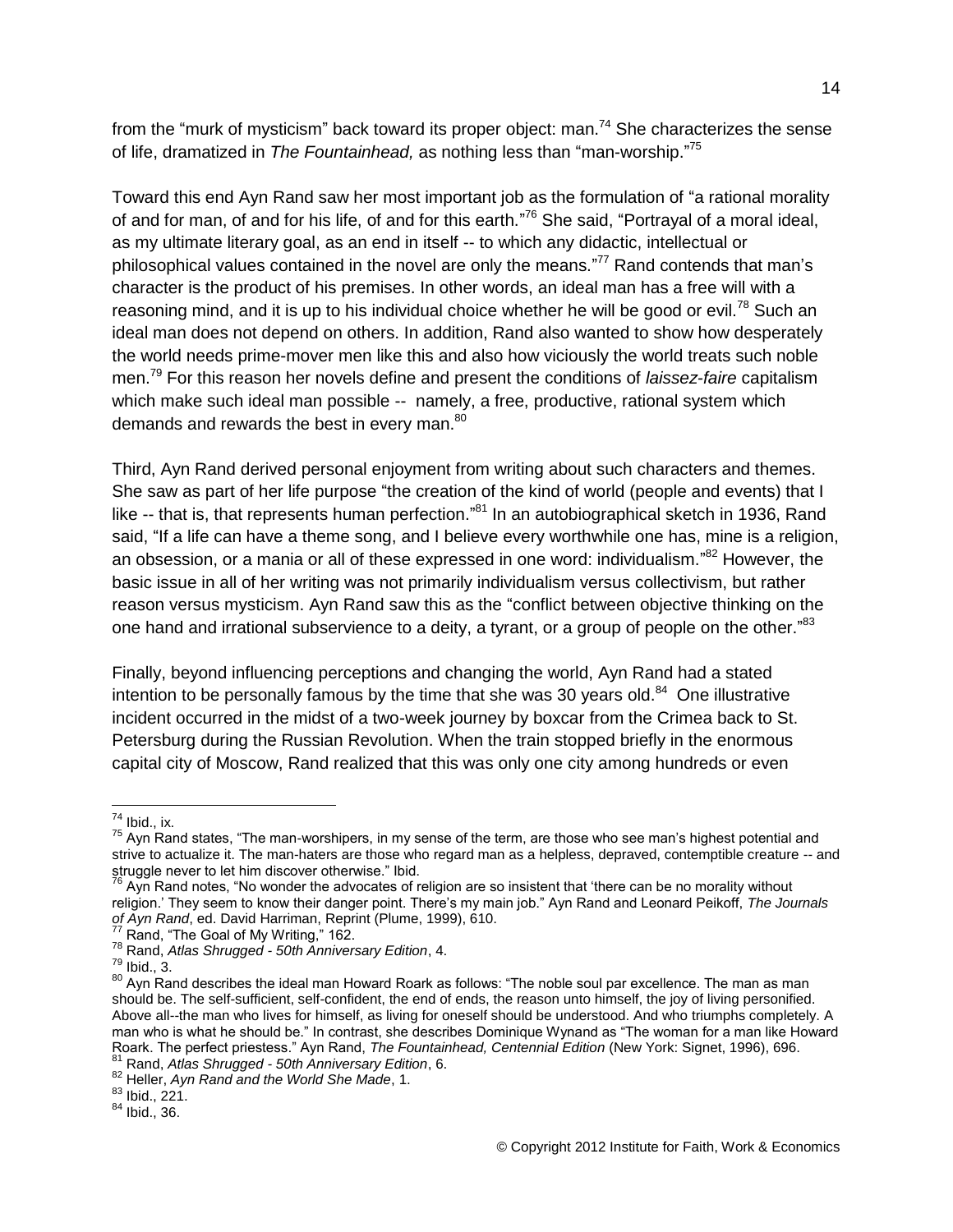thousands in the world. She knew she had something to say to people in all of them and was thrilled to realize that the audience for her plays and stories would be immense.<sup>85</sup>

Understanding the goals of Ayn Rand are important for this study because she was not necessarily writing for the entertainment of her audience or for personal riches, but rather to change the world and focus readers on the worship of man. Indeed, her writings continue to have significant success toward achieving these objectives. For this reason, it is important to assess whether these goals are valid and specifically, whether the foundational premises are correct. Errors in Ayn Rand's premises lead to faulty perceptions of the world and problems in the lives of people and society as a whole. For this reason, the major portion of this paper beginning in the next section will analyze Ayn Rand's premises from the perspective of biblical truth.

## **Ayn Rand's Philosophy Through a Biblical Lens**

The heart of this analysis will proceed in this section with a biblical examination of Ayn Rand's understanding using three contrasting pairs: selfishness and altruism, anthropology and gender, and atheism and Christology. This extended analysis will be followed by an evaluation of Rand's individual character and personal relationships based on her invitation to consider her own life as the exemplar of Objectivist philosophy.<sup>86</sup> While such an assessment of a founder's personal life may not always be warranted in evaluating a philosophy, Ayn Rand considered herself to be the epitome of Objectivist philosophy just as Jesus Christ perfectly represented biblical ideals.<sup>87</sup>

## **Ayn Rand's Philosophy: Selfishness and Altruism**

Ayn Rand's definitions of selfishness and altruism are specifically delineated in the book *The Virtue of Selfishness* and illustrated in the novel *Atlas Shrugged*. <sup>88</sup> Since these definitions can be jarring to the first-time reader, this section will seek to use several extended quotes from these books in an attempt to represent her categories accurately and charitably. In addition, the following diagram of the span of personal relationships will be used to compare the functional views of Ayn Rand, the Bible, and the federal government. This diagram illustrates how each position differs with respect to altruism, selfishness, God's existence, and voluntary trade for mutual benefit.

 $\overline{a}$  $85$  Ibid., 37.

<sup>86</sup> Rand, *Atlas Shrugged - 50th Anniversary Edition*, 1070.

<sup>87</sup> See especially John 14:9-11 and Colossians 2:9.

<sup>88</sup> Heller describes *Atlas Shrugged* as an eleven-hundred-page deconstruction of the Marxian proposition "From each according to his abilities, to each according to his needs." Heller, *Ayn Rand and the World She Made*, 193.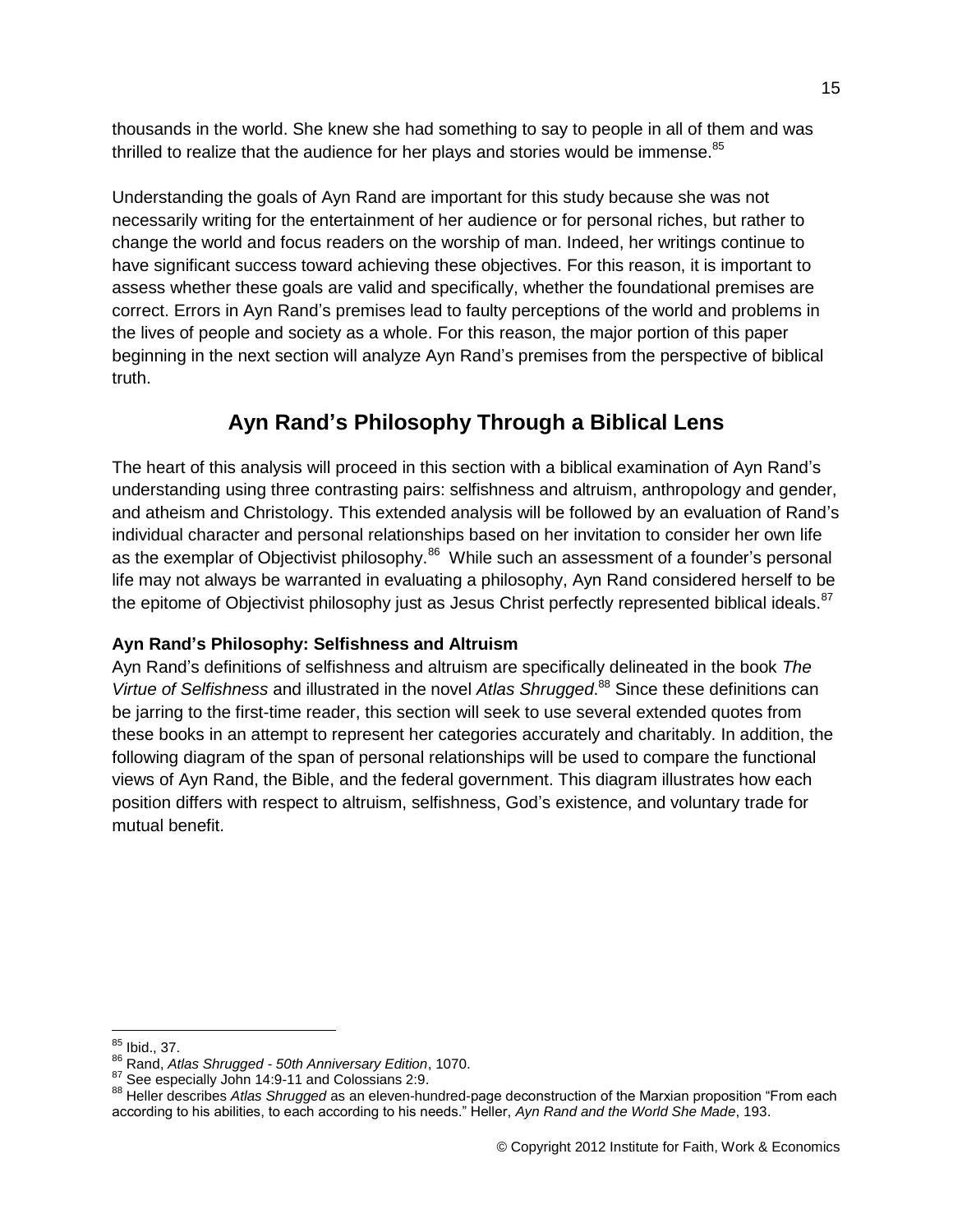

Figure 1: Possibilities for Personal Relationships

#### **Selfishness Defined**

Rand admits that her understanding of selfishness is not "what is meant conventionally."<sup>89</sup> Nevertheless, she believes that the Objectivist ethics uses the concept of selfishness "in its exact and purest sense." <sup>90</sup> On the first page of *The Virtue of Selfishness*, Rand objects to the popular understanding that "selfishness" is a synonym of evil.<sup>91</sup> In sharp contrast to selfishness, she contends that altruism is the real evil which has "brought the world to its present state and which represents the morality of death."<sup>92</sup>

The first component of pure selfishness is that it is rational. For this reason, selfishness is not a license to be a "murderous brute who tramples over piles of corpses to achieve his own ends, who cares for no living being and pursues nothing but the gratification of the mindless whims of any immediate moment."<sup>93</sup> In other words, Ayn Rand would not believe that any action is good simply because it is intended for one's own benefit.<sup>94</sup> Further, selfishness is not to be motivated by "irrational emotions, feelings, urges, wishes or whims."<sup>95</sup>

The second component of pure selfishness is that "concern with his own interests is the essence of a moral existence, and that man must be the beneficiary of his own moral actions."<sup>96</sup> Ayn Rand's rationale begins with the fact that a man exists. If he exists, then he must be consciously aware of that fact. If a plant is alive, it seeks sunlight to sustain its life. Likewise, if an animal is alive, it seeks food to preserve its life.<sup>97</sup> Rand contends that since a man exists with neither chlorophyll nor claws, he must use his brain to think rationally to survive. He must be

 $\overline{a}$ <sup>89</sup> Rand, *The Virtue of Selfishness*, ix.

 $90$  Ibid., xi.

<sup>&</sup>lt;sup>91</sup> Ibid., vii.

 $92$  Ibid., 37.

<sup>93</sup> This statement is not necessarily hyperbole. Rather this quotation needs to be read in light of Ayn Rand's first-hand experience with a totalitarian government under which millions were murdered. Ibid., vii.

 $94$  Ibid.

<sup>95</sup> Ibid., xi.

 $96$  Ibid., x.

<sup>97</sup> Ibid., 17.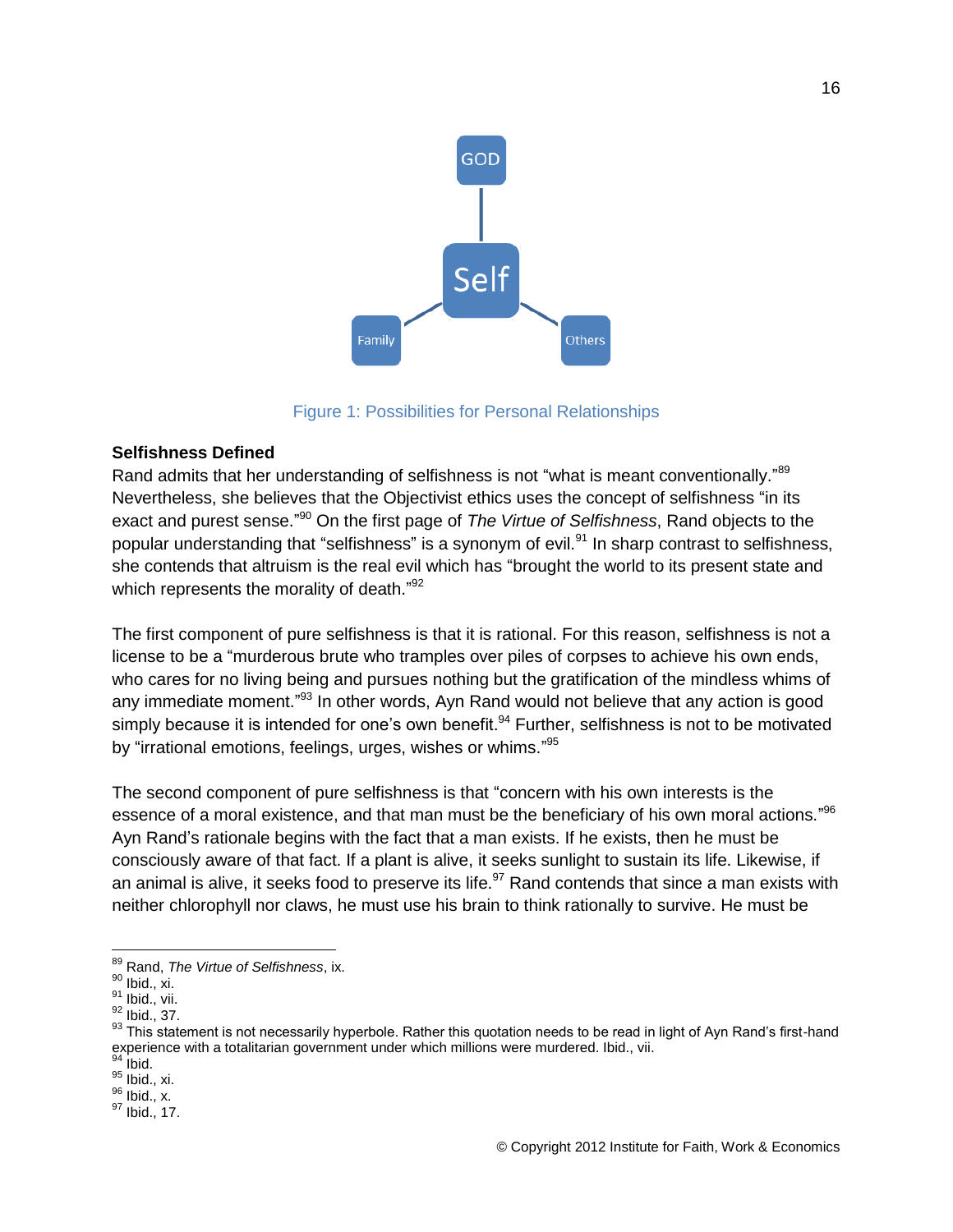productive or else he will no longer live, just as a plant with defective leaves or an animal unable to hunt will not survive.

It follows that a man's own life is the standard of value by which one judges what is good or evil based on "that which is required for man's survival *qua* man." In the same way man's life is "the *standard* of value -- and *his own life* as the ethical *purpose* of every individual man." <sup>98</sup> If a man is coerced by guilt or a government<sup>99</sup> to give from his productive efforts in the name of altruism, then he is essentially giving away a portion of his life or part of his ability to survive.<sup>100</sup> Pushed to the extreme, altruism will cause an individual to cease to exist simply so that others might benefit.

To convey the point, it is illustrative to consider the opposite of selfishness. Marcella Bannert, an energetic and ambitious executive assistant in Hollywood, was pivotal in crystallizing Ayn Rand's views by embodying the antithesis of selfishness.<sup>101</sup> Rand asked Bannert what she wanted to achieve in life, and was stunned by her response:

If nobody had an automobile, she would not want an automobile. If some people had an automobile and others didn't, she would want an automobile. If some people had two and others had only one or none, she would want two automobiles, and so on. And she would want people to know that she had more than they did.<sup>102</sup>

Ayn Rand was shocked to realize that Bannert seemed in essence "not to want anything for herself," had "no values except those derived from other people," "and prized what they prized and wanted more of whatever they had."<sup>103</sup> Such a person in Rand's eyes was "self-less" and had "no authentic self with which to desire or create anything that was hers alone."<sup>104</sup> This insightful observation actually explained for Rand why so many people mindlessly conform to apparently meaningless conventions.

As a result, Rand's basic social principle is that "every living human being is an end in himself, not the means to the end of the welfare of others -- and, therefore, that man must live for his own sake, neither sacrificing himself to others nor sacrificing others to himself."<sup>105</sup> For this reason, living for one's own sake means that "the achievement of his own happiness is man's highest moral purpose."<sup>106</sup> This principle is epitomized by the oath of John Galt at the end of his

euphemism for the demands of those in power. Ibid., 40.

<sup>&</sup>lt;sup>98</sup> Ibid., 27. Italics original.

<sup>99</sup> Heller notes that *Atlas Shrugged* critiques "the bureaucratization of the altruistic impulse, and the transformation of America from a culture of self-reliance to one of entitlement." Heller, *Ayn Rand and the World She Made*, 194. <sup>100</sup> Ayn Rand held a disgusted contempt for Communist ideology summarized in the slogan "from each according to his abilities, to each according to his needs." Her disgust grew as "need" was increasingly revealed to be a

<sup>101</sup> Marcella Bannert apparently was the foundation for the character of Peter Keating in *The Fountainhead*. In the same way, Rand understood that her sister Nora seemed to intentionally live in a way that made others jealous. <sup>102</sup> Heller, *Ayn Rand and the World She Made*, 109.

 $103$  Ibid.

 $104$  Ibid.

<sup>105</sup> Rand, *The Virtue of Selfishness*, 30.

 $106$  Ibid.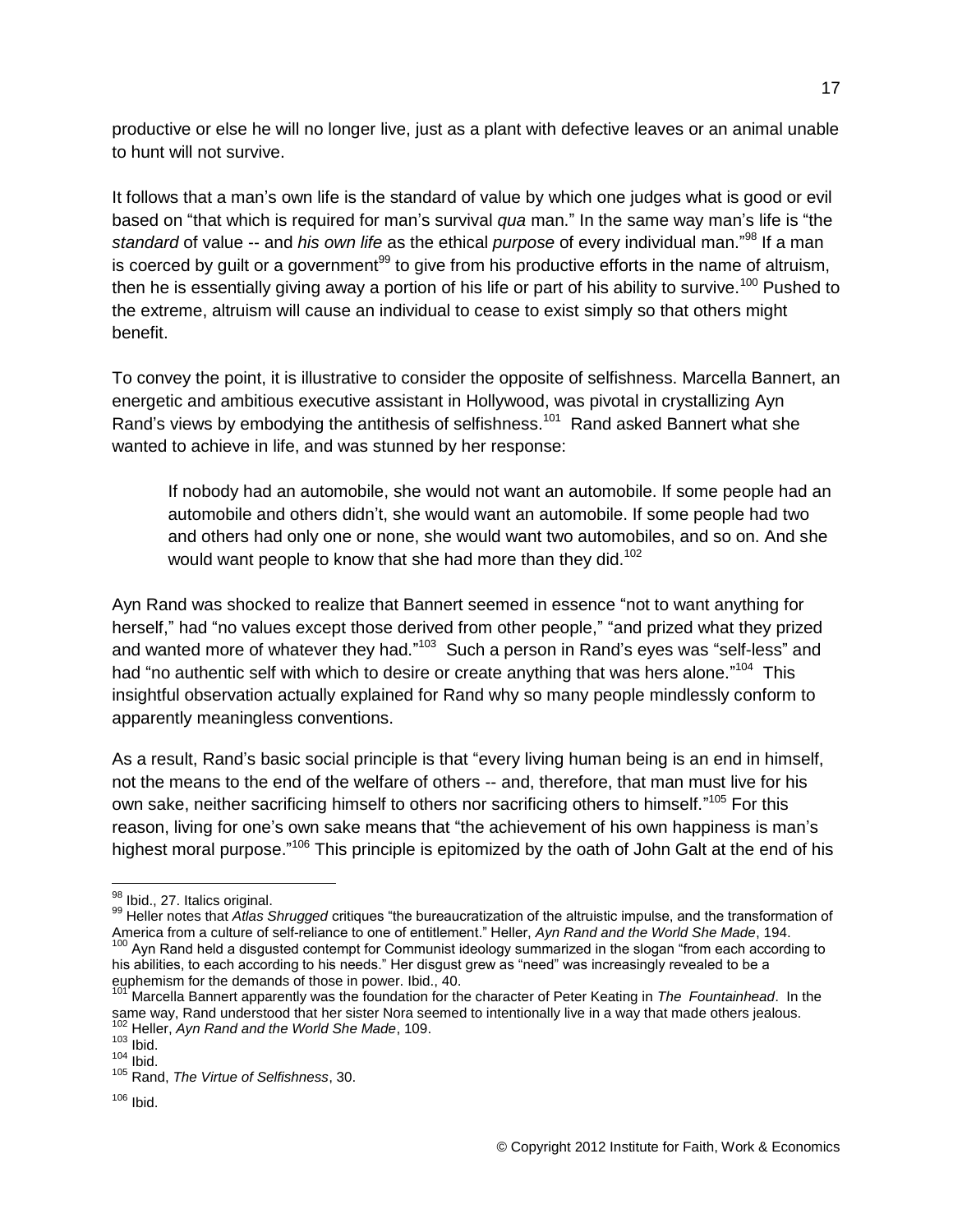climactic speech in *Atlas Shrugged*: "I swear -- by my life and my love of it -- that I will never live for the sake of another man, nor ask another man to live for mine."<sup>107</sup>

#### **Altruism Defined**

Ayn Rand sees altruism as the negation of selfishness in that it "declares that any action taken for the benefit of others is good, and any action taken for one's own benefit is evil."<sup>108</sup> One hears in this quote echoes of Soviet propaganda from her youth. Since the key distinction is who benefits from any specific action, an altruistic mindset sees a producer who works for his own profit as a great evil.

In contrast, Ayn Rand believes altruism is evil. She considers it "the ethical theory which regards man as a sacrificial animal, which holds that man has no right to exist for his own sake, that service to others is the only justification of his existence, and that self-sacrifice is his highest moral duty, virtue and value."<sup>109</sup> Rand labels governments or individuals who take the productive output of others under the guise of altruism as "looters." Those who take the output of others by emphasizing the guilt of creators for having more than others are tagged by Rand as "moochers."

In Rand's view, men should interact with other men only as "producers" who are "traders." To live, in other words, all men must be productive and therefore can trade value for value with others, freely and without coercion. In this way Rand divides humanity into only two categories: the self and the others. This categorization works well when considering larger groups and free markets but encounters difficulties in explaining families and friendships.

To be consistent, Ayn Rand understands marriage, families, and friendships as being based on a trade of value for value between the self and the other. She would explain that people enter into sexual and marital relationships essentially as "traders," each seeking an exchange of value for value. From her perspective, sexual desire is an attraction that flows from recognizing one's highest values in another person.<sup>110</sup> *'*

Ayn Rand's view of relationships can now be shown using the diagram introduced at the outset of this section. This configuration of the diagram illustrates Rand's contention that God does not exist, and altruism should be set beyond any consideration of the self. Further, both family members and all others are considered equally (i.e. the basis of relationship is voluntary trade for mutual benefit).

 $\overline{a}$ <sup>107</sup> Rand, *Atlas Shrugged - 50th Anniversary Edition*, 979.

<sup>108</sup> Rand, *The Virtue of Selfishness*, viii.

<sup>109</sup> Ayn Rand, *Philosophy: Who Needs It* (Signet Books, 1984), 61.

<sup>110</sup> Rand and Peikoff, *The Journals of Ayn Rand*, 609; Ayn Rand's view is also expressed in the discussion between Francisco d'Anconia and Hank Reardon. Rand, *Atlas Shrugged - 50th Anniversary Edition*, 452–4.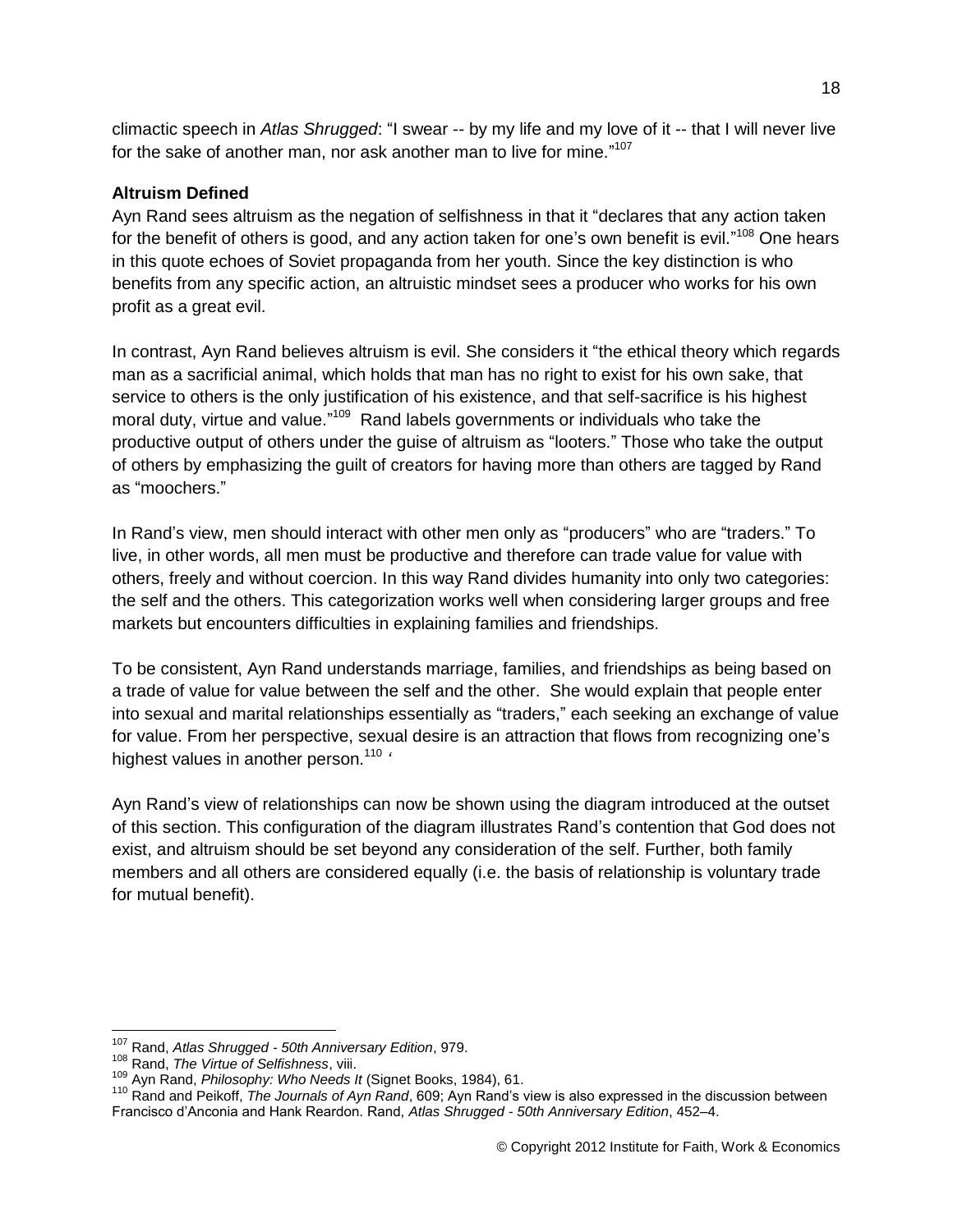

#### Figure 2: Ayn Rand's View of Personal Relationships

Unquestionably, this theory of how marriages and families work in practice seems quite awkward in her novels.<sup>111</sup> Her two-category system also is ungainly for explaining common exchanges such as gifts. For example, under Rand's system a voluntary gift from a friend to a friend needs to be classified as a selfish act in which one person invests in another based on a personal enjoyment of another person's virtue.<sup>112</sup> Second, in an emergency someone may sacrificially help another for similar reasons. For example, it would be reasonable to toss a lifeline to a drowning man or even to loan money to someone injured and unable to work, though Ayn Rand is careful to classify emergencies as rare and random.<sup>113</sup> Third, a mother may purchase food for her child rather than buying a new hat, but this can still be a selfish act if the mother values the child more than the hat. She is acting in her own self-interest, though this raises questions about what might happen to children whose mothers value things such as hats more highly than children.

Rand's definition of altruism as evil applies best to non-voluntary, non-emergency gifts to others which are coerced from productive people. For this reason, she can be categorically opposed to altruism which takes something of value from a producer and gives it to another solely based on need. This effectively takes life from virtuous people and gives it to people without virtue. Further, such transfers provide a perverse incentive that encourages people to grow in their

 $111$  Just like Ayn Rand, none of the major characters of any of her novels is a parent of a child, and other than flashbacks children are essentially nonexistent in any of her works. Howard Roark and John Galt both appear as 12 year-olds who have essentially advanced past adolescence and are self-supporting. Heller describes Rand's view that the job of an adolescent is "to integrate the likes and dislikes of childhood into a coherent if subconscious 'sense of life,' which she defined as an implicit appraisal of the nature of the world... depending on how the child answers, he will become a self-assured creator or a passive social parasite." Heller, *Ayn Rand and the World She Made*, 25, 128. <sup>112</sup> For example, Rand explained that working as a volunteer on a political campaign was an act of "pure selfishness"

because she was fighting for her own ideas and the right to express them. Likewise, she referred to helping a relative complete her schooling with the justification, "I considered it an investment." Ibid., 132, 182.

<sup>&</sup>lt;sup>113</sup> In any case, Rand would focus any generosity on young, competent, and energetic people who were deserving." She felt it was a waste for charities to focus on the "old and the lame" who were less valuable to humanity. Ibid., 182.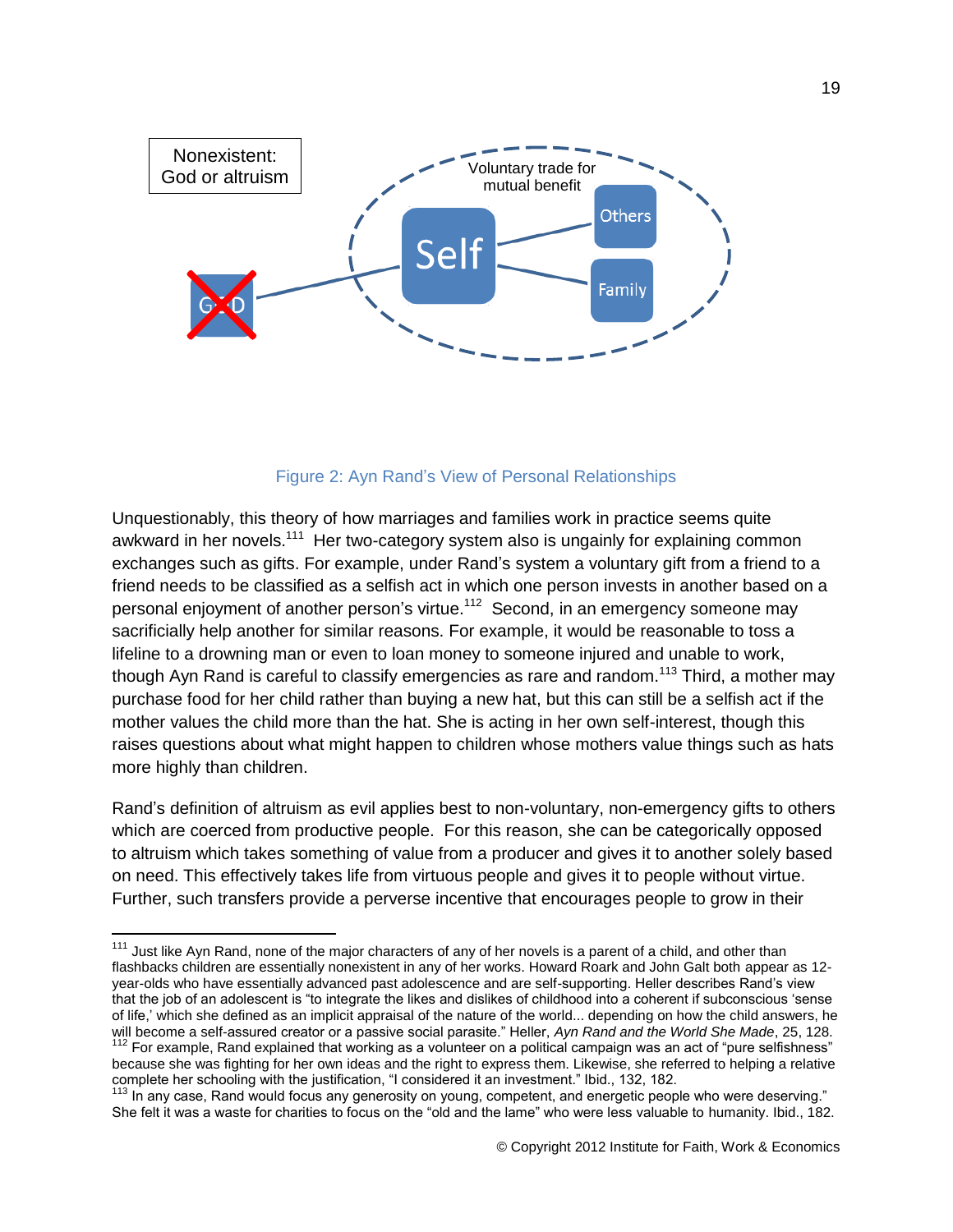needs and to shrink or hide their abilities. It fosters laziness and discourages work in a broader economy.

## **Areas of Biblical Agreement**

 $\overline{a}$ 

Ayn Rand's perspective of selfishness in many ways is consistent with a biblical worldview of self-interest.<sup>114</sup> For example, the Bible agrees that every person has been given one life as a gift from God and makes choices in life with significant consequences. Further, the Bible makes specific appeals to the self-interest of each individual, such as Moses' appeal to the Israelites, "I have set before you life and death, blessing and a curse. Therefore choose life, that you and your offspring may live" (Deuteronomy 30:19). Indeed, God specifically says, "I have no pleasure in the death of the wicked, but that the wicked turn from his way and live" (Ezekiel 33:11). Ayn Rand's perspective accords with this biblical worldview in that it acknowledges an objective reality (life and death) and the entreaty to choose life.

In addition to choosing life, the Bible enjoins people to make choices consistent with their own prosperity. For example, Paul commands children to obey their parents with the motivation "that it will go well with you that you may live long in the land" according to the promise of God (Ephesians 6:1-3, c.f. Exodus 20:12). Further, Jesus appeals to the self-interest of his disciples when he calls them to "lay up for yourselves treasures in heaven, where neither moth nor rust destroys and where thieves do not break in and steal" (Matthew 6:20). The fundamental principle to make choices consistent with one's life and self-interest is the same for both Ayn Rand and the Bible, though they differ on the overall nature of reality and the framework from which this rational decision is made. Ayn Rand would argue that since there is no God, selfinterest should be pursued only in light of mortal existence. The consistent witness of the Bible is that self-interest in this life should be balanced with considerations of the value of eternal life. The principle of self-interest is the same, though differing assumptions about reality will lead to significantly different decisions.

A second area of overlap is that man by nature is created for productive work, and it is neither selfish nor evil to personally receive the output of his productive labor. In the beginning, God created a world that anticipated the work of human beings (Genesis 2:5), and even before sin entered the world, God set man to work in the garden (Genesis 2:15). Paul appeals to this understanding when he writes, "Now to the one who works, his wages are not counted as a gift but as his due" (Romans 4:4; see also Luke 10:7; 1 Timothy 5:18). Stealing is wrong and it takes from the life and productive work of another. Paul admonishes churches to "Let the thief no longer steal, but rather let him labor, doing honest work with his own hands" (Ephesians 4:28).

A third area of consistency with the Bible is Ayn Rand's understanding of the individuality of human beings. Just as Ayn Rand found the idea of a "self-less" person abhorrent, the Holy Spirit speaks through the Bible to each person individually. In fact, God knows the number of hairs on a person's head and cares precisely for the span of each individual life (Luke 12:7). While God

<sup>&</sup>lt;sup>114</sup> Granted, Ayn Rand's atheistic assumption clashes with the biblical viewpoint, and this will be addressed later in this analysis.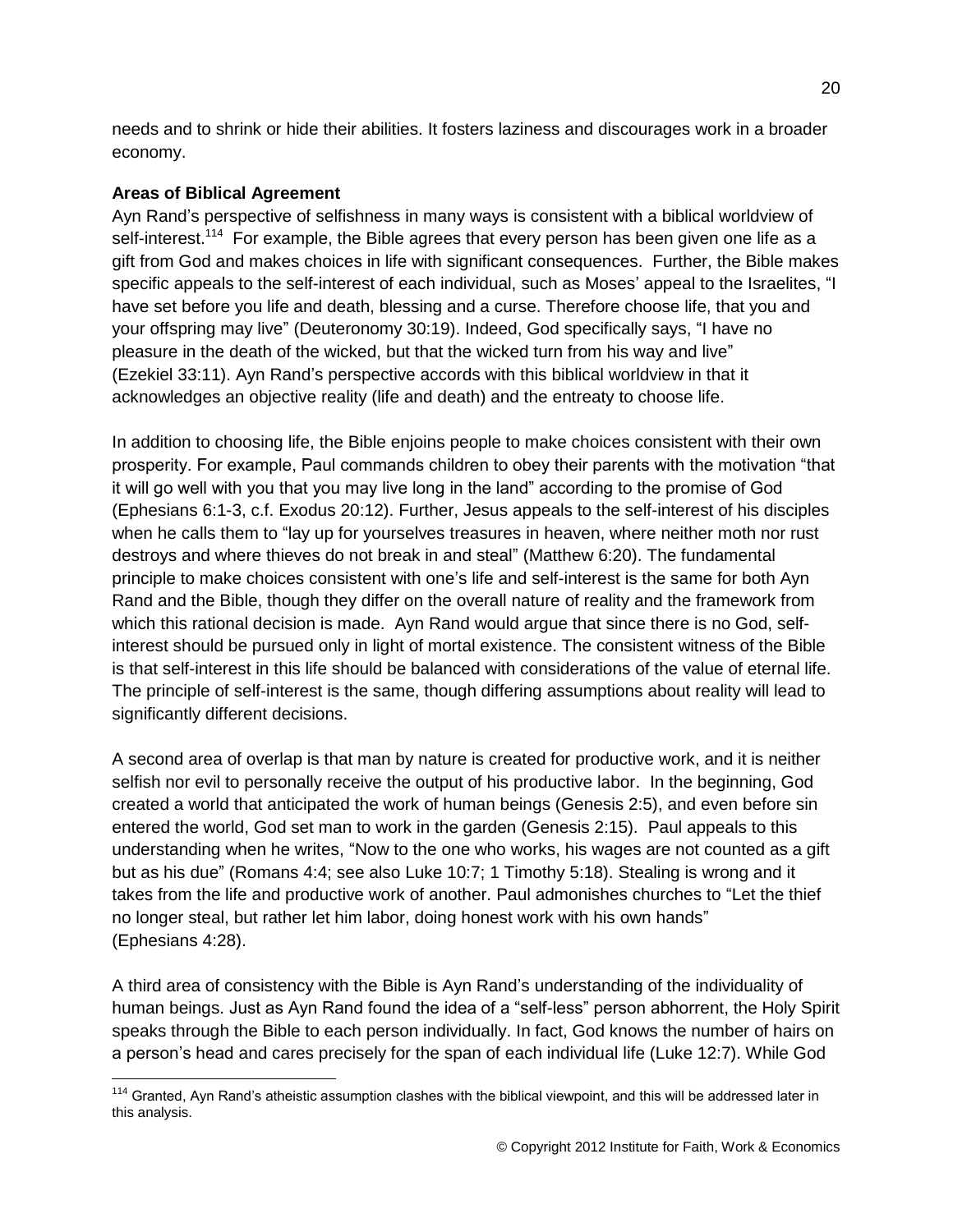does treat all people equally in some respects, such as providing the common grace of sunshine or rain (Matthew 5:44-48), God calls every individual to turn from death to life (Ezekiel 33:11).

A fourth area of agreement between Ayn Rand and the Bible is that individual persons do not have the right to use force to deprive others of life or property. Only governments sanctioned by God have this prerogative in just causes to restrain evil (Romans 13:1-7). Exchanges of goods between individual people therefore must be either gifts or part of mutually beneficial trade. These four areas of consistency between Ayn Rand and the Bible are foundational for understanding the relationships between people trading in the free markets of a capitalistic economy. The overlap also establishes important principles for government in protecting the lives of individuals and property rights. Nevertheless, Ayn Rand deviates from the Bible in many important ways with respect to altruism and giving to other people.

#### **Areas of Biblical Disagreement**

Ayn Rand's division of all humanity into only two categories of the "self" and the "other" is distinctly different from the Bible. For the purposes of relationships, the Bible includes a third category: family members. A biblical view of relationships can now be shown on the diagram below, and each of the categories will be addressed in turn in the next section. This biblical perspective is consistent with Ayn Rand in that others are treated at arm's length with voluntary trade for mutual benefit. This is one of the fundamental requirements for unleashing the efficiency and wealth-creation of a free market system. On the other hand, the Bible calls for an entirely different category of people based on family relationships where altruism is not only allowable, but expected. In this important realm, mercy and generosity characterize the relationships based on personal value and need rather than mutual exchange.



Figure 3: Biblical Perspective of Personal Relationships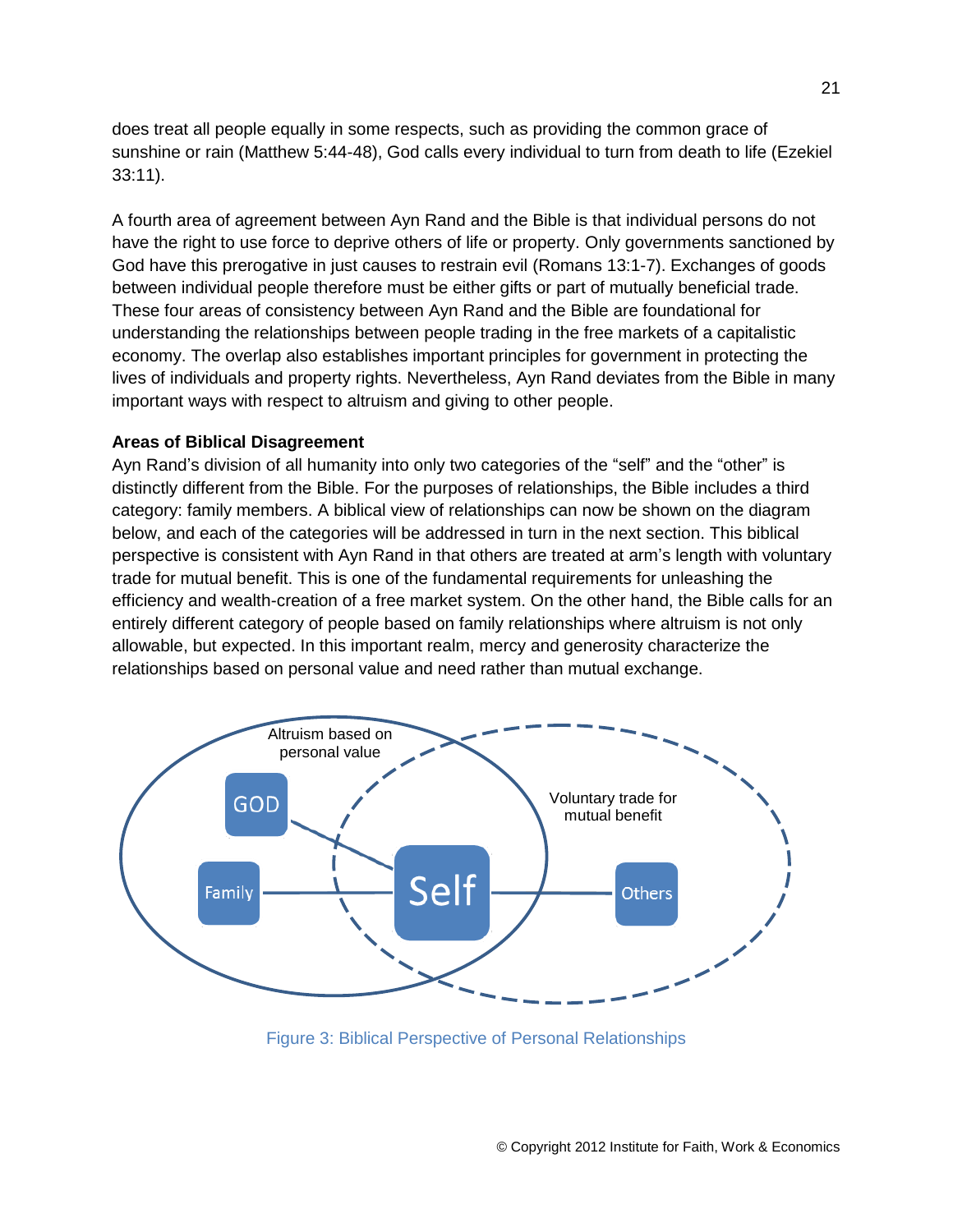### *The Self*

The Bible recognizes and appeals to self-interest but also recognizes that self-interest can be extended to cross a line into the sin of selfishness. Too much focus on the self becomes the biblical category of "self-indulgence," and it is clear that "she who is self-indulgent is dead even while she lives" (1 Timothy 5:6). While individuals have the right to profit from productive labor, the right is not a license for hoarding wealth nor self-indulgence. Among the reasons for the destruction of the city of Sodom was that they "had pride, excess of food, and prosperous ease, but did not aid the poor and needy" (Ezekiel 16:49).

Self-interest in interpersonal business relationships often can slide into greed. Jesus excoriated the Pharisees who were "full of greed and self-indulgence" (Matthew 23:25). Sinful selfishness can also be manifest in non-economic relationships in the biblical categories of "rivalry" and "selfish ambition." James is clear that selfish ambition is "earthly, unspiritual, demonic," and "where jealousy and selfish ambition exist, there will be disorder and every vile practice" (James 3:14-16). Indeed, Christians are positively admonished to "do nothing from rivalry or conceit, but in humility count others more significant than yourselves" (Philippians 2:3).

Practical application of where biblical self-interest crosses over into sinful selfishness in business and interpersonal relationships will be the subject of future research by the author. Nevertheless, the sobriety and importance of this distinction is crystal clear, "for those who are self-seeking and do not obey the truth, but obey unrighteousness, there will be wrath and fury" (Romans 2:8).

#### *Family Members*

In considering the biblical three-part understanding for humanity, it is important to examine closely the biblical category of the "family of God." Family members certainly include blood relatives, and also legal ties to a spouse and adopted children. The category also extends to other other Christians who are part of the family of God. Jesus referred to everyone who "does the will of my father in heaven" as his "brother and sister and mother" (Matthew 12:46-50; Mark 3:31-35; see also Luke 8:19-21). Paul wrote to the Roman church that they were adopted as "children of God" and "fellow heirs with Christ" (Romans 8:14-17). In this way, both Jews and Gentiles are part of the same family as "fellow heirs" (Ephesians 3:6).

This family relationship is not just theoretical but carries real ethical requirements. For example, parents have obligations to their children, as Paul writes, "Children are not obligated to save up for their parents, but parents for their children" (2 Corinthians 12:14). In the same way, believers should care for their relatives, especially for widows (1 Timothy 5:4, 16). Paul urged Christians to voluntarily and regularly set aside money as a gift to relieve other believers in need (2 Corinthians 8:1-9:5). Therefore, the Bible calls Christians to give to family members who are dependent or in need simply based on these family ties. This middle category of family relationships radically disagrees with Ayn Rand's perspective because it is in no way a market transaction with the expectation of an exchange of value for value. Instead, such uncompensated, sacrificial care for others can be seen as a spiritual service. According to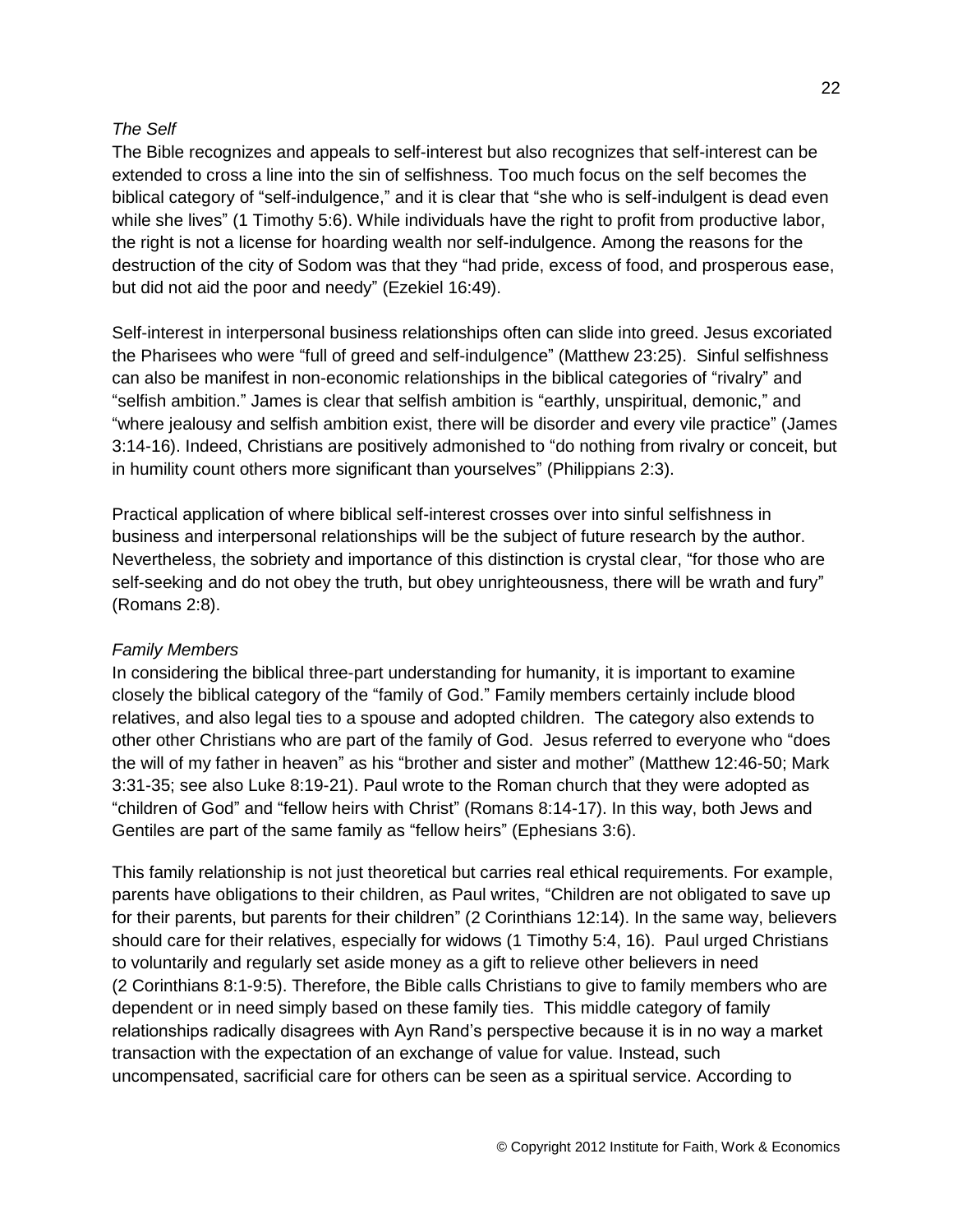Jesus, "as you did it to one of the least of these my brothers, you did it to me" (Matthew 25:40; see also v. 45).

Jesus also makes it clear that Christians are to be generous in giving to others in need across social and ethnic boundaries. Even the lawyer testing Jesus could see that the good Samaritan of the parable acted rightly in helping a man who had been robbed and beaten nearly to death (Luke 10:25-37). Ayn Rand would also agree that one could and even should help in emergency circumstances that are beyond the control of an individual, but she expected such situations to be rare and random.

However, Ayn Rand's condemnation of non-emergency, non-family altruism overlaps somewhat with the Bible when considering needs that result from an ongoing pattern of foolish or rebellious choices by individuals. For example, the Bible encourages aid to helpless people in need such as widows or orphans, but not to those in poverty because of laziness, drunkenness, or following worthless pursuits (Proverbs 23:33-4, 21, 28:19). Further, the Bible makes a clear distinction between helping people who are unable to work to support themselves and idle people who are healthy but unwilling to work for a living (2 Thessalonians 3:10).

Despite the similarities, the Bible would disagree with Ayn Rand's understanding of relationships between members of a family. God is a generous Father, and believers are called to imitate God's example (Ephesians 5:1). Thus, a father should work productively so that he can provide generously for his family and in essence give part of his life for them. It feels natural (but not pleasurable) for a mother to sacrificially sit through the night with a sick child and in essence give part of her life for another. People should provide ongoing practical assistance to widows, orphans, and frail members of their church as a service rather than in expectation of trade. Christians should even be prepared to help anyone with an unexpected or emergency need. Jesus Christ provides the quintessential example in that he "came not to be served but to serve, and to give his life as a ransom for many" (Matthew 20:28; Mark 10:45).

## *All Others*

There is a significant intersection between the biblical worldview of self-interest and Ayn Rand's understanding of selfishness when considering trade between people who are not family members. In this broader system, prices for goods and services are established based on free trade between individuals. The price signal works effectively for allocating goods and services to the people who desire them most and have the means to acquire them. Higher prices indicate increasing scarcity and therefore stimulate both conservation of existing resources and greater effort to acquire or manufacture additional supplies of a specific good. Lower prices indicate abundance and encourage people to make substitutions for more expensive goods and discourage producers from further creating such goods.

Most important, people who serve others well (i.e. receive high prices in excess of their costs) are rewarded with profits and the ability to trade with a larger number of people. Prices establish the value of the productivity of an individual to others without the use of force. Prices and free markets effectively govern the interactions between people who are not members of the same family. Consistent with Ayn Rand's definition of altruism, history has shown that the pursuit of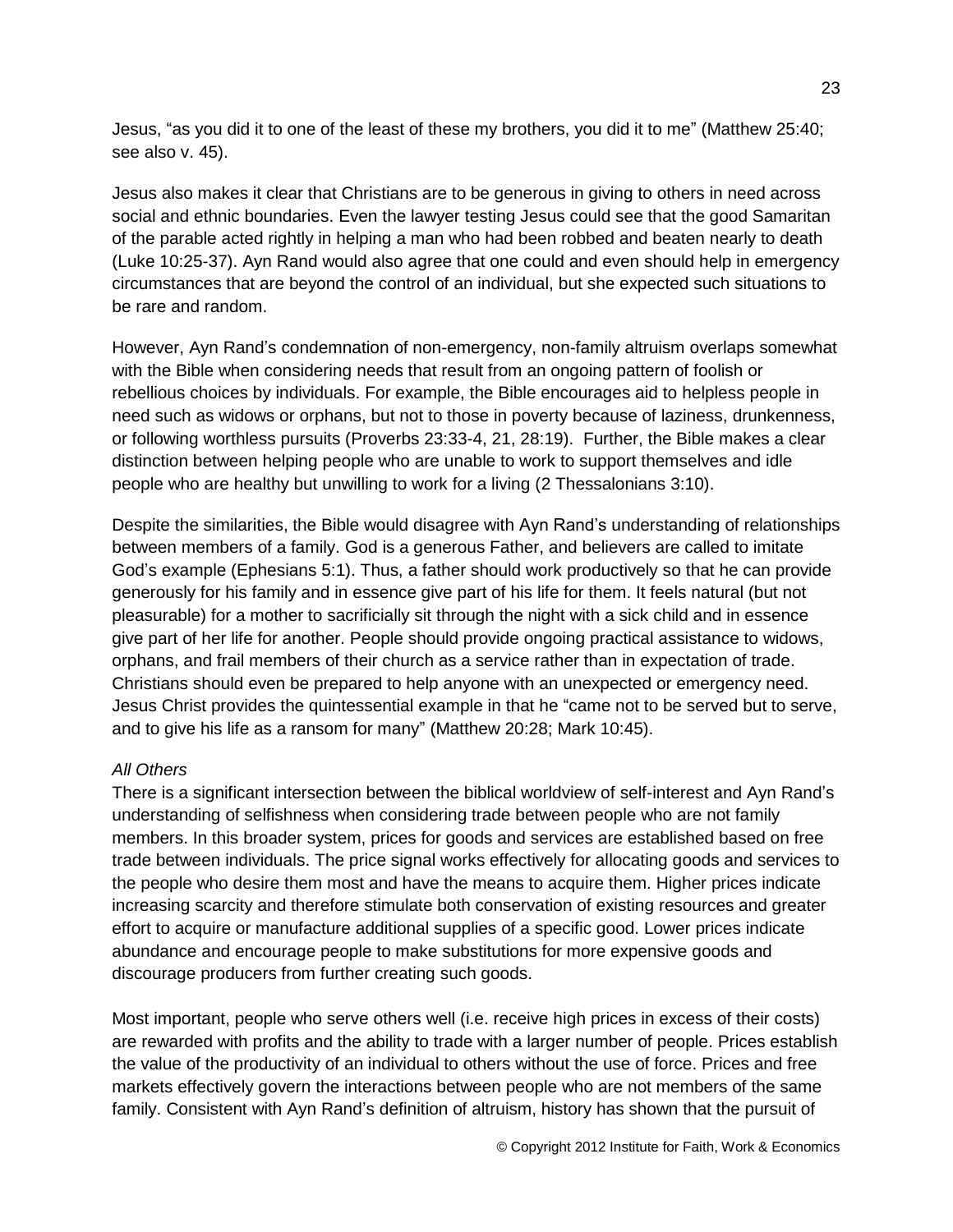honest profit has lifted more people from poverty than the forced redistribution of either a communist or socialist system.<sup>115</sup>

### *Conclusions on Selfishness and Altruism*

 $\overline{a}$ 

Ayn Rand divides all people into categories of only the self and the other. With respect to the self, she contends that selfishness is the virtue which allows individuals to be free to live, free to work productively, and free from fear of violence. Her viewpoint accords well with the Bible's understanding of self-interest with respect to the individual, at least from a perspective of mortal life.

In dealing with others, Ayn Rand contends selfishness requires that relationships should fundamentally be based on trade for mutual benefit apart from coercion or violence. Her viewpoint is consistent with a biblical worldview of the marketplace where individuals pursue an honest profit by serving others with fair prices and quality goods.

Rand holds that altruism is evil when force or guilt is used to take life from producers for the benefit of looters and moochers. She argues that it is both thoughtless and corrupt to strip prerogatives from the wealthy to enhance the welfare of the poor, and that such a goal always ends in the destruction of the best people to the detriment of the poorest.<sup>116</sup> Though the Bible is generally biased toward greater generosity, Ayn Rand is consistent with the biblical worldview that honors private property and does not provide charity to able people who are unwilling to work.

Ayn Rand deviates most sharply from the biblical worldview by overlooking an important category of human relationships based on family ties, and this is also where many governments in the world also commit fundamental errors. The Bible has a broad view of families including blood relations, adopted members, and to some extent all believers who are part of the family of God. In fact, God himself is a Person who fits into this category which requires joyful, voluntary self-sacrifice in a way that does not fit into the two-category system of Ayn Rand.

Family members do not fit into Ayn Rand's category of the other, which includes trading for mutual benefit and eschewing altruism. In some sense, family members overlap with her category of duties to one's self. This leads to awkward character development in the relationships in her novels, and even more to the tragic relationships she experienced in her life.

Rand's error is not isolated, however, because many governments mistakenly apply principles of altruism to everyone in society whereas the Bible focuses altruism on the family (see the diagram below). For a mother to feed an infant or a father to pay the utility bill does not necessarily generate laziness or dependence in their offspring. When an impersonal government pays people to not work for more than a year through the unemployment

 $115$  Specifically, "if the state could seize the wealth and property a person had acquired through hard work and the use of his own mind, why would anyone bother to invent new things?" Heller, *Ayn Rand and the World She Made*, 222. <sup>116</sup> Ibid., 91.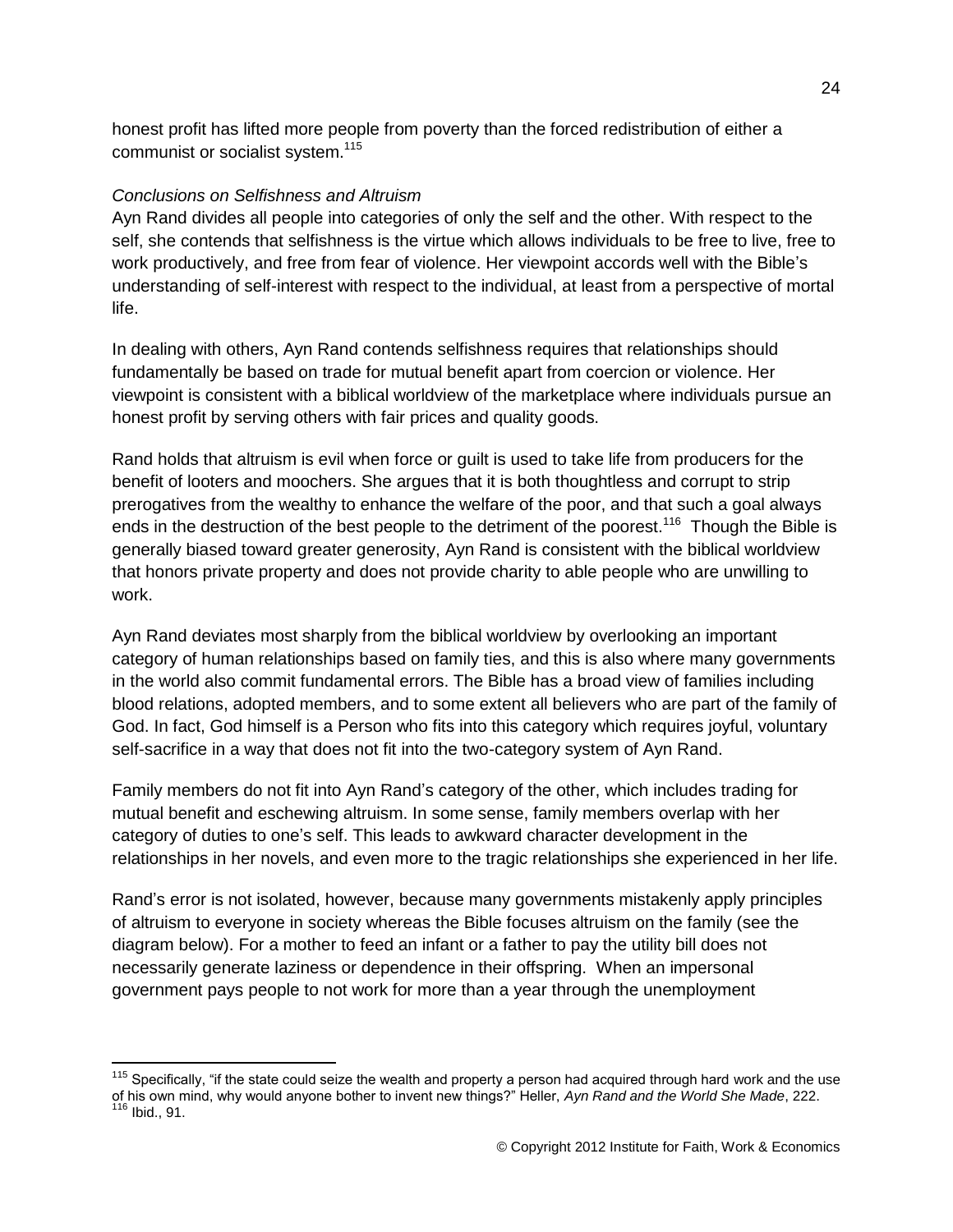compensation system, some people are tempted to laziness, and others are led to dependence. Officials of such governments would do well to learn from the clear principles of Ayn Rand.<sup>117</sup>



## Figure 4: Typical Governmental View of Personal Relationships

In summary, Ayn Rand erroneously treats family members as if they were "others," while socialist governments err in redistributing wealth to "others" as if they were family members. Both errors lead to negative economic and societal consequences. The Bible recognizes three categories of humanity: the self, the family, and others (including enemies) and prescribes duties to each consistent with God's design.

## **Ayn Rand's Philosophy: Anthropology and Gender**

The previous discussion of selfishness and self-interest applied to every human being generically, but this section will analyze Ayn Rand's anthropology by considering the characters portrayed in her novels along three dimensions which distinguish groups of individuals from each other. She champions individualists against collectives of people. Also, Rand sees everyone falling into the category of being either a creator or a second-hander. Finally, her singular understanding of what it means to be a human male or female in her novels reflects her personal experience in life. Each of these dimensions of anthropology are important in the

<sup>117</sup> Ayn Rand's scathing illustration of the outcome of treating others like a family can be found in *Atlas Shrugged*. Under management of the heirs of the founder, the Twentieth Century Motor Company began to treat employees as "one big family" with catastrophic results. From this disaster, former employee John Galt resolved to stop the motor of the world. Rand, *Atlas Shrugged - 50th Anniversary Edition*, 607–18.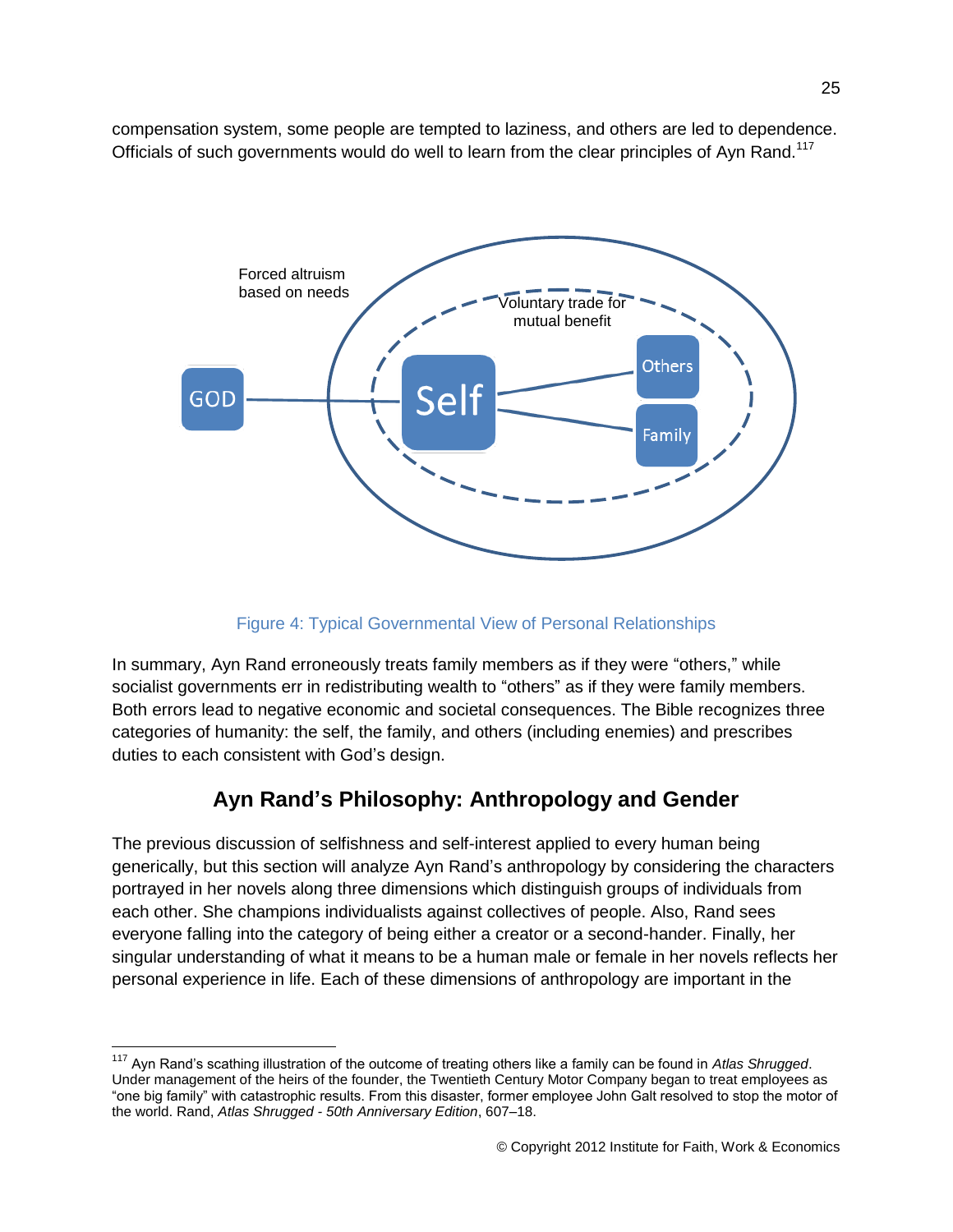novels of Ayn Rand and will be investigated successively in the following sections as summarized in the following table:

| <b>Anthropological Dimensions</b> |                |  |  |
|-----------------------------------|----------------|--|--|
| Individualists                    | Collectivists  |  |  |
| Creators                          | Second-handers |  |  |
| Male                              | Female         |  |  |

Ayn Rand's view of humanity is both one of the most important aspects of her novels and an area in which she dramatically diverges from a biblical worldview. Her methodology of character development was to "observe real life, analyze the reasons which make people such as they are, draw an abstraction and then create my own characters out of that abstraction."<sup>118</sup> Her goal with her characters was to focus certain human attributes more sharply and consistently than an average human being. Therefore, scrutinizing her intentionally-developed characters provides valid insights into her personal understanding.

### **Individuals vs. Collectivists**

A cursory reading of any of her novels shows Ayn Rand's division of mankind along the dimension of individualists and collectivists. This dimension is obviously influenced by her background in Russia, and for Rand these categories of humanity had moral, political, economic, and philosophical implications.<sup>119</sup>

Morally, Rand sees the unique and precious individual human life as the standard by which good is judged. Anything which sustains and enriches life is good, while anything that negates and impoverishes the individual's pursuit of happiness is evil.<sup>120</sup> As a result, political and economic systems that protect individual freedom and foster human happiness are the proper institutions to develop and maintain.

Along these lines, Rand demonstrated uncanny insight in deconstructing political assumptions and exposing the logical outcomes of collectivist thinking.<sup>121</sup> She understood that totalitarianism was both immoral and impractical because "the independent motivation indispensable to economic and social progress cannot survive in an atmosphere of intimidation, coercion, and lack of individually earned rewards."<sup>122</sup> From her view nothing less than the survival of mankind depended on individuals overcoming collectivist thinking.

<sup>&</sup>lt;sup>118</sup> Rand, "To the Readers of The Fountainhead," 671.

<sup>&</sup>lt;sup>119</sup> Rand also gave distinguishing physical characteristics to these two groups. In her novels, the collectivists were always disheveled, saggy, watery, and unattractive. The individual creators were always tall, slender, strong, and beautiful.

<sup>120</sup> Gladstein, *The New Ayn Rand Companion, Revised and Expanded Edition*, 29.

<sup>121</sup> Heller, *Ayn Rand and the World She Made*, xiii.

<sup>122</sup> Ibid., 104.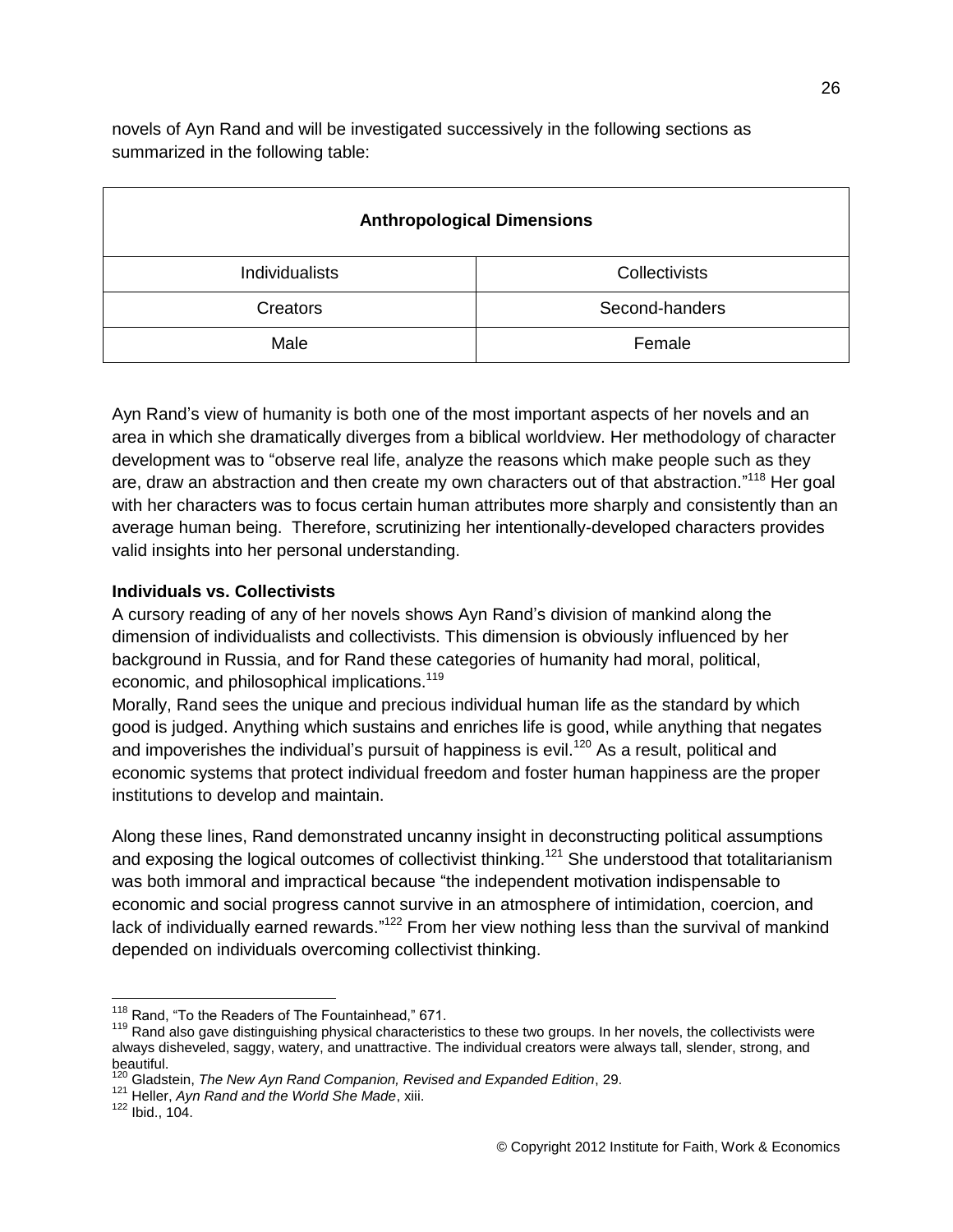Philosophically, she sees "man" and "mankind" as diametrically opposed conceptions. Man, in his natural self-reverence, must worship his own highest potentiality, and therefore it would be a mistake to worship mankind as a collective.<sup>123</sup> Ayn Rand believed that only a few in each generation will actually grasp and achieve the full reality of man's proper stature, and that every other person in that generation would betray his personal nature.<sup>124</sup> Further, she sees no grounds for optimism with respect to such betrayers. In Rand's mind, only an attitude of indifference is a proper role for an individual creator in the midst of such men.<sup>125</sup> Another characteristic of her heroes is a striking distinction between the individual and the mob of men. These men had "no organ for understanding, the necessity, meaning, or importance of other people." Not only was it as if other people did not exist, her heroes could not understand why others should even exist.<sup>126</sup>

As previously noted, Ayn Rand is consistent with biblical teaching in her high value placed on individuals. The Bible declares that God actually seeks a relationship with each person in the world. Nevertheless, the Bible shows that people are to work collectively both as members of families and as local churches. In this sense, it is appropriate for a husband and father to sacrifice his life for the benefit of his wife and children because he is the leader of the family. While in extreme cases this might extend to actually dying to protect his family, more commonly it means sacrificing time, sweat, and effort to "earn a living" for those under his care.

In the same way a local church is considered part of the family of God, and unpaid sacrifices are expected in the Bible. Ayn Rand denied any reality to the spiritual dimension of churches and therefore could see them as only human organizations for extorting or cajoling resources from producers. While the Bible would condemn any organizations matching Rand's description while pretending to be local churches, this does not deny the spiritual reality of true churches of Christ.

When extended to the political sphere, Ayn Rand's approach is much more closely aligned to the biblical understanding of the role of governments. Collectivist governments with forced altruism provide greater temptations to corruption and more often lead to widespread poverty than governments allowing capitalist economic systems. The Bible condemns both public and private corruption and favors the relief of poverty through both generosity and hard work.

The two dimensions of creators and looters, as well as individuals and collectivists, overlap to some degree and could be applied to either men or women, as will be seen in the next section.

#### **Creators vs. Second-handers**

 $\overline{a}$ 

The origin of these two types of people can be understood from Rand's perspective of adolescent development where each person develops a sense of life either as a self-assured creator or as a passive social parasite.<sup>127</sup> Despite her statements to the contrary, Ayn Rand

<sup>123</sup> Rand, *Atlas Shrugged - 50th Anniversary Edition*, 4.

<sup>124</sup> Rand, *The Fountainhead, Centennial Edition*, xi.

<sup>125</sup> Rand, *Atlas Shrugged - 50th Anniversary Edition*, 3.

<sup>126</sup> Heller notes how aptly this describes Rand herself. Heller, *Ayn Rand and the World She Made*, 70.

<sup>127</sup> Ayn Rand, *The Romantic Manifesto*, Revised. (New York: Signet, 1971), 28.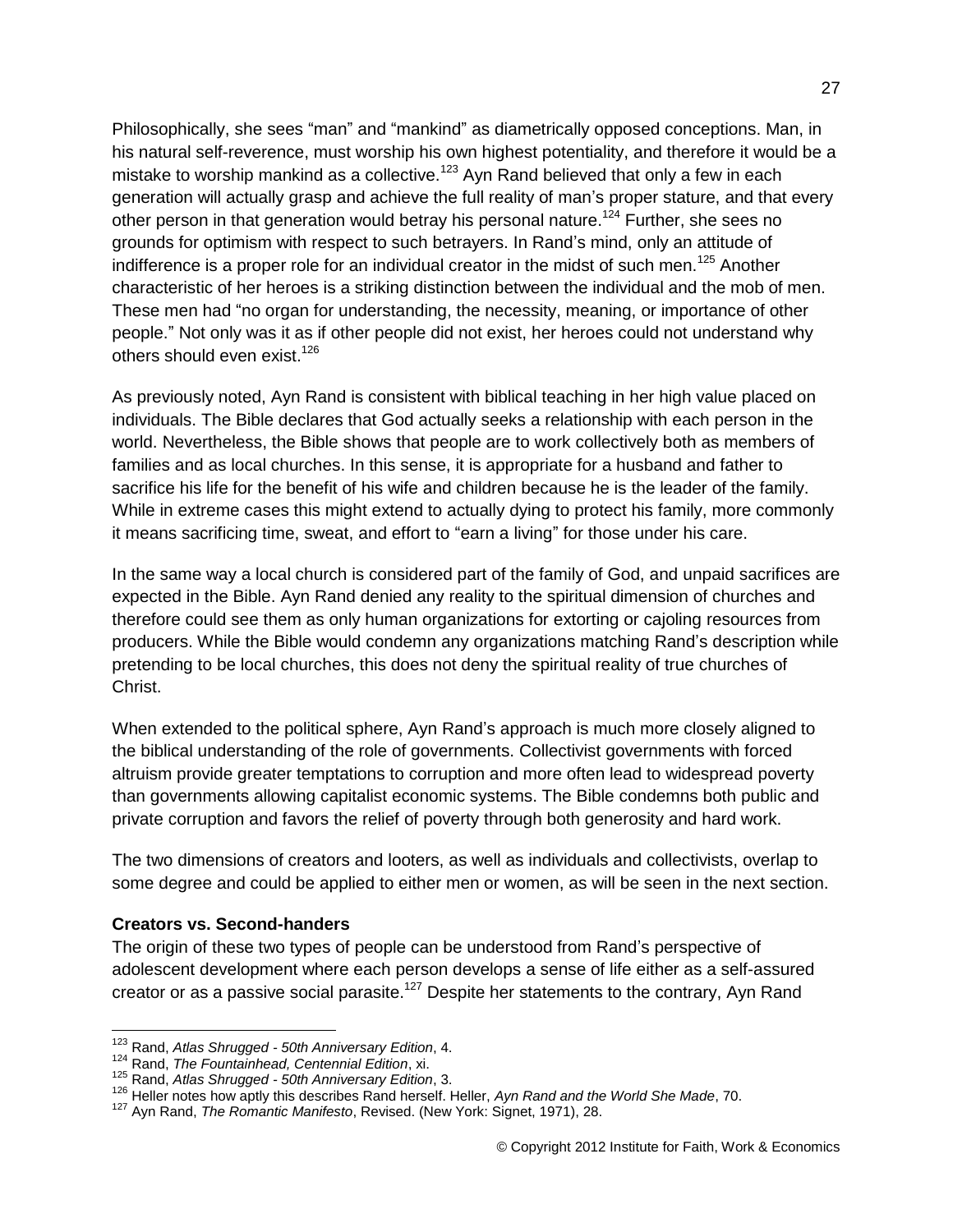seems to be strongly influenced by the philosophy of Friedrich Nietzsche in seeing society as consisting of a few great creators (Nietzsche's *Übermensch*) surrounded by vast hordes of the "last men" (Nietzsche's *der letzte Mensch*).<sup>128</sup>

The characteristics of these two nuanced categories might best be conveyed through an analysis of an extended quote from her preparatory notes for *Atlas Shrugged*. The following paragraph begins with Rand's definition of a creator and ends with her understanding of the second-handers:

It is proper for a creator to have an unlimited confidence in himself and his ability, to feel certain that he can get anything he wishes out of life, that he can accomplish anything he decides to accomplish, and that it's up to him to do it. (He feels that because he is a man of reason...) Here is what he must keep clearly in mind: it is true that a creator can accomplish anything he wishes -- if he functions according to the nature of man, the universe and his own proper morality, that is, if he does not place his wish primarily within others and does not attempt or desire anything that is of a collective nature, anything that concerns others *primarily* or requires primarily the exercise of the will of others. (This would be an immoral desire or attempt, contrary to his nature as a creator.) If he attempts that, he is out of the creator's province and in that of the collectivist and the second hander.<sup>129</sup>

This paragraph illustrates the characteristics of the two types of people. A creator depends upon no one but himself yet can have unlimited confidence in his ability to accomplish anything undertaken according to his rational nature, the nature of the universe, and his own morality. Because nature has provided neither claws nor leaves to obtain food, a creator uses reason to survive. As a rational man, the creator respects the nature of the universe as objective reality, but is not limited by the earth. In other words, mountains are made for dynamite and tunnels while the waves of vast oceans are to be cut by yachts commanded by creators. The highest moral good of a creator is to pursue his own happiness as long as it does not entail initiating force against others.

If a creator depends on other people or attempts anything of a collective nature, then he has descended from the province of a creator and into the realm of "second-handers." People living second-hand lives are evil societal parasites whose lives depend on the ideas and work of the creators. Being a second-hander could take the form of a social climber who simply wants more than others of whatever it is another person has. Rand points out that such a second-hander has no self as a source of values. Second-handers can also take the resources of creators. Government officials and individuals who utilize force to elicit sacrifice from creators fall into the category of "looters." Religious organizations and social improvement groups who utilize guilt to secure the willing sacrifice of the creators fall into the category of "moochers."

 $128$  See Appendix B for more details about the influence of Nietzsche on Rand.

<sup>129</sup> Rand, *Atlas Shrugged - 50th Anniversary Edition*, 4.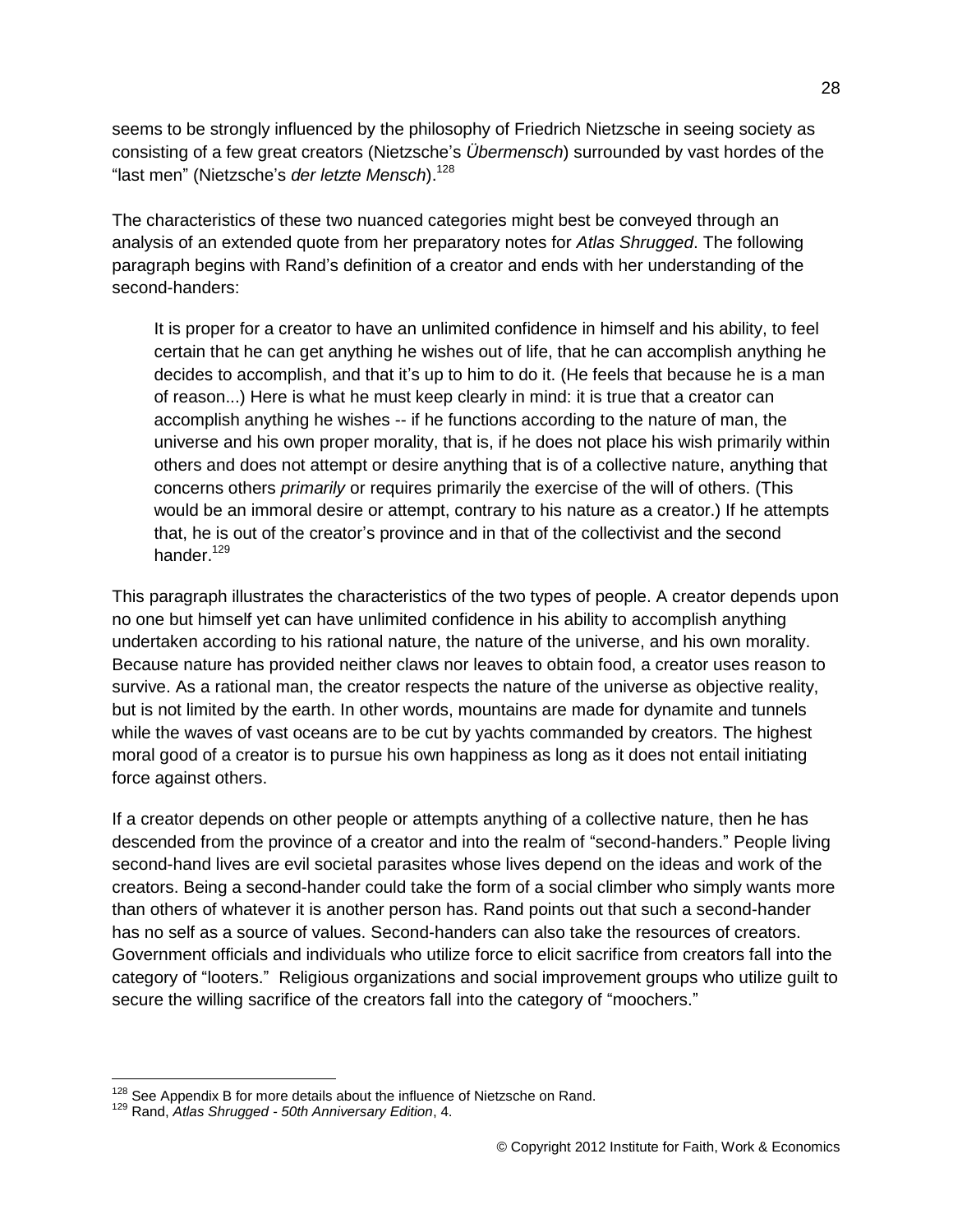In her personal life Rand had the highest esteem for producers (of whom she considered herself the epitome), but was indifferent toward, or even loathed, common people. Accordingly, she described New York as a "great desert of people and events that evoked nothing but contempt and revulsion."<sup>130</sup> Therefore, she refused to settle for anything less than the ideal worlds of her novels. She even supported arguments by quoting her own characters as if they were independent people.<sup>131</sup>

Ayn Rand's high value for creators is largely consistent with a biblical understanding of anthropology. God himself is extolled as the creator of heaven and earth, and Revelation 4:11 ascribes glory and honor and power to God for creating all things. God's creativity generated practical aspects of the earth such as iron ore or timber but also extends to the beautiful and even whimsical, such as the myriad of flowers, butterflies, and starfish.

In the same way, believers are admonished to "be imitators of God" (Ephesians 5:1) and this certainly extends to joy in creating and producing good things from the earth. The cultural mandate of Genesis 1 shows that human beings were created to subdue the creation and to make it useful. Moses spoke highly of a craftsman at the tabernacle who by the Spirit of God was filled "with skill, with intelligence, with knowledge, and with all craftsmanship, to devise artistic designs, to work in gold and silver and bronze, in cutting stones for setting, and in carving wood, for work in every skilled craft" (Exodus 35:30-33). Paul also pointed out that God has gifted individuals in the church with specific abilities for many different functions (Romans 12:3-13; 1 Corinthians 12:1-11; Ephesians 4:8-14).

Since God sets the ultimate standard of value with his own character, people do not derive selfworth from comparison with other mortals. As mentioned before, the Bible contends that people who do not produce because of laziness or foolishness should not receive even sustenance from producers (2 Thessalonians 3:10). For this reason leaders in the early church intentionally set an example of laboring and toiling to neither be a burden on anyone nor eat anyone's bread without paying for it (2 Thessalonians 3:8). Of course taking the possessions of another by force is stealing, and the Bible is unequivocal in condemning this practice (Exodus 20:15; Deuteronomy 5:19; Ephesians 4:28). For these reasons, Ayn Rand's contempt for moochers and looters is consistent with the Bible.

In contrast, Ayn Rand's disdain or indifference toward common people is inconsistent with the biblical perspective. In the church not only gifted leaders are commended, but all the people who make up the church, especially those who are low in honor (see 1 Corinthians 12:12-27). The Bible considers even enemies to be worthy of love (Matthew 5:44; Luke 6:27, 35). Jesus encountered hatred and lethal hostility from the people of the world. Nevertheless the Gospel of John is clear about God's response to all the people of the world: "For God so loved the world, that he gave his only Son, that whoever believes in him should not perish but have eternal life" (John 3:16).

<sup>130</sup> Rand, *The Fountainhead, Centennial Edition*, vi.

 $131$  Ibid.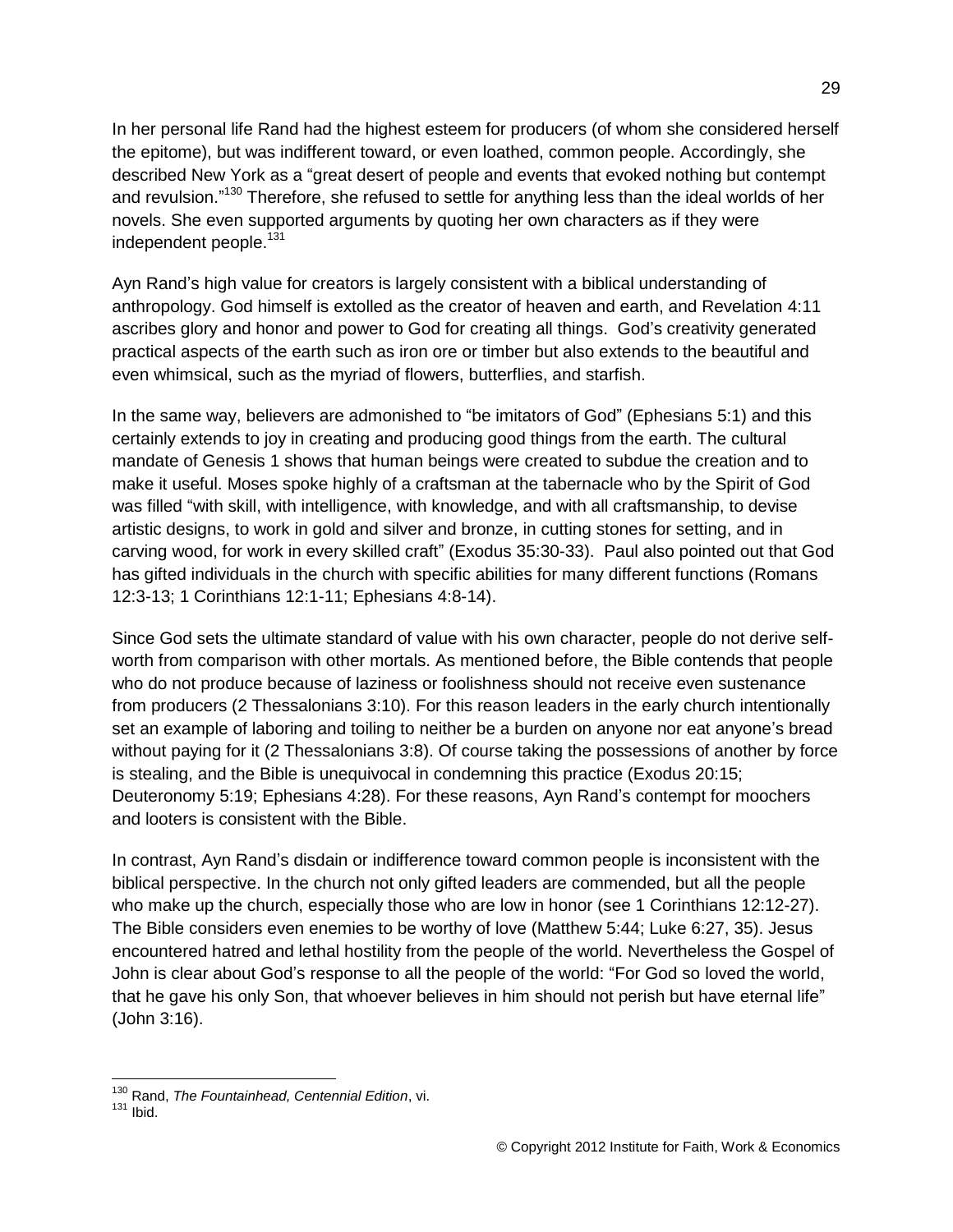The next section will consider Ayn Rand's singular understanding of gender roles.

### **Gender**

Understanding manhood and womanhood as portrayed by Ayn Rand's novels provides helpful insights into the mind of the author. Ayn Rand was clear that "My research material for the psychology of Roark was myself."<sup>132</sup> As Rand claimed for herself, Howard Roark has no doubts, conflicts or mixed emotions, which would be a sign of faulty thinking. Instead Roark's values, emotions, and actions flow in a unified stream from the Fountainhead of his creative values. Here moral integrity is "forceful, ruthless, and erotic."<sup>133</sup> While some object that Roark "could not possibly be a human being," Rand contends that he is the one genuine human being in the book. In other words, he embodies "precisely those qualities which constitute a human being, as distinguished from an animal."<sup>134</sup>

Ayn Rand has a high view of men and women that is consistent with the Bible in many ways. Undoubtedly if more people emulated her leading men and women, society would be vastly improved. Nevertheless, in the area of gender Ayn Rand makes some of her deepest and most hurtful errors about human beings. Thus her characterization of men and women must be selectively considered with a careful analysis through a biblical lens. This analysis will first consider manhood, womanhood, and sexuality from a biblical perspective.

### *Manhood*

In many ways, the leading men portrayed by Ayn Rand and the villains that she presents with disgust are perfectly consistent with good and bad people described in the Bible. Positively, Howard Roark and John Galt are articulate, athletic, decisive, long-suffering, and monogamous. They are clearly leaders of men, creative workers, and lovers of knowledge. All of these are biblical qualities, and society would be improved if more men possessed or at least pursued these characteristics.

In many ways, men in Rand's novels treat women with respect and care, although of course the Bible does not approve of extra-marital sexual relationships, serial monogamy, or a light view of marriage.

According to *Atlas Shrugged,* "the shape of John Galt's mouth was pride." This description is similar to one of Ayn Rand's first loves. She was attracted by his good looks, but said "the quality I liked about him most was arrogance."<sup>135</sup> In contrast, the Bible calls men to humility, especially to humble, loving leadership in marriage.

Another area of significant divergence from the biblical worldview is the absolute absence of sexual jealousy in the hearts of Rand's male characters. Howard Roark expresses no objection when his beautiful mistress marries and divorces first Peter Keating and then Gail Wynand. Instead, he waits patiently for her to complete her perverse penance and apprehend in the end that he is the ideal man.<sup>136</sup> Likewise, Dagny Taggart's prior industrialist lovers all politely step

<sup>132</sup> Heller, *Ayn Rand and the World She Made*, 123.

<sup>133</sup> Ibid., 141.

<sup>134</sup> Rand, "To the Readers of The Fountainhead," 671.

<sup>135</sup> Heller, *Ayn Rand and the World She Made*, 43.

<sup>136</sup> Gladstein, *The New Ayn Rand Companion, Revised and Expanded Edition*, 28.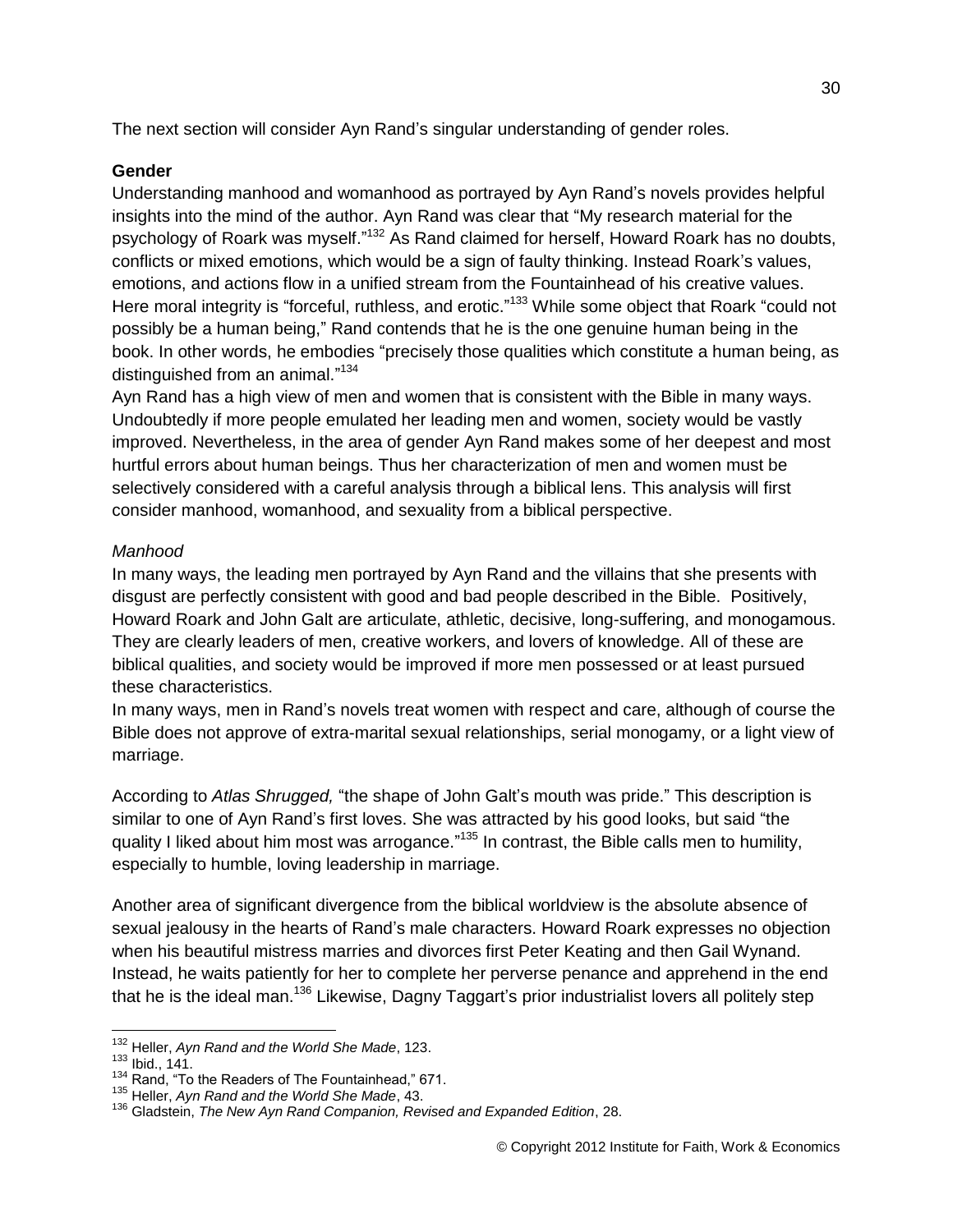aside in turn as they recognize that she must have John Galt, the man who epitomizes her highest ideals. Interestingly, the Bible reveals that God himself is jealous of important things (such as his chosen people or his own glory). It is appropriate for a husband in the image of God to be jealous of his wife, so this lack of jealousy in Ayn Rand's male characters is a significant defect.

Similarly, John Galt and Howard Roark both live without marked emotional conflicts. While Roark experiences pain, Galt does not. Absence of emotion is one of the qualities Dagny Taggart prizes in John Galt's face and manner. This level of abstraction was intentional. Rand said that John Galt "is definitely presented as a man as a God. To some extent that's true of all of my heroes, but in Galt it's most pronounced."<sup>137</sup> In speaking of her characterization of John Galt, Rand said "one does not approach a God too closely -- one does not get too intimate with him -- one maintains a respectful distance from his inner life."<sup>138</sup>

The Bible understands that men were created in the image of God, so Ayn Rand's assessment is close to the biblical understanding that humanity is the capstone of all of creation and worthy of respect for bearing the *imago dei*. Notwithstanding, the Bible is clear that there is only one God, and this stands in marked contrast to Ayn Rand's female characters who worship men.

#### *Womanhood*

Ayn Rand's main female characters all share "slender physiques, defiant stances, and inner calm."<sup>139</sup> They are educated and accomplished women, not unlike the commendable model woman from Proverbs 31 of the Bible. They uniformly are passionate about life and appreciate the abundance of the earth. The Bible values joyful, intelligent women, but places a lower value on external appearances in contrast to beauty of the heart (1 Peter 3:3-6).

Despite the torrid sexuality of her novels, none of Rand's male or female characters ever have children. This is consistent with the personal life of Ayn Rand and many of Ayn Rand's followers who would also forgo having children after her example.<sup>140</sup> In contrast, the Bible considers children to be a blessing of the Lord, and a fundamental part of being human is the desire to be fruitful and multiply (Genesis 1:28).

Most disturbingly, the female protagonists in her novels always exhibit "man worship" and place a heroic male lover above everything else in their lives.<sup>141</sup> Rand thought a woman should always appear before her lover at her best and never be found cooking, cleaning, or at any other humble work, and this was highlighted in her narratives.<sup>142</sup> Her novels generally included a sexual triangle "in which a man-worshiping woman juggles two or more male lovers, typically in service of a high ideal."<sup>143</sup> Specifically, Rand contends that women "long to be man worshipers

 $\overline{a}$ <sup>137</sup> Nathaniel Branden, *Judgment Day*, First ed. (Boston: Houghton Mifflin (T), 1989), 110.

 $138$  Ibid.

<sup>139</sup> Gladstein, *The New Ayn Rand Companion, Revised and Expanded Edition*, 26.

<sup>140</sup> Heller, *Ayn Rand and the World She Made*, 128.

<sup>141</sup> Ibid., 69.

<sup>142</sup> This would become characteristic of the protagonist Kira in *We the Living*. Heller, *Ayn Rand and the World She Made*, 68. Even when Dagny Taggart chose the role of, housekeeper, and general servant to John Galt, this was an act of utter humiliation and self-debasement in *Atlas Shrugged*.

<sup>143</sup> Ibid., 74.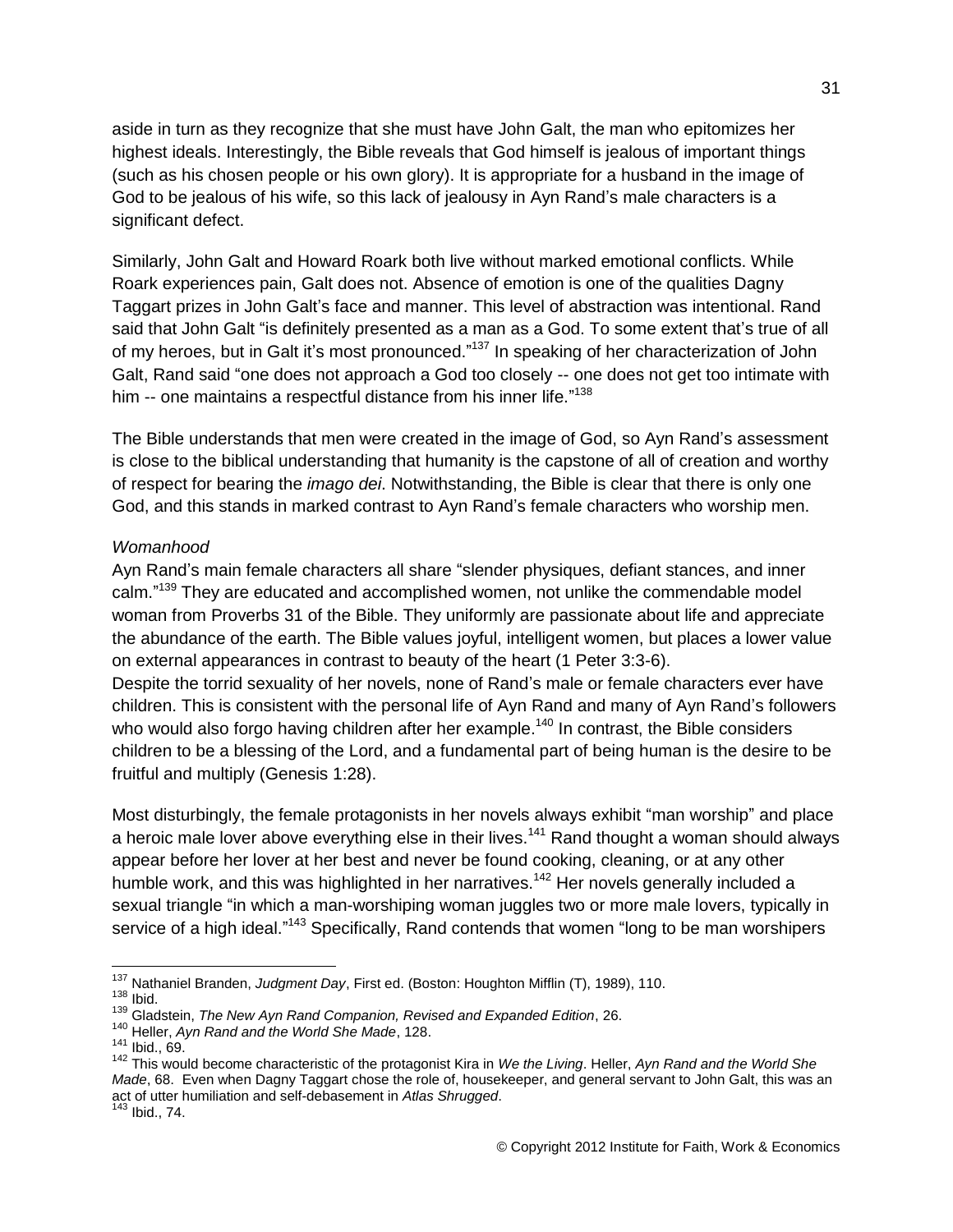with their bodies and their souls and to meet with the highest possible types of men."<sup>144</sup> Obviously, the Bible reserves worship for God alone. Further, husbands should engage their wives with humble, loving headship, and wives should respond with joyful, intelligent submission. Such mutual relationships are far from the seemingly blind man-worship offered by Ayn Rand's female characters, who sacrifice their bodies and livelihood for lovers.

#### *Sexuality*

The sex and rape scenes of Ayn Rand's novels created quite a stir among readers in the 1940s and 1950s. This paper will offer only a passing note about the portrayal of human sexuality in Ayn Rand's novels to the extent that it is illustrative of her damaging understanding of gender relationships.

While a naïve reader simply observing the details described in the text of *The Fountainhead* likely would conclude that the virginal Dominique Francon was forcibly raped by Howard Roark, the author contends that the scene depicted "rape by engraved invitation."<sup>145</sup> Ayn Rand understands that Howard Roark was acting rationally in responding to his sexual desires based on his ultimate objective ideals and that Dominique Francon was longing to be dominated by a man she worshiped. Notably, their ensuing active sexual relationship (which continued throughout the novel) maintained this sense of domination and struggle against power.

In the same way, the tall, slender, elegant heiress Dominique Francon first experiences the contemptuous gaze of Howard Roark as a slap in the face, yet this elicits "a convulsion of anger, of protest, of resistance -- and of pleasure."<sup>146</sup> She understood his very glance as an act of his ownership over her, and this leads her to thoughts imagining his naked body beneath his damp, sweaty clothes under the burning sun of a granite quarry. Ayn Rand later confided how she specifically identified with her character Dominique.<sup>147</sup>

Along these lines, Dagny Taggart in *Atlas Shrugged* experiences the first embrace of Hank Reardon like "an act of hatred, like the cutting blow of a lash encircling her body." Yet she acquiesces, thinking "whatever pride of person I hold... that is what I offer you for the pleasure of your body." <sup>148</sup> Similarly, Kira, the female protagonist of *We the Living*, is portrayed as experiencing pleasure in being sexually dominated by her lovers. Though in later editions Ayn Rand excised the love scene in which Kira imagined being whipped by a lover, the "gauzy sadomasochism" remained evident in the book.<sup>149</sup> It is biblically disturbing that such love/pain was experienced by every one of Ayn Rand's female lead characters.

#### **Conclusions on Anthropology and Gender**

First, history has proven Ayn Rand to be correct in her crusade against collectivism and in favor of the economic and political institutions that support the high value of an individual human life.

<sup>&</sup>lt;sup>144</sup> Ibid., 228. Italics original.

<sup>145</sup> Barbara Branden, *The Passion of Ayn Rand*, New ed. (Anchor, 1987), 134 n. 1.

<sup>146</sup> Rand, *The Fountainhead, Centennial Edition*, 205.

<sup>147</sup> In the same way, Ayn Rand saw Dagny Taggart as also modeled after herself. Branden, *The Passion of Ayn Rand*, 134, 225.

<sup>&</sup>lt;sup>1</sup> Rand, *Atlas Shrugged - 50th Anniversary Edition*, 236.

<sup>149</sup> Heller, *Ayn Rand and the World She Made*, 87.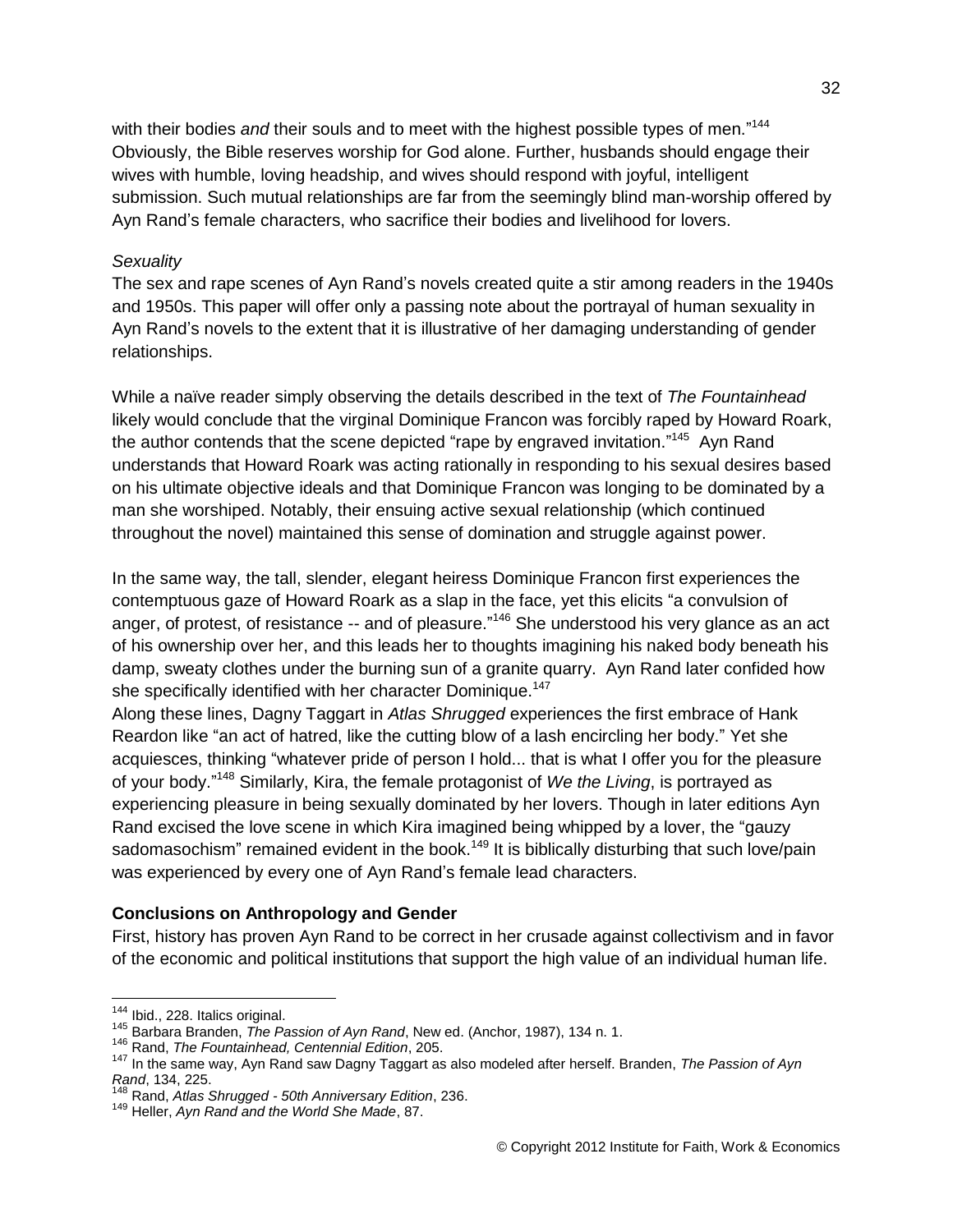Second, society would be vastly improved if people pursued becoming creators rather than settling into being moochers and looters. These categories illustrated in her novels are exceptionally helpful in pointing out the logical end of a seemingly merciful and altruistic view of humanity. Nevertheless, the Bible shows that there is room for altruism within the category of family relationships and in society. We are called to love not only our brothers and sisters in Christ but our neighbors no matter what their religious or moral beliefs or ethnic backgrounds. We are even called to love our enemies.

Finally, Ayn Rand's view of manhood and womanhood diverges significantly from the biblical ideal for men and women. The resulting effects on interpersonal relationships, especially sexuality, are grievous in real life, although they work out well in the novel world that Rand created. This distinction will be even clearer in considering the atheism of Ayn Rand.

## **Ayn Rand's Philosophy: Atheism and Christology**

Ayn Rand was an outspoken atheist who assumed that the atheism of her characters was well established in the minds of readers by the very nature of her novels.<sup>150</sup> The very thought of an omniscient being was repulsive to Rand because such a being would be by definition a hateful totalitarian dictator regardless of how his absolute power was used.<sup>151</sup> Ultimately Ayn Rand's atheism was related to her anthropology and high view of man. She felt that God was an invention of man. She was concerned that if God did exist and was perfect, then this would overshadow man and demonstrate man to be an imperfect and "low" being by comparison.<sup>152</sup>

Rand particularly despised Christianity because she thought any insistence on suffering and brotherhood could be "the best possible kindergarten of communism."<sup>153</sup> She dismissed the whole business of religion as perverse, along with any hypothetical entities or spheres "that the human mind was by its nature inadequate to understand" except by revelation.<sup>154</sup>

Rand further objected that religion had turned morality against man and that it held a monopoly in the field of ethics that "made it extremely difficult to communicate the emotional meaning and connotation of a rational view of life."<sup>155</sup> She also objected that religion "arrogated to itself" the most exalted category of abstractions: ethics which were the realm of values and man's code of good and evil.<sup>156</sup> Ayn Rand professed that human reason, not an impossibly good deity, was the only possible basis of morality.

Rand's novel *Anthem* and its biblical overtones provide concise insight into her understanding of man as his own deity. The primary focus of *Anthem* is opposition to collectivist conformity with its devastating effect on human innovation and even the ability to love. Nevertheless, the main

<sup>150</sup> Rand, *The Fountainhead, Centennial Edition*, viii.

<sup>151</sup> Heller, *Ayn Rand and the World She Made*, 172.

 $152$  Ibid., 30.

<sup>153</sup> Ibid., 172.

<sup>154</sup> Ibid., 173.

<sup>155</sup> Rand, *The Fountainhead, Centennial Edition*, ix.

<sup>&</sup>lt;sup>156</sup> Rand linked ethics with the emotional connotations of height, uplift, nobility, reverence, grandeur -- all of which pertain to the realm of man's values. Ibid., viii.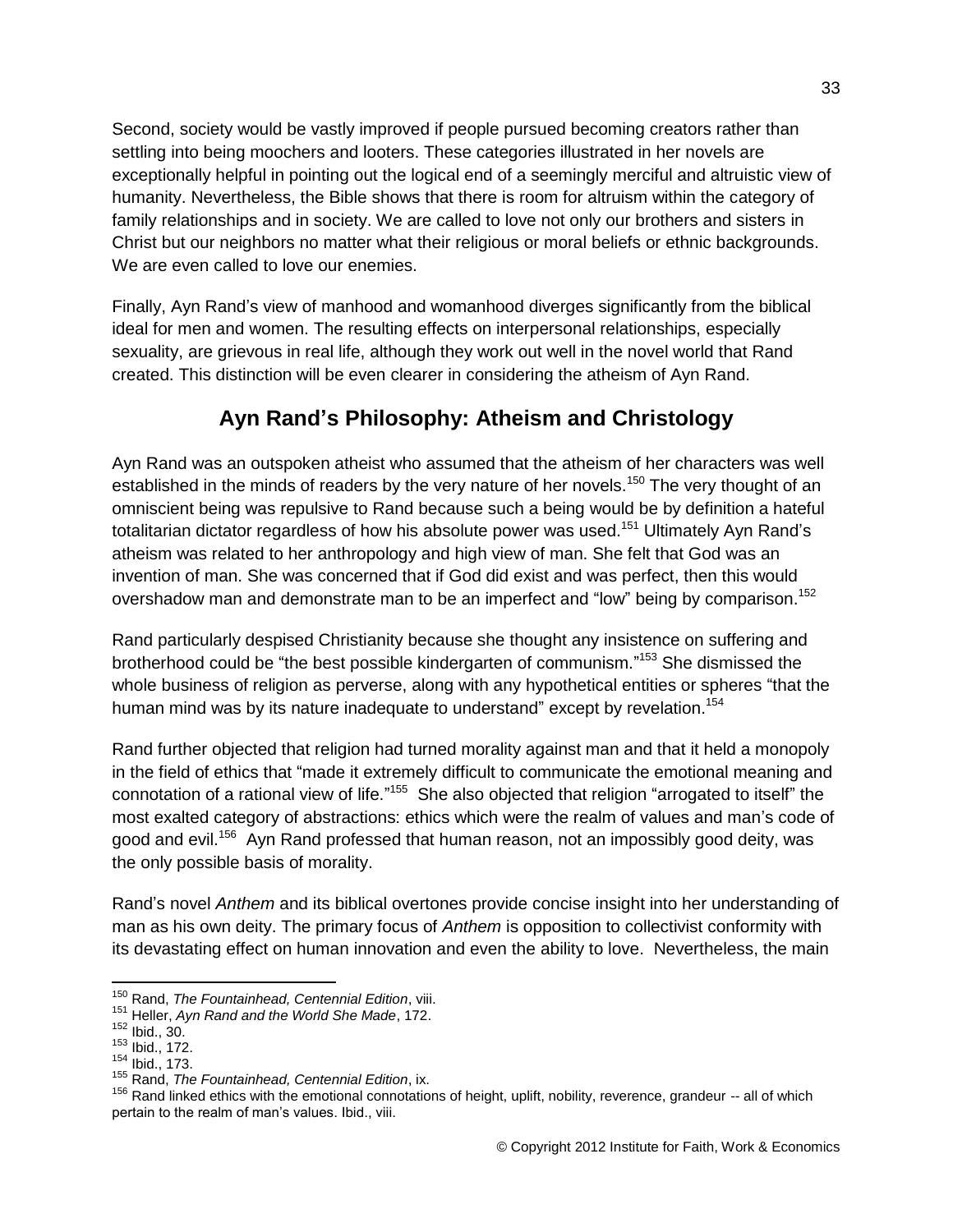character (named Equality 7-2521) uses electricity to create light, with a clear allusion to the creation of the universe and God's command, "let there be light."<sup>157</sup> Taking the prerogative that God gave the biblical Adam,<sup>158</sup> Equality 7-2521 named himself Prometheus (the bringer of fire light) and named his wife Gaea (mother of the gods). This dystopian primitive society of the future is dimly aware of an "Unspeakable Word." In Jewish tradition the unspeakable Word is the name of the Lord ("Yahweh"). Jesus Christ shocked his hearers by applying this title of deity to himself (*egō eimi* in John 8:58). In Rand's world of *Anthem* the unspeakable name of deity is the individualistic "I" and this underlies the climactic final word of the novel "EGO".

Interestingly, though Rand dismissed the concept of God and loathed organized religion, her novels project an ideal man who bears an uncanny resemblance to Jesus Christ. Ironically, Ayn Rand projected John Galt as a man who is God, using many characteristics that are identical to Jesus, the God who is man. Without exaggeration, Rand presented the greatest need of mankind as a person like Jesus Christ. Consider the similarities in the following section.

### **The "Christology" of Ayn Rand**

Ayn Rand did not believe in the existence of God and therefore set out in her novels with the intention of portraying the ideal man. For example, John Galt is consistent, fully-integrated, and perfect. Yet it is ironic that Ayn Rand's ideal man is exactly like Jesus Christ in many ways. The parallels are substantial, and can be summarized as follows:

Without question, Jesus Christ is the central figure of the Bible. With only minor simplification, it can be said that Old Testament points forward to his birth, the four Gospels describe his life and sacrificial death, and the rest of the New Testament explains the significance of his life and future return. In *Atlas Shrugged* John Galt is a towering figure who moves the world and is necessarily central to the lives of all the characters, even though he does not appear in person until the final third of the book. Earlier parts of the book foreshadow his coming and speak of his name like Jesus in the Bible.<sup>159</sup> In one of her preparatory notes for *Atlas Shrugged*, Ayn Rand wrote:

It is proper for a creator to have an unlimited confidence in himself and his ability, to feel certain that he can get anything he wishes out of life, that he can accomplish anything he decides to accomplish, and that it's up to him to do it.<sup>160</sup>

This statement is precisely true if the referent of the word "creator" is Jesus Christ. The Bible reveals that Jesus Christ is unlimited in power and wisdom, and he serves as the agent of all creation (Colossians 1:15-17; Ephesians 3:8-12). Rand's referent for "creator" in this passage is John Galt, who "is definitely presented as a man as a God. To some extent that's true of all of my heroes, but in Galt it's most pronounced."<sup>161</sup> In speaking of her characterization of John Galt's emotional distance, Rand said "one does not approach a God too closely -- one does not

 $\overline{a}$ <sup>157</sup> Heller, *Ayn Rand and the World She Made*, 102.

<sup>158</sup> See Genesis 2:19 and 3:20.

<sup>159</sup> Rand, *Atlas Shrugged - 50th Anniversary Edition*, 5.

<sup>160</sup> Rand, *Atlas Shrugged - 50th Anniversary Edition*, 4; The extended journal entry developing Dagney Taggart can be found in Rand and Peikoff, *The Journals of Ayn Rand*.

Branden, *Judgment Day*, 110.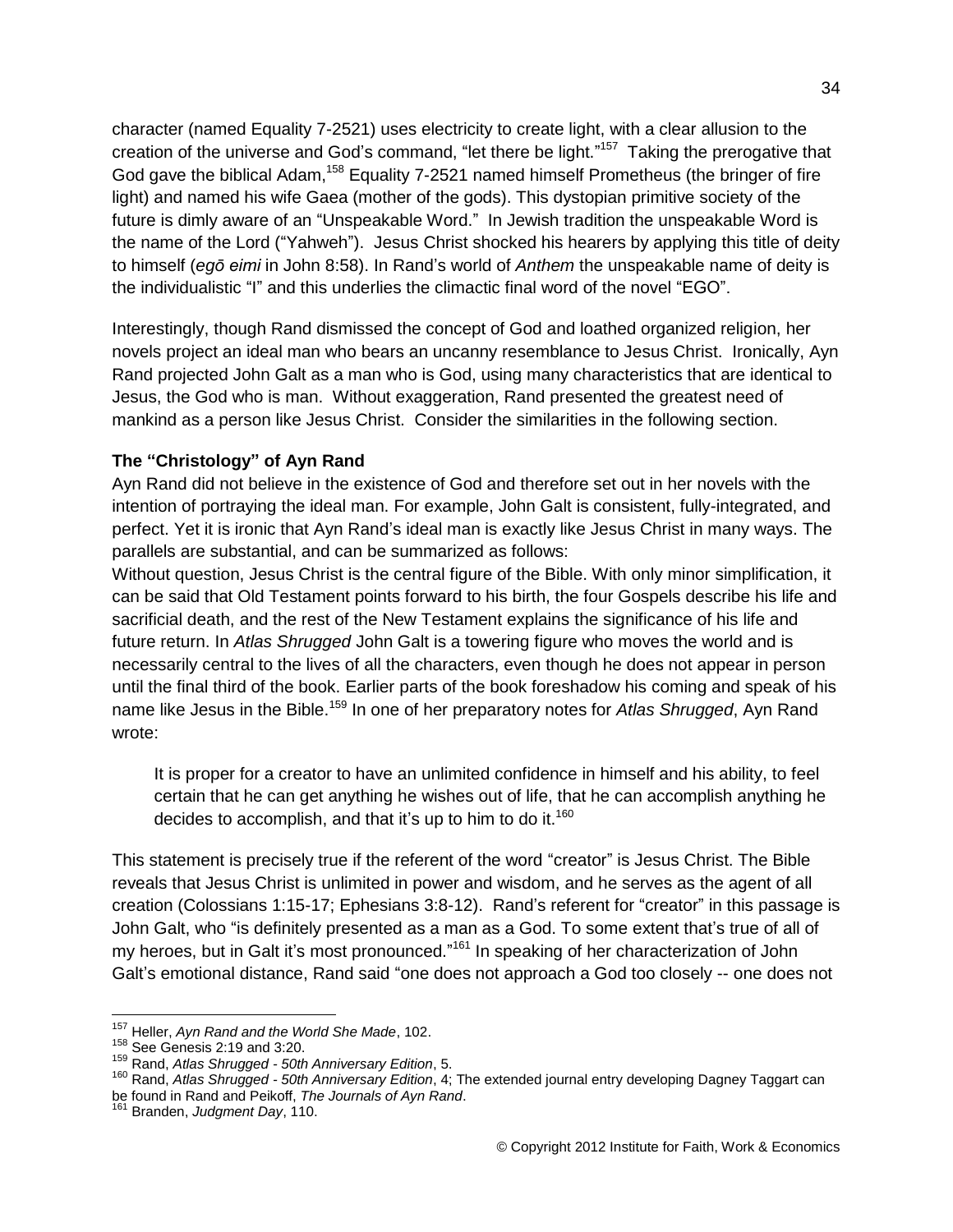get too intimate with him -- one maintains a respectful distance from his inner life."<sup>162</sup> Howard Roark, Rand's protagonist in *The Fountainhead,* is also projected as the ideal man and will be considered in this discussion because he shares remarkable similarities with both Jesus Christ and John Galt.

For example, at the outset of *The Fountainhead*, Howard Roark concludes that the soaring granite cliffs are there for him, "waiting for the drill, the dynamite and my voice; waiting to be split, ripped, pounded, reborn; waiting for the shape my hands will give them."<sup>163</sup> This more than echoes the voice of God in Genesis creating the universe and mirrors the biblical description of Jesus Christ, "for by him all things were created, in heaven and on earth... all things were created through him and for him" (Colossians 1:16).

Second, Howard Roark exudes moral certainty, self-confidence, unwillingness to compromise, and single-mindedness in pursuit of his goal. This exactly imitates the moral certainty of Jesus Christ delivering the Sermon on the Mount on the foundation of his own authority, unlike the teaching of the religious scribes in the first century (Matthew 7:24). Jesus Christ demonstrated a fearless confidence in the face of crowds or soldiers seeking to kill him (John 10:31-33; 18:2- 12) and while standing before rulers of the Jewish people and mighty Rome (John 18:28— 19:13). He was equally uncompromising in his mission, even in the face of temptation from the devil himself (Luke 4:1-13).

Third, John Galt gives the impression of omniscience with his immense knowledge of philosophy, physics, aircraft, railroads and so forth. He knows the thoughts of people such that he and Dagny Taggart often communicate without words, relying on subtle glances and rational understandings. This closely imitates the way Jesus interacted with people based on his knowledge of the thoughts of their hearts (Matthew 9:4; Luke 9:47).

Fourth, John Galt is consistently seeking morally upright people (creators who are true to the highest virtue of selfishness) who are despairing in a fallen world in order to take them to his valley of paradise, Galt's Gulch. Jesus Christ came to seek and save lost people from a fallen world, and to a thief on a cross he said, "Today you will be with me in Paradise" (Luke 23:43). Many industrialists disappear suddenly and go to his valley after a personal conversation with John Galt, similar to the personal conversations that Jesus had with individuals like the Jewish teacher Nicodemus (John 3) or the Samaritan woman (John 4).

Fifth, in their respective novels Galt and Roark each love a single woman with both passion and patience for years, and this is similar to Christ's love for his bride, the church. Both of Rand's men seek to purify and clarify the character of the woman they adore, just as "Christ loved the church and gave himself up for her, that he might sanctify her, having cleansed her with the washing of water with the word, so that he might present the church to himself in splendor, without spot or wrinkle or any such thing" (Ephesians 5:25-27). Ayn Rand ends both of her two greatest novels with the image of a Christ-like figure. In the last line of *The Fountainhead*,

 $\overline{a}$  $162$  Ibid.

<sup>163</sup> Rand, *The Fountainhead, Centennial Edition*, 16.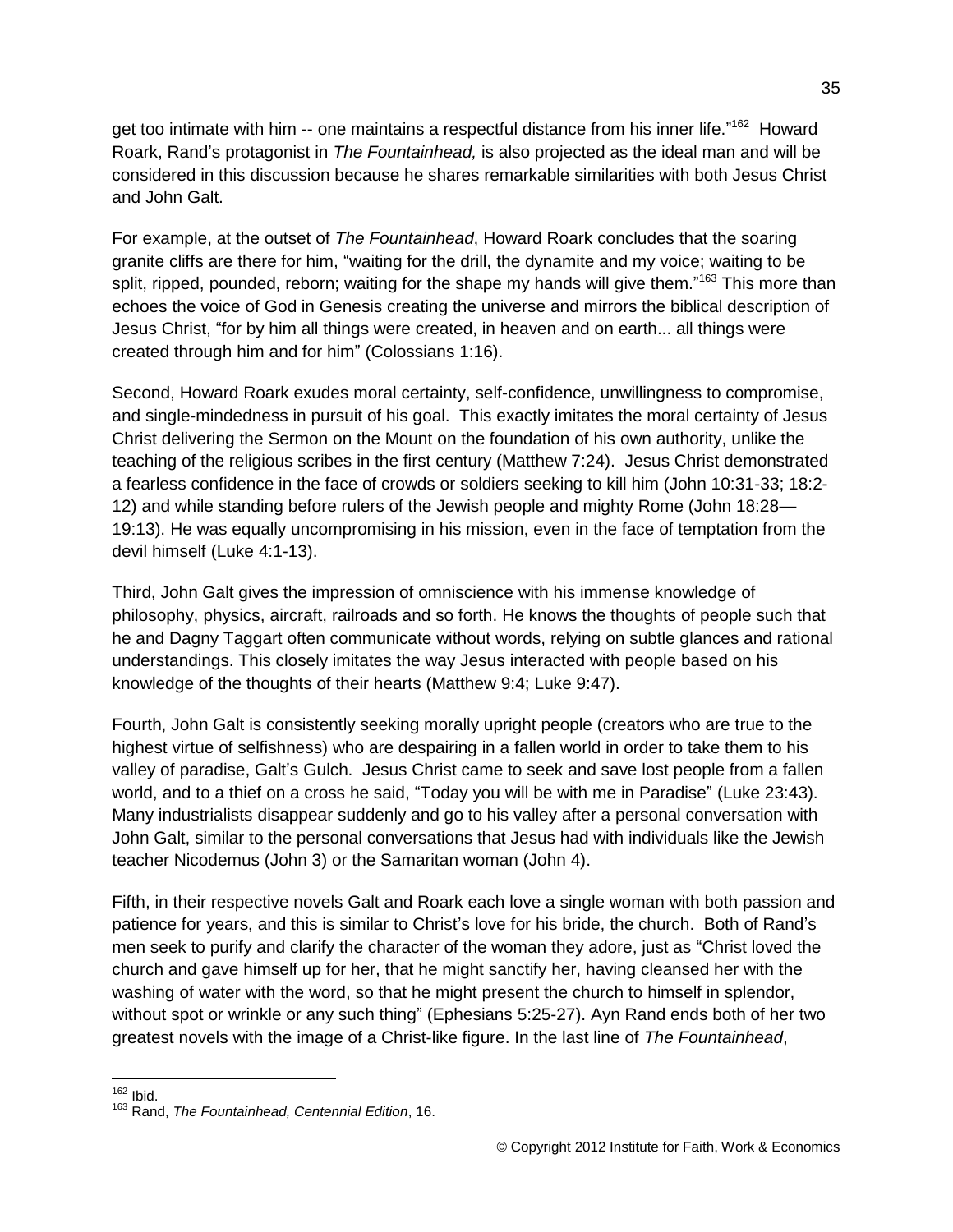Dominique Francon has ended her penance and rides a construction elevator to the top of the skyscraper Roark designed, where "She rose above the spires of churches. Then there was only the ocean and the sky and the figure of Howard Roark." Likewise, in the last lines of *Atlas Shrugged,* Dagny is with John Galt when he announces "We are going back to the world." At that point he "raised his hand and over the desolate earth he traced in space the sign of the dollar." The parallels are clear with the biblical new heavens and new earth where Jesus will live with his people (Revelation 21, 22). The church used the sign of the cross of Christ, of course, rather than the sign of the dollar.

Sixth, in his exalted and exultant radio speech John Galt calls the world to repentance while pronouncing judgment on the world. Jesus Christ similarly "commands all people everywhere to repent, because he has fixed a day on which he will judge the world in righteousness" (Acts 17:30-31). John Galt is also similar to Jesus in that "The one who rejects me and does not receive my words has a judge; the word that I have spoken will judge him on the last day" (John 12:48).

Seventh, the electric lights at night in Galt's Gulch receive power from the limitless, eternal motor provided by John Galt. No lamps are needed on the new earth because the glory of Jesus Christ himself serves as the light (Revelation 21:23). John Galt protects the people in his valley from the pain and despair of the outside world using his personally-developed refractor rays, while Jesus keep evil out of the new Jerusalem so that there is no longer any death, mourning, crying or pain (Revelation 21:4).

Eighth, an individual cannot enter into Galt's Gulch without taking an oath by the highest ideal in the world: "I swear by my life and my love of it that I will never live for the sake of another man, or ask another man to live for mine."<sup>164</sup> Deliverance into the new heavens begins when one will "confess with your mouth that Jesus is Lord and believe in your heart that God raised him from the dead" (Romans 10:9).

Ninth, when Howard Roark is on trial, he is silent, like Jesus Christ who did not speak at his trial before Herod (Luke 23:8-11; cf. Acts 8:32-35). Rather than speaking a single word in his own defense, Roark presents pictures of his architectural work to the judge, just as Jesus had previously presented his own works as his defense. To a murderous crowd, Jesus said, "I have shown you many good works from the Father. For which of these do you stone me?" (John 10:32).

Tenth, Rand initially felt she needed to defend every single man of mankind, "no matter how weak or strong." However, Nietzsche's Zarathrustra demonstrated to her "that it doesn't have to be collective. In other words, that the species can be vindicated by one man."<sup>165</sup> In this way, John Galt became like Jesus Christ, who had already given his life to vindicate all who would believe (Hebrews 9:15).

<sup>164</sup> Luskin and Greta, *I Am John Galt*, 265.

<sup>165</sup> Heller, *Ayn Rand and the World She Made*, 42.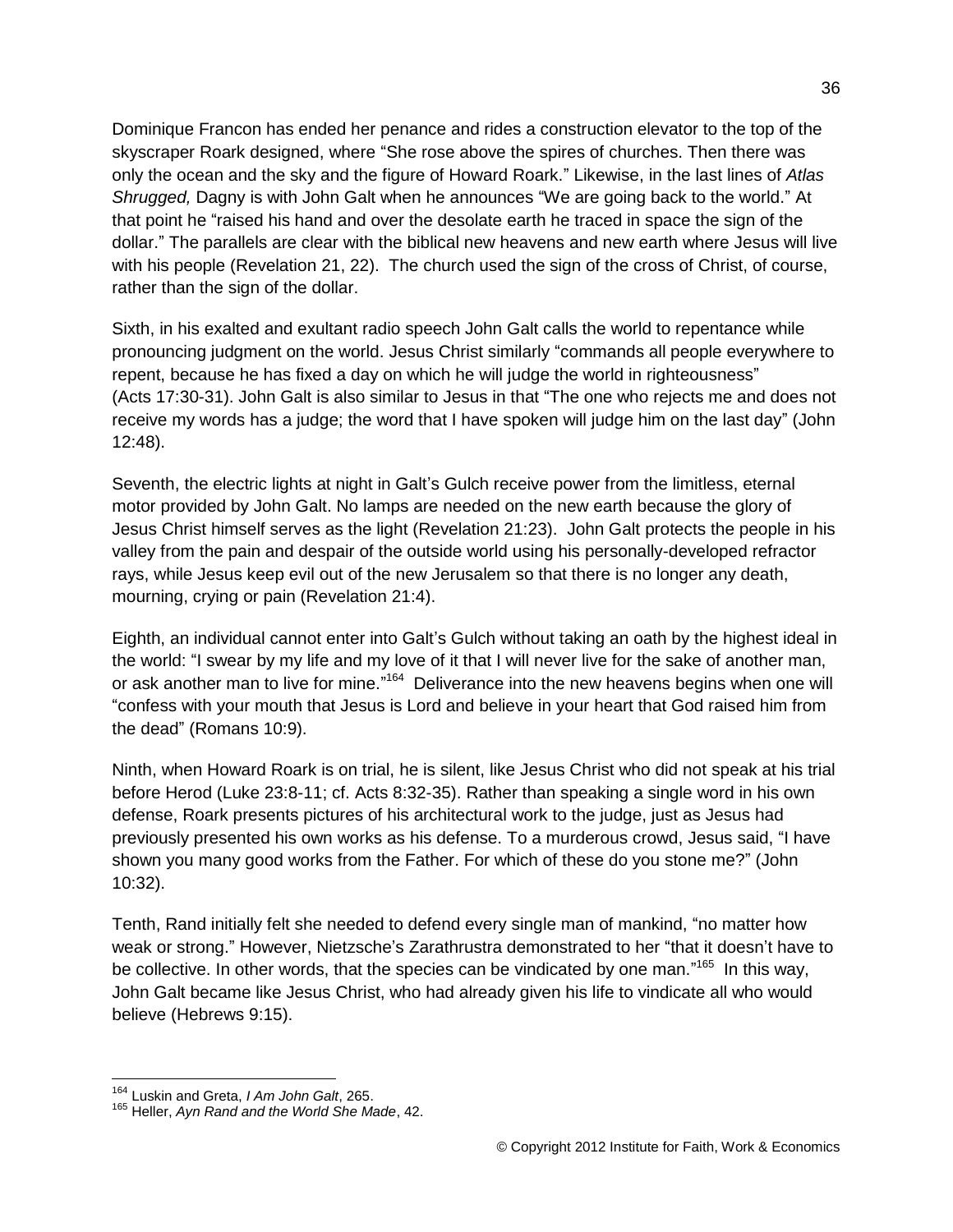Finally, in a powerful culminating scene of *Atlas Shrugged*, John Galt had been betrayed by a friend (similar to Jesus in Mark 14:42-45) and undergoes a modern crucifixion. Galt is stripped naked and strapped to the "Stoddard Persuader" to be slowly and excruciatingly electrocuted in front of his accusers. Like Jesus, Galt does not cry out despite his agony. Jesus was mocked

during his crucifixion, and John Galt similarly is mocked by his antagonist James Taggart (Luke 23:33-37). Just as Jesus forgave his executors, Galt offers verbal suggestions of how to repair the torturemachine when it breaks down. Just as Jesus was gloriously in control of his death through suffering and voluntarily yielded his life, John Galt is the most human person in the room while being tortured with the Stoddard Persuader.

Not surprisingly, Ayn Rand's favorite painting was *Corpus Hypercubus* by Salvador Dali.<sup>166</sup> Her biographer reports that she spent hours contemplating this oil on canvas hanging at the Metropolitan Museum of Art. The painting was deeply moving to Rand because "she felt a kinship between her personal view of John Galt's defiance over his torture in *Atlas Shrugged* and Dali's depiction of the suffering of Jesus.<sup>167</sup>

All these similarities between Jesus Christ and the heroes of Ayn Rand lead naturally to the question of whether she deliberately included the similarities. In *Anthem* Rand intentionally appropriated biblical



**Figure 5: Corpus Hypercubus by Salvador Dali**

language and imagery to demonstrate that the man is his own God, showing that she had sufficient knowledge of the Bible for such a purpose. On the other hand, it seems unlikely that Rand imitated Jesus Christ in such a flattering way on purpose. Rather, it is more likely Ayn Rand employed her remarkable insight into human beings and clear rationality about the nature of the universe and independently arrived at the characteristics of the ideal man needed by all of humanity.

Thus, it is ironic that the ideal man that Ayn Rand longed for so greatly in the world that she created turns out to bear an uncanny resemblance to Jesus Christ. The magnificent storyline of *Atlas Shrugged* imitates the ultimate narrative of salvation history revealed in the Bible.

 $\overline{a}$ 

37

<sup>166</sup> Salvador Dali, *Corpus Hypercubus*, 1954, Metropolitan Museum of Art, New York City.

<sup>167</sup> Britting, *Ayn Rand*, 93.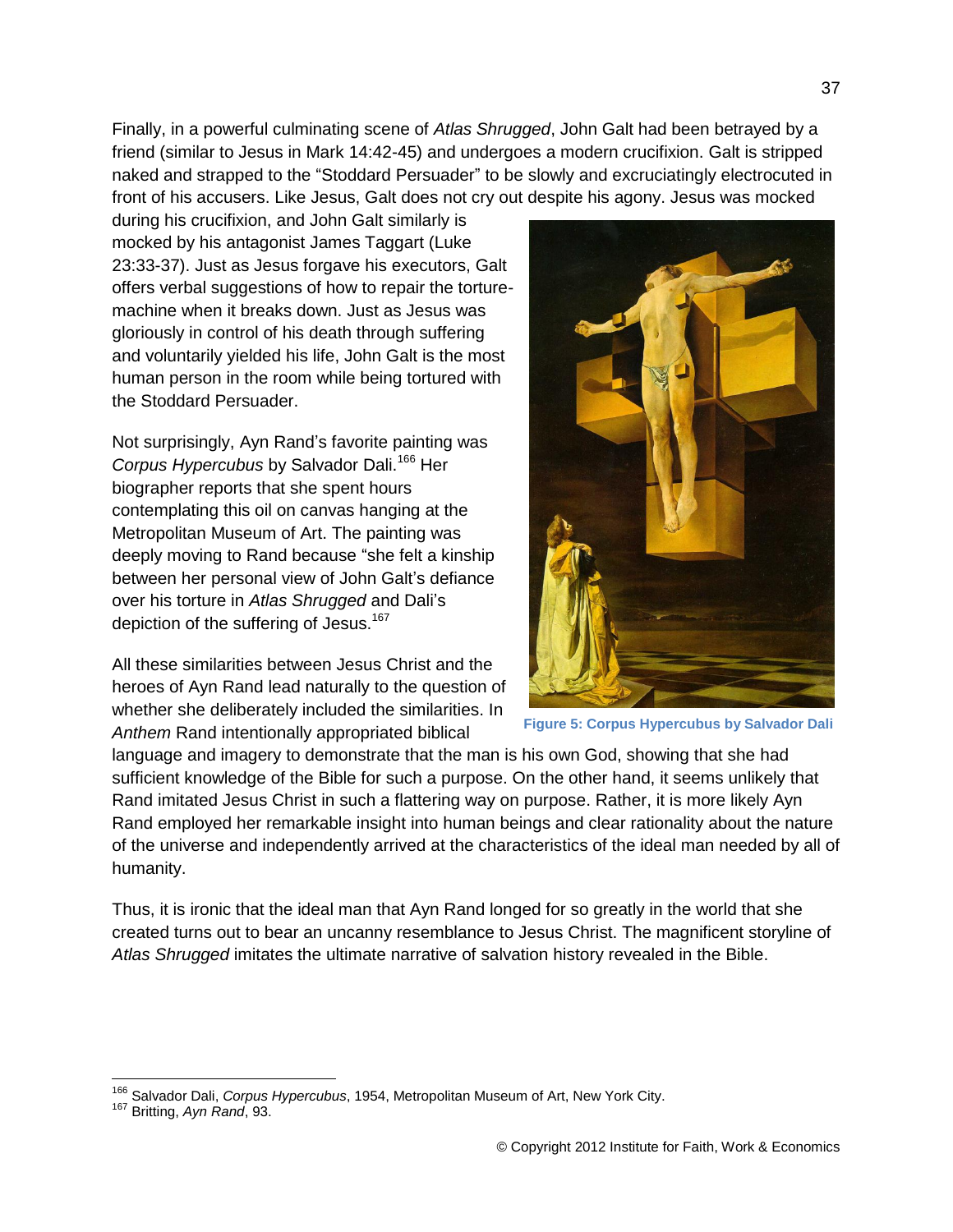## **Conclusion**

Ayn Rand was a remarkable person who lived with all of her might to project her image of the ideal man. Gratitude is appropriate for her enthralling novels and philosophical insights into the world. Her crusade against collectivism helped stem communist thinking and called people to see the value of each individual life.

Rand's clearly-portrayed categories of creators versus second-handers have resonated with millions of people, and governments of the world would benefit from Rand's insights on altruism. Nevertheless, Ayn Rand is missing the biblical category of "family," (biological, spiritual, or human), and this radically limits relationships between human beings to only trading value for value. While such a trade is essential for a capitalistic economy, it does not capture the full scope of human existence. In addition, a biblical lens shows Rand's understanding of gender and sexuality to be seriously flawed, and these errors caused great suffering in her life.

Finally, Ayn Rand's atheism is antithetical to a biblical worldview; yet her novels and their main characters overlap significantly in many ways. The magnificent storyline of *Atlas Shrugged* imitates the ultimate narrative of salvation history as revealed in the Bible. The ideal man that Ayn Rand both created and desired bears an uncanny resemblance to Jesus Christ.

*David Kotter is a Visiting Scholar at the Institute for Faith, Work & Economics. He currently serves as Affiliate Faculty for Economics for Indiana Wesleyan University. Further articles on economics are available at [www.davidkotter.com.](http://www.davidkotter.com/)*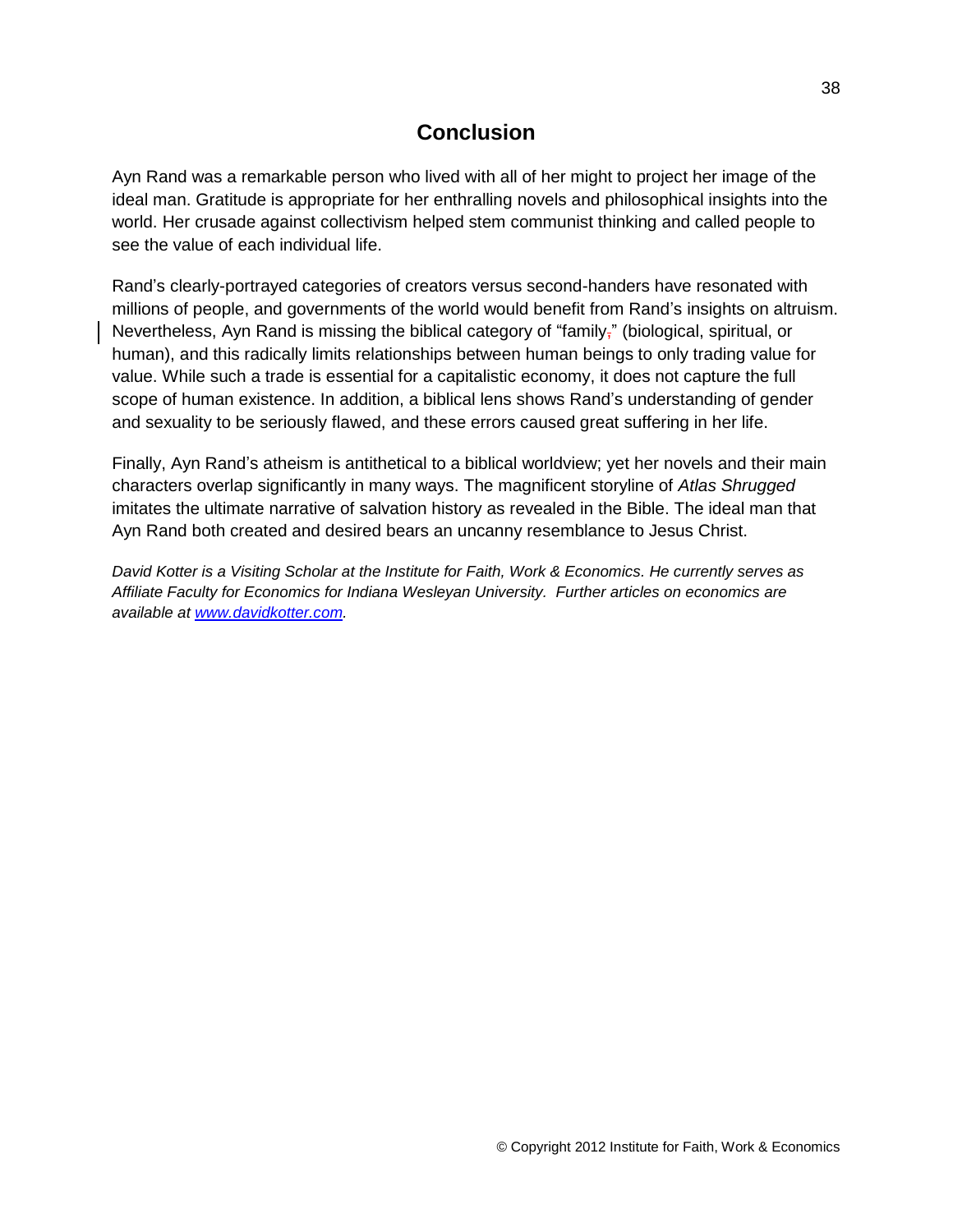#### References

"Ayn Rand - The Atlasphere: Ayn Rand News, Dating, and Social Networking," n.d. [http://www.theatlasphere.com/.](http://www.theatlasphere.com/)

Branden, Barbara. *The Passion of Ayn Rand*. New ed. Anchor, 1987.

Branden, Nathaniel. *Judgment Day*. First ed. Boston: Houghton Mifflin (T), 1989.

———. *My Years with Ayn Rand*. 1st ed. Jossey-Bass, 1999.

Britting, Jeffrey. *Ayn Rand*. New York: Overlook Hardcover, 2004.

Brook, Yaron. "A Brief Biography of Ayn Rand." *The Ayn Rand Institute*, n.d. [http://www.aynrand.org/site/PageServer?pagename=about\\_ayn\\_rand\\_aynrand\\_biograp](http://www.aynrand.org/site/PageServer?pagename=about_ayn_rand_aynrand_biograph) [h.](http://www.aynrand.org/site/PageServer?pagename=about_ayn_rand_aynrand_biograph)

- ———. "The Ayn Rand Institute: Essentials of Objectivism." *Ayn Rand Center for Individual Rights*, n.d. [http://www.aynrand.org/site/PageServer?pagename=objectivism\\_essentials.](http://www.aynrand.org/site/PageServer?pagename=objectivism_essentials)
- ———. "The Ayn Rand Institute: Overview." *Ayn Rand Institute*, n.d. [http://www.aynrand.org/site/PageServer?pagename=about\\_ari.](http://www.aynrand.org/site/PageServer?pagename=about_ari)
- Burns, Jennifer. *Goddess of the Market: Ayn Rand and the American Right*. Reprint. Oxford: Oxford University Press, USA, 2011.
- Campbell, Robert. "Contextual Virtues: A Wee Test." *Objectivist Living*, August 13, 2006. [http://www.objectivistliving.com/forums/index.php?showtopic=741.](http://www.objectivistliving.com/forums/index.php?showtopic=741)
- Chambers, Whittaker. "Big Sister Is Watching You." *National Review*, December 28, 1957. [http://www.nationalreview.com/articles/222482/big-sister-watching-you/flashback.](http://www.nationalreview.com/articles/222482/big-sister-watching-you/flashback)
- Doherty, Brian. "Best of Both Worlds Reason Magazine." *Reason Magazine*, June 1995. [http://reason.com/archives/1995/06/01/best-of-both-worlds/3.](http://reason.com/archives/1995/06/01/best-of-both-worlds/3)

Fein, Esther B. "Book Notes - New York Times", November 20, 1991. [http://www.nytimes.com/1991/11/20/books/book-notes-059091.html.](http://www.nytimes.com/1991/11/20/books/book-notes-059091.html)

Gladstein, Mimi Reisel. *The New Ayn Rand Companion, Revised and Expanded Edition*. Westport, Connecticut: Greenwood, 1999.

Heller, Anne Conover. *Ayn Rand and the World She Made*. Reprint. New York: Anchor, 2010.

Lubove, Seth, and Oliver Staley. "Schools Find Ayn Rand Can't Be Shrugged as Donors Build Courses." *Bloomberg*, n.d. [http://www.bloomberg.com/news/print/2011-05-05/schools](http://www.bloomberg.com/news/print/2011-05-05/schools-find-ayn-rand-can-t-be-shrugged-as-donors-build-courses.html)[find-ayn-rand-can-t-be-shrugged-as-donors-build-courses.html.](http://www.bloomberg.com/news/print/2011-05-05/schools-find-ayn-rand-can-t-be-shrugged-as-donors-build-courses.html)

Luskin, Donald, and Andrew Greta. *I Am John Galt: Today's Heroic Innovators Building the World and the Villainous Parasites Destroying It*. 1st ed. Hoboken, New Jersey: Wiley, 2011.

- McConnell, Scott. "Chapter I—Ayn Rand and Mary Ann Sures: WORKING FOR AYN RAND Facets of Ayn Rand," n.d. [http://facetsofaynrand.com/book/chap1](http://facetsofaynrand.com/book/chap1-working_for_ayn_rand.html) working for ayn rand.html.
- "Modern Library: 100 Best Novels," n.d. [http://www.modernlibrary.com/top-100/100-best](http://www.modernlibrary.com/top-100/100-best-novels/)[novels/.](http://www.modernlibrary.com/top-100/100-best-novels/)
- Nietzsche, Friedrich. *Nietzsche: Beyond Good and Evil*, ed. Rolf-Peter Horstmann, trans. Judith Norman. Cambridge University Press, 2002.

\_\_\_\_\_\_. *Thus Spake Zarathustra*. Calgary, Alberta: Theophania Publishing, 2011.

Olasky, Marvin. "Take a Stand Against Rand." *WORLDmag.com*, July 16, 2011. [http://www.worldmag.com/articles/18283.](http://www.worldmag.com/articles/18283)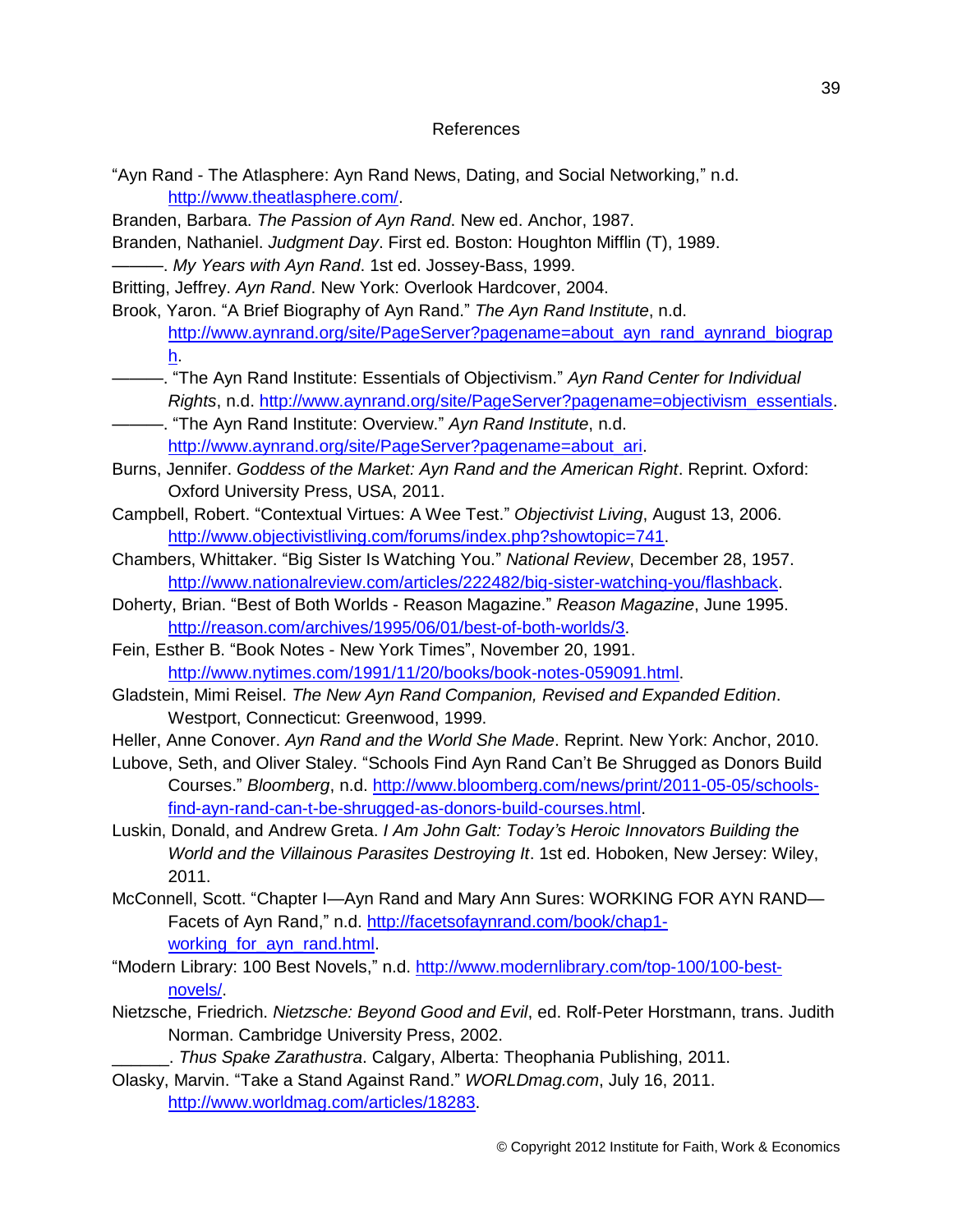Paxton, Michael. *Ayn Rand: A Sense of Life*. Layton, Utah: Gibbs Smith, 1998.

- Rand, Ayn. *Atlas Shrugged - 50th Anniversary Edition*. New York: Signet, 1992.
- Rand, Ayn, Nathaniel Branden, Alan Greenspan, and Robert Hessen. *Capitalism: The Unknown Ideal*. New York: Penguin, 1967.
- Rand, Ayn. "Faith and Force: The Destroyers of the Modern World." In *Philosophy: Who Needs It*. New York: Signet Books, 1984.
	- ———. *For the New Intellectual: The Philosophy of Ayn Rand (50th Anniversary Edition)*. New York: Signet, 1963.
- ———. *Letters of Ayn Rand*. Edited by Michael S. Berliner. New York: Plume, 1997.
- Rand, Ayn, and Leonard Peikoff. *Anthem*. New York: Penguin, 1995.
- ———. *The Journals of Ayn Rand*. Edited by David Harriman. Reprint. Plume, 1999.
- Rand, Ayn. *Philosophy: Who Needs It*. New York: Signet Books, 1984.
- ———. *The Fountainhead, Centennial Edition*. New York: Signet, 1996.
- ———. "The Goal of My Writing." In *The Romantic Manifesto, Revised Edition*, 161–85. Second Revised ed. New York: New American Library, 1975.
- ———. "The Objectivist Ethics." In *The Virtue of Selfishness*, 13-39. New York: Signet, 1964.
- ———. *The Romantic Manifesto*. Revised. New York: Signet, 1971.
- ———. *The Virtue of Selfishness*. New York: Signet, 1964.
- ———. "To the Readers of The Fountainhead." In *Letters of Ayn Rand*, ed. Michael S. Berliner, 669–673. New York: Plume, 1997.

Shaffer, Andrew. *Great Philosophers Who Failed at Love*. New York: Harper Perennial, 2011. Watkins, Don. "Happy Birthday, Ayn Rand -- Why Are You Still So Misunderstood?"

*FoxNews.com*, February 2, 2012. [http://www.foxnews.com/opinion/2012/02/02/happy](http://www.foxnews.com/opinion/2012/02/02/happy-birthday-ayn-rand-why-are-still-so-misunderstood/)[birthday-ayn-rand-why-are-still-so-misunderstood/.](http://www.foxnews.com/opinion/2012/02/02/happy-birthday-ayn-rand-why-are-still-so-misunderstood/)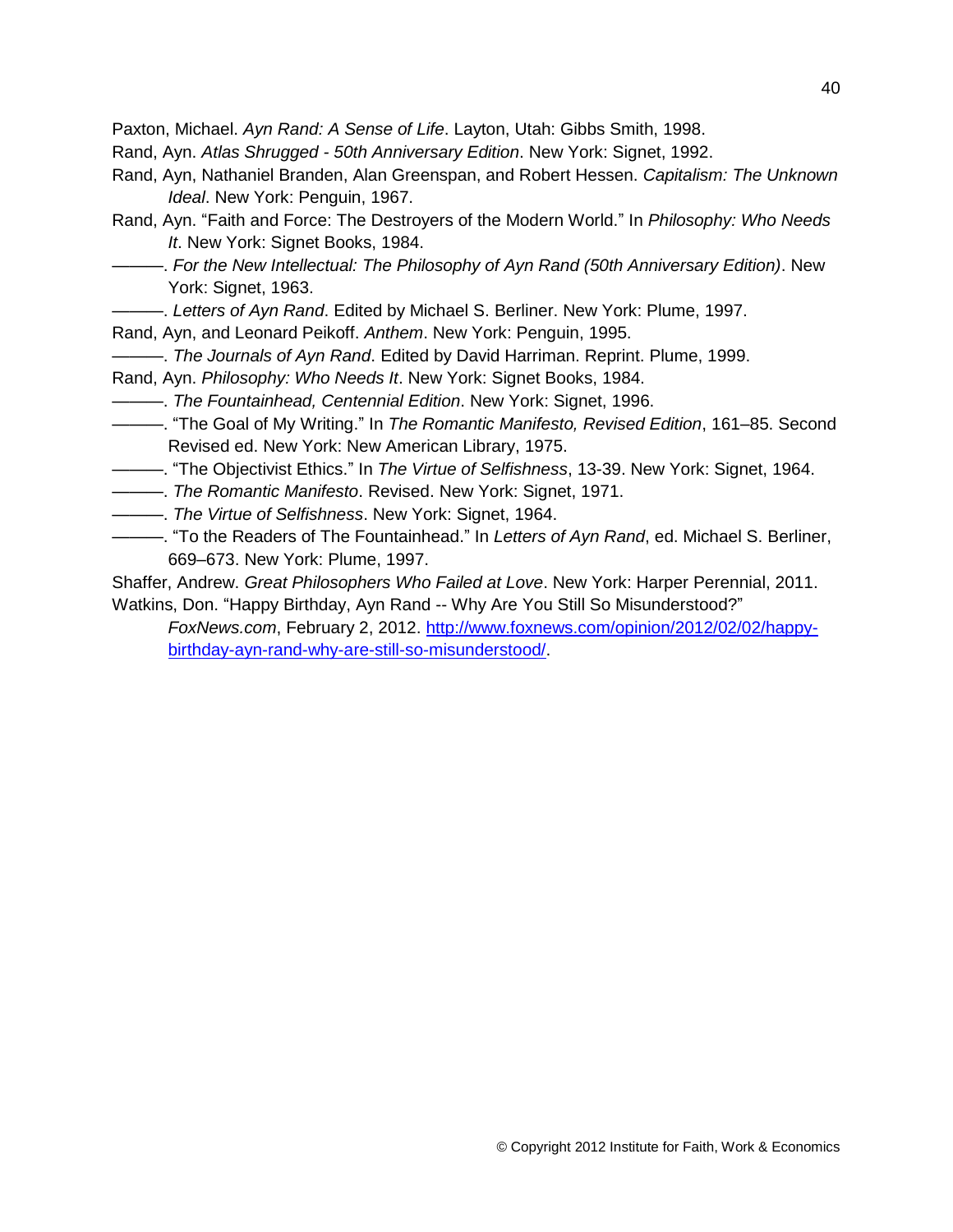# **Appendix A**

| Year | Age            | Chronology of significant events in the life of Ayn Rand                                  |
|------|----------------|-------------------------------------------------------------------------------------------|
| 1905 | 0              | Born in St. Petersburg on February 2 (January 20 on the Julian calendar).                 |
| 1912 | $\overline{7}$ | Family moved to an apartment on Znamenskaya Square.                                       |
| 1917 | 12             | Start of the 1917 revolution. Bolsheviks seized power on October 25;                      |
|      |                | Ayn was in her father's drugstore when it was confiscated by soldiers.                    |
| 1918 | 13             | Ayn Rand's family moved to the Ukraine then to the Crimea. The front in the civil         |
|      |                | war between the White and Red Armies moved back and forth across the town                 |
|      |                | of Yevpatoria several times.                                                              |
| 1921 | 16             | Graduated from Yevpatoria High School #4 and enrolled in Petrograd State                  |
|      |                | University. Family returned to Petrograd.                                                 |
| 1924 | 19             | Graduated from Leningrad State University and enrolled in State Technicum for             |
|      |                | Screen Arts.                                                                              |
| 1925 | 20             | Received permission to leave the USSR.                                                    |
| 1926 | 21             | Departed Leningrad and traveled to Chicago, then moved on to Hollywood.                   |
|      |                | Cecil B. DeMille hired her as a movie extra on The King of Kings.                         |
|      |                | Met Frank O'Connor, her future husband.                                                   |
| 1926 | 22             | Hired by Cecil B. DeMille as a junior screenwriter.                                       |
| 1929 | 24             | Married to Frank O'Connor and hired by RKO Pictures in wardrobe department.               |
| 1931 | 26             | Became a citizen of the United States.                                                    |
| 1932 | 27             | Sold "Read the Pawn" to Universal Pictures.                                               |
| 1934 | 29             | First play Night of January 16 <sup>th</sup> (a.k.a. Woman on Trial) opened in Hollywood. |
|      |                | Moved to New York City.                                                                   |
| 1935 | 30             | Night of January 16 <sup>th</sup> opens on Broadway.                                      |
|      |                | Made first notes for The Fountainhead.                                                    |
| 1938 | 33             | Anthem published in England after being written in three weeks.                           |
| 1940 | 35             | The Unconquered (adapted from We the Living) opened on Broadway.                          |
| 1943 | 38             | The Fountainhead published; moved to California to write the screenplay for The           |
|      |                | Fountainhead.                                                                             |
| 1944 | 39             | Purchased the von Sternberg House designed by Richard Neutra; hired by Hall               |
|      |                | Wallis as a screenwriter for six months each year.                                        |
| 1945 | 40             | Made first notes for Atlas Shrugged.                                                      |
| 1947 | 42             | Testified on Communist influence in Hollywood before the House Un-American                |
|      |                | Activities Committee.                                                                     |
| 1949 | 44             | The Fountainhead film released starring Gary Cooper and Patricia Neal.                    |
| 1950 | 45             | Met Nathaniel Branden, starting an affair with grudging assent from spouses.              |
| 1951 | 46             | Moved permanently to New York City following Nathaniel Branden.                           |
| 1952 | 47             | "The Collective" begins meeting.                                                          |
| 1955 | 50             | Finished writing "Galt's Speech."                                                         |
| 1957 | 52             | Atlas Shrugged published.                                                                 |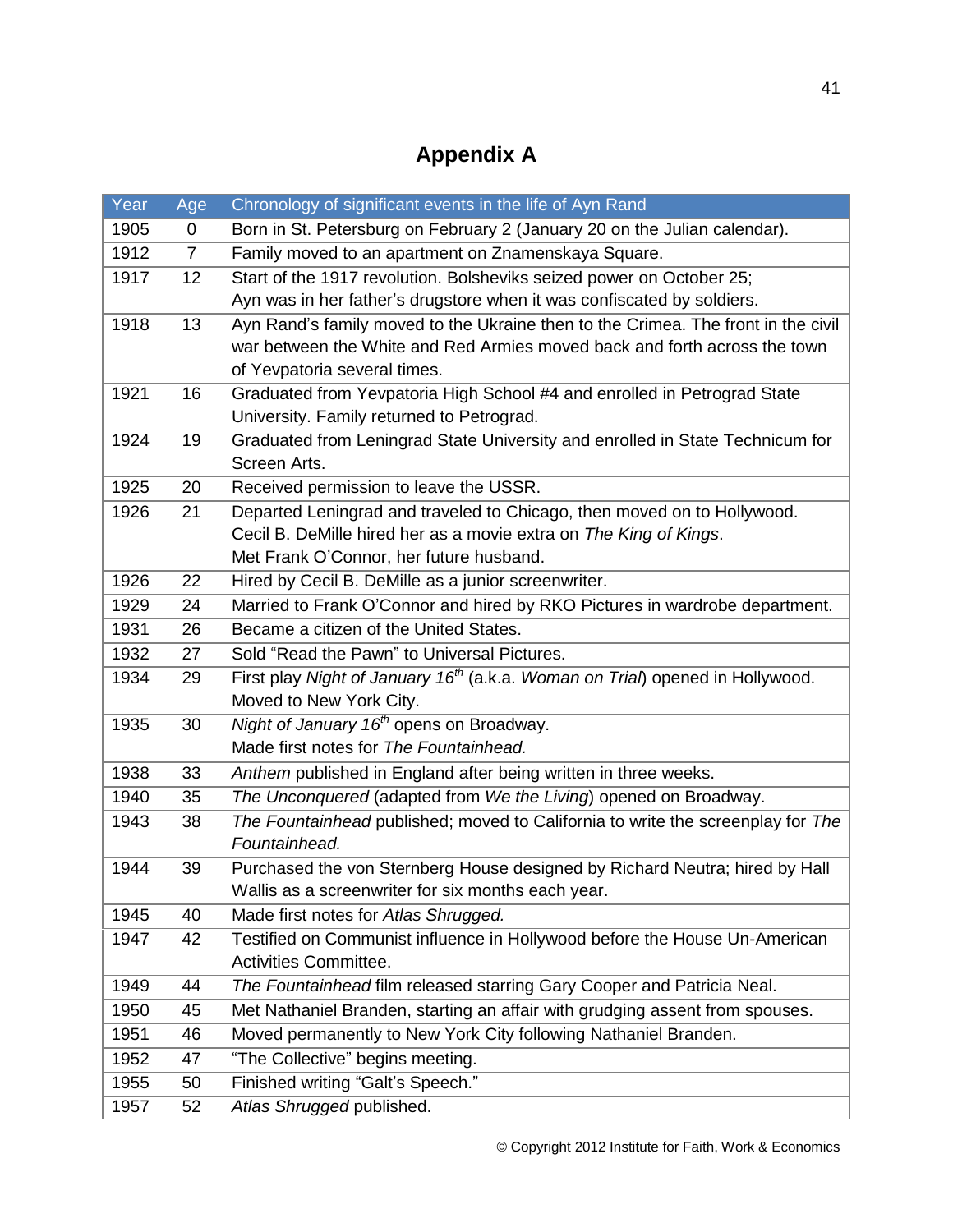| 1963 | 58 | Received honorary doctorate from Lewis and Clark University.            |
|------|----|-------------------------------------------------------------------------|
| 1964 | 59 | The Virtue of Selfishness published.                                    |
| 1967 | 62 | Made first appearance on The Tonight Show Starring Johnny Carson.       |
| 1968 | 63 | Destroyed the Nathaniel Branden Institute after learning of his affair. |
| 1974 | 69 | Diagnosed with lung cancer.                                             |
| 1982 | 77 | Died in her New York City apartment on March 6.                         |
|      |    |                                                                         |

## Major Publications:

| Year | Age | <b>Major Publications</b>                |
|------|-----|------------------------------------------|
| 1936 | 31  | We the Living                            |
| 1938 | 33  | Anthem                                   |
| 1943 | 38  | The Fountainhead                         |
| 1957 | 52  | Atlas Shrugged                           |
|      |     |                                          |
| 1961 | 56  | For the New Intellectual                 |
| 1964 | 59  | The Virtue of Selfishness                |
| 1966 | 61  | Capitalism: the Unknown Ideal            |
| 1967 | 62  | Introduction to Objectivist Epistemology |
| 1969 | 64  | The Romantic Manifesto                   |
| 1982 | 77  | Philosophy: Who Needs It?                |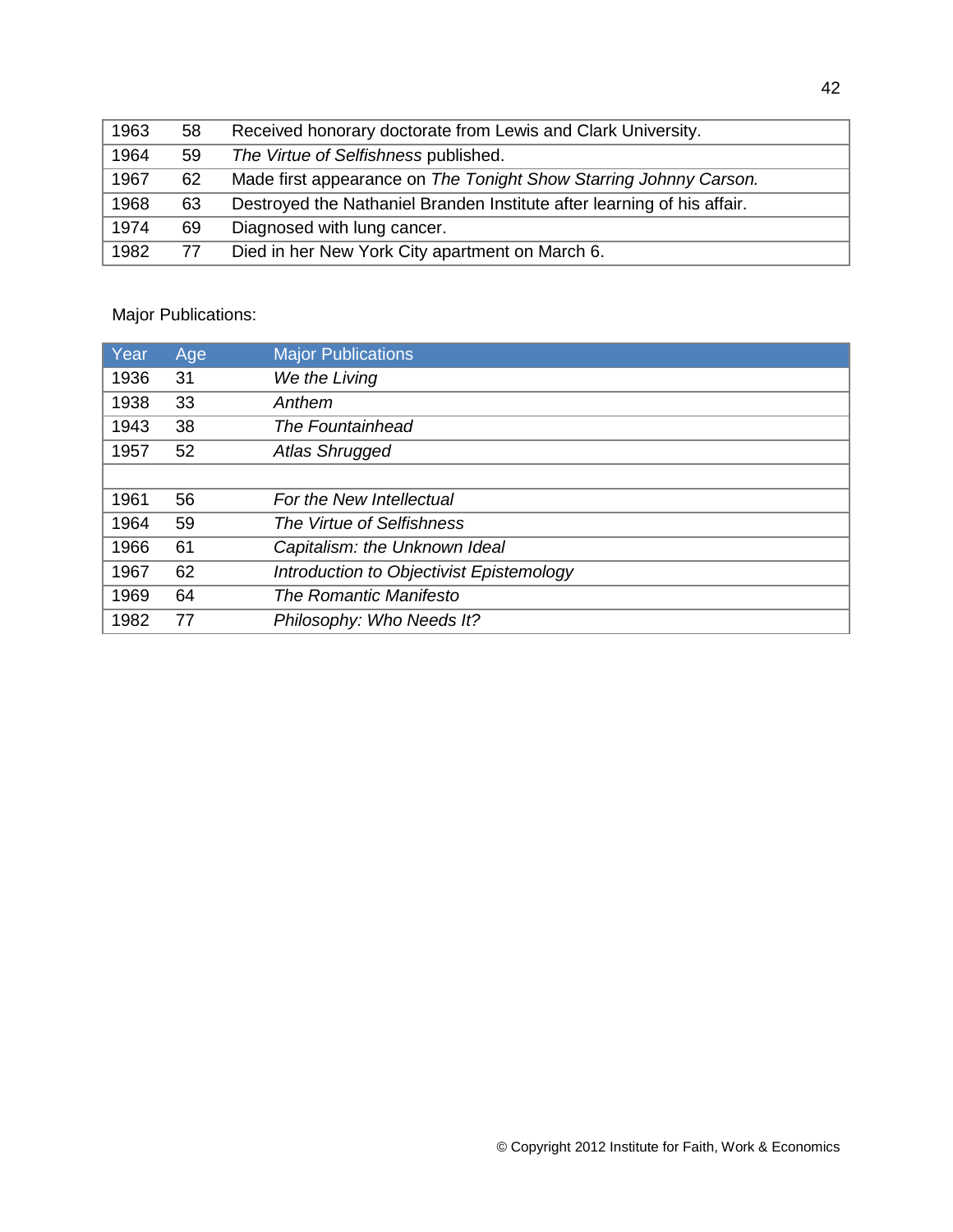## **Appendix B: Nietzsche's Influence on Ayn Rand**

The novels of Ayn Rand embody the philosophy of Friedrich Nietzsche, and even her preserved journal entries reflect a Nietzschean influence. In her personal notes at the end of the play *The Little Street*, she wrote "the secret of life" to herself: "You must be nothing but will... know what you want and do it... all will and all control. Send everything else to hell."<sup>168</sup> This note provides both a remarkable insight into her internal similarities to Nietzsche and also that she internally retained religious imagery from her Russian Orthodox youth. The underlying point of another play, *The Night of January 16th*, was a heroic "sense of life" based on the "Nietzschean idea that the heroic individual must resist ordinary people in order to live as a free man."<sup>169</sup>

Rand admired Nietzsche's projection of a "magnificent feeling for man's greatness." Until pulled at the last moment, she had a quote from Nietzsche at the top of her manuscript for her first great work, *The Fountainhead*,<sup>170</sup> that "a noble soul has reverence for itself."<sup>171</sup> In her working notes for this novel, she described Roark as "the noble soul par excellence."<sup>172</sup>

Ayn Rand's maternal cousin Vera Guzarchik noted that Ayn Rand reminded her of the prophetic outlaw hero Zarathustra from Nietzsche in the remarkable similarity of their ideas.<sup>173</sup> Nietzsche's work was popular among intellectuals in Russia after the revolution, and Ayn Rand seized upon "his call to discard old values and create new ones, his condemnation of altruism as a slave morality, and his argument for the inviolate rights of a gifted person, whose only obligation is to refine and use his gifts as he sees fit."<sup>174</sup>

Rand's earlier novels are similar to Nietzsche in that the lower social orders of society often serve as impediments to the advance of the great heroes and that both groups would be better off if the masses were herded by their betters.<sup>175</sup> She articulated in one letter defending individualism against collectivism that "all achievement and progress has been accomplished, not just by men of ability and certainly not by groups of men, but by a struggle between man and mob." 176

Undoubtedly Ayn Rand's heroes are "offspring of Nietzsche's Zarathustra, with his poignant superiority to the herd of men." <sup>177</sup> For example, Nietzsche's concept of the *Übermensch*  precisely describes characters such as John Galt and Howard Roark, who are exceptional individuals establishing a new morality for man independent of superstitious reliance on mystical

 $\overline{a}$ <sup>168</sup> Ibid., 71.

<sup>169</sup> Ibid., 77.

<sup>170</sup> Rand, *The Fountainhead, Centennial Edition*, x.

<sup>171</sup> Rolf-Peter Horstmann, ed., and Judith Norman, trans., Friedrich Nietzsche, *Nietzsche: Beyond Good and Evil* (Cambridge University Press, 2002), 172.

<sup>172</sup> Rand, *The Fountainhead, Centennial Edition*, 696.

<sup>173</sup> Heller, *Ayn Rand and the World She Made*, 42.

 $174$  Ibid.

<sup>175</sup> Ibid., 87.

<sup>176</sup> Ibid., 88.

 $177$  Ibid., 60.